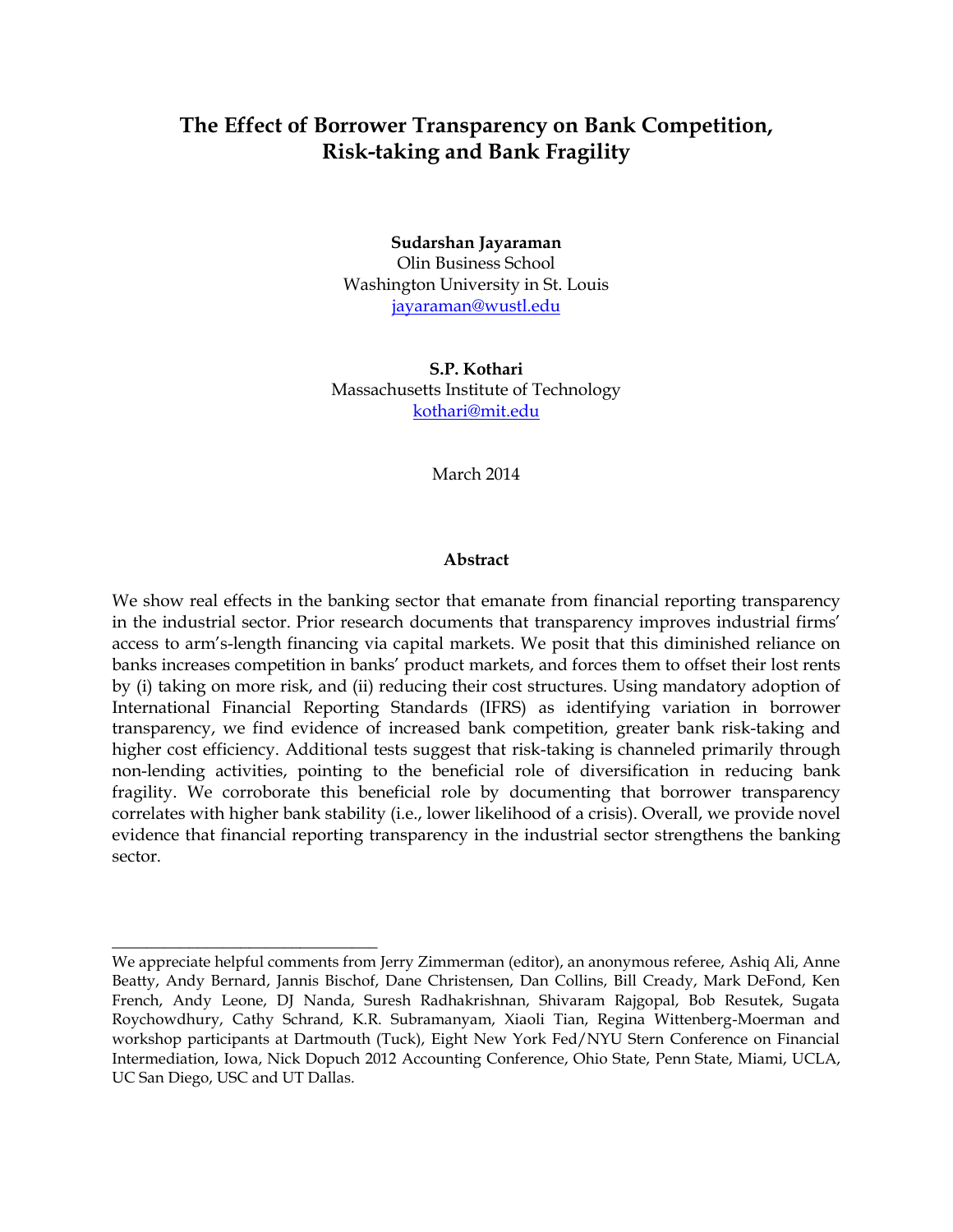*"Fundamental economic forces have improved the availability of information in securities markets, making it easier and less costly for business firms to finance their activities by issuing securities rather than going to banks…fundamental forces not*  limited to the United States have caused a decline in the profitability of traditional banking throughout the world and have created an incentive for banks to expand into *new activities and take additional risks"*

> Franklin R. Edwards and Frederic S. Mishkin, FRB New York, Economic Policy Review, 1995

### **1. Introduction**

A growing literature finds that financial reporting transparency allows arm's-length investors in debt and equity markets to evaluate and monitor firm performance (e.g., Ball, Kothari, and Robin, 2000; Leuz, Lins and Warnock, 2009). This, in turn, improves firms' access to financial markets in meeting their borrowing needs instead of relying on domestic banks. The benefits of improved capital market access to borrowing firms have been well-documented (e.g., Bushman et al., 2011; DeFond et al., 2011; and Francis et al., 2009).

What has, however, been underexplored is how this shift in financing by industrial firms affects the domestic banking sector. We argue that industrial firms' expanded access to capital markets is a competitive disadvantage to incumbent banks in that it forces domestic banks to compete with these alternate suppliers of financing. In support, we document that higher reporting transparency in the industrial sector increases competition in the banking sector. We then go on to examine how banks respond to this increased competition.

Two sets of theories – the first from the banking literature and the second from the industrial organization literature – inform us about banks' expected reaction to an increase in competition in their product markets. Theories linking bank competition to risk-taking allude to the "franchise value" or "charter value" of banks, which Hellman, Murdock and Stiglitz (2000, p. 149) define as "the discounted stream of future profits for the bank, a value that can only be captured if the bank stays in operation". By reducing banks' charter values (i.e., future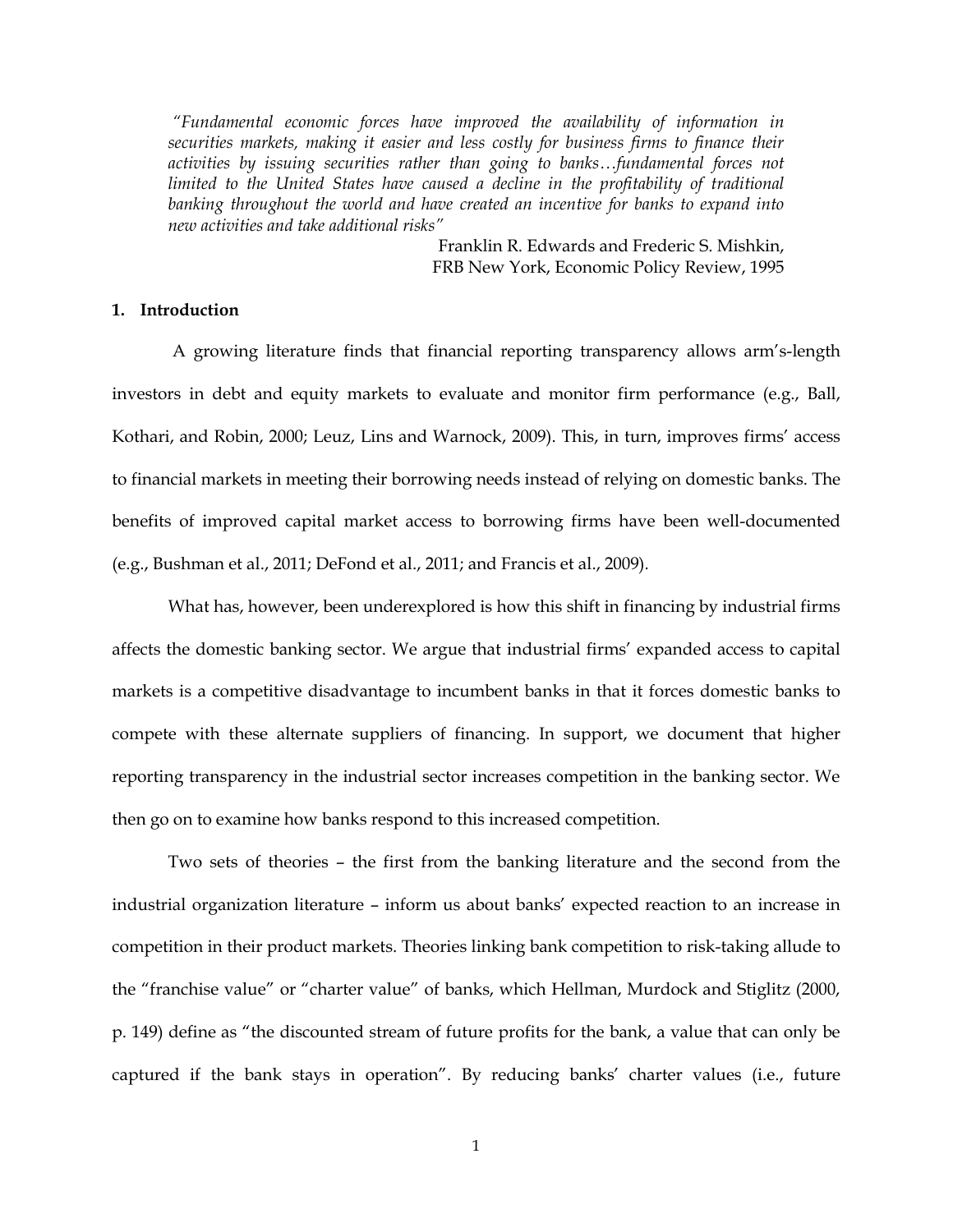profitability), greater competition lowers banks' incentives to make safe bets and thus fosters greater risk-taking (as the opening quote suggests). Thus, we predict that by increasing banking sector competition, borrower transparency engenders greater bank risk-taking.

A well-established prediction from the industrial organization literature is that competition motivates firms to operate more efficiently, i.e., reduce costs (e.g., Schmidt, 1994; Nickell, 1996). In the context of banks, Jayaratne and Strahan (1998) show that banks' operating costs fall following the dismantling of the barriers to bank competition. Our second prediction is that borrower transparency, by increasing bank competition, spurs bank efficiency (defined as the proportion of costs to revenues).

To test these predictions, we use the mandatory adoption of International Financial Reporting Standards (IFRS) across several countries in 2005 as a source of identifying variation in borrower transparency. <sup>1</sup> Prior studies show that IFRS adoption increases borrower transparency (e.g., Daske et al., 2008; Christensen et al., 2013) and also increases firms' access to equity and debt financing (e.g., DeFond et al., 2011; Naranjo et al., 2013).<sup>2</sup> We use a differencein-differences design augmented with country and year fixed effects to examine the effect of IFRS adoption (our instrument for borrower transparency) on bank competition and its ensuing effect on bank risk-taking and cost efficiency. Our design hones in on *changes* in outcomes around the narrow event window of mandatory IFRS adoption in 2005 to achieve cleaner identification.

*IFRS and bank competition*. Following prior banking studies (e.g., Barth, Caprio and Levine, 2004; Demirguc-Kunt, Laeven and Levine, 2004), we use two measures to capture bank

 $\overline{\phantom{a}}$ 

<sup>&</sup>lt;sup>1</sup> Section 3 presents a detailed discussion of why mandatory IFRS adoption is an ideal setting to examine our research question. We then explicate the limitations of this setting in our context and perform additional analyses to mitigate these concerns.

<sup>2</sup> See Barth and Israel (2013) for a discussion of Christensen et al. (2013).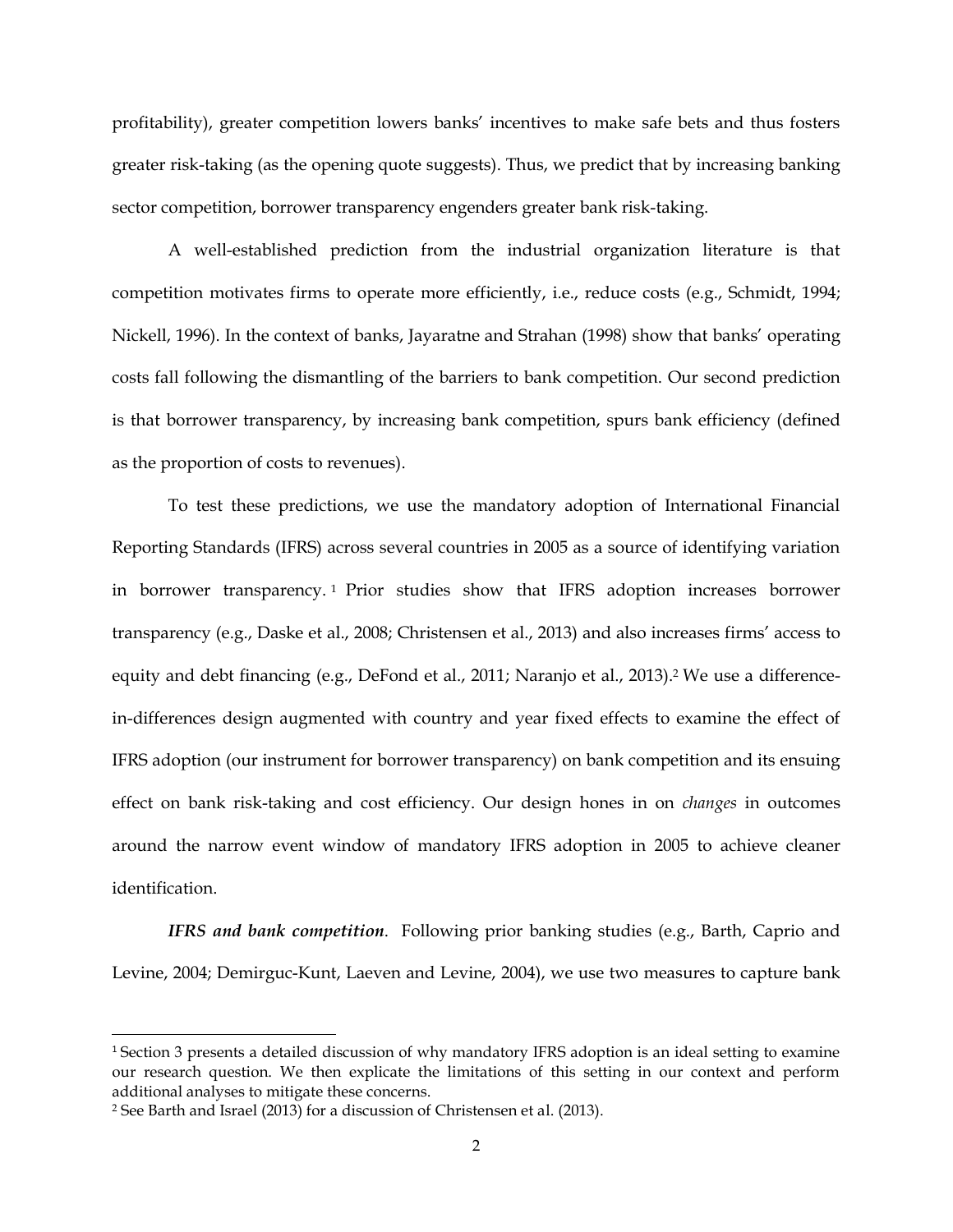competition before and after the mandatory IFRS adoption – (i) bank asset concentration defined as the share of bank assets of the five largest banks in total banking system assets, and (ii) net interest margin defined as interest income minus interest expense relative to total assets. Mandatory IFRS adoption significantly increases bank competition. In terms of economic significance, bank asset concentration declines by 9% relative to pre-adoption levels and net interest margin by 15%.<sup>3</sup>

*IFRS, risk taking and cost efficiency*. Turning to our risk-taking results, we find strong evidence that both of our proxies for risk-taking – overall bank risk and loan portfolio risk - increase in IFRS adopting countries after adoption as compared to non-adopting countries. These increases are economically meaningful: overall risk-taking increases by 13% more in adopting countries than in non-adopting ones; and loan risk by 38%. We find that higher risktaking comes from both lending and non-lending activities, but that the influence of the latter dominates. <sup>4</sup> In particular, overall risk-taking rises between the pre and post periods by 25% (15%) in banks that increase (do not increase) non-lending activities.<sup>5</sup> Further, consistent with our second prediction, banks in adopting countries experience improvements in cost efficiency (i.e., lower costs as a ratio of revenues) relative to non-adopting countries. However, these effects are modest at 4%.

*Borrower transparency and bank stability*. We conclude by examining whether the effects of borrower transparency on bank risk-taking affect bank stability. The impact of bank risk-taking on the stability of the banking system is a subject of on-going research without a

l

<sup>3</sup> We also replicate prior findings that IFRS adoption leads to more arm's-length financing. To do so, we use cross-border foreign portfolio inflows (*FPI*) and find that IFRS adopting countries experience more *FPI* inflows of both debt and equity as compared to non-adopting countries.

<sup>4</sup> We use the proportion of non-interest revenue to total revenues to capture risk-taking via non-lending activities (following Demirguc-Kunt and Huizinga, 2010). This captures revenues from fees, commissions and trading income.

<sup>&</sup>lt;sup>5</sup> To verify that banks with more non-lending activities are not also taking on more lending risk, we test for differences in the extent of loan risk across these partitions, and are unable to find any differences.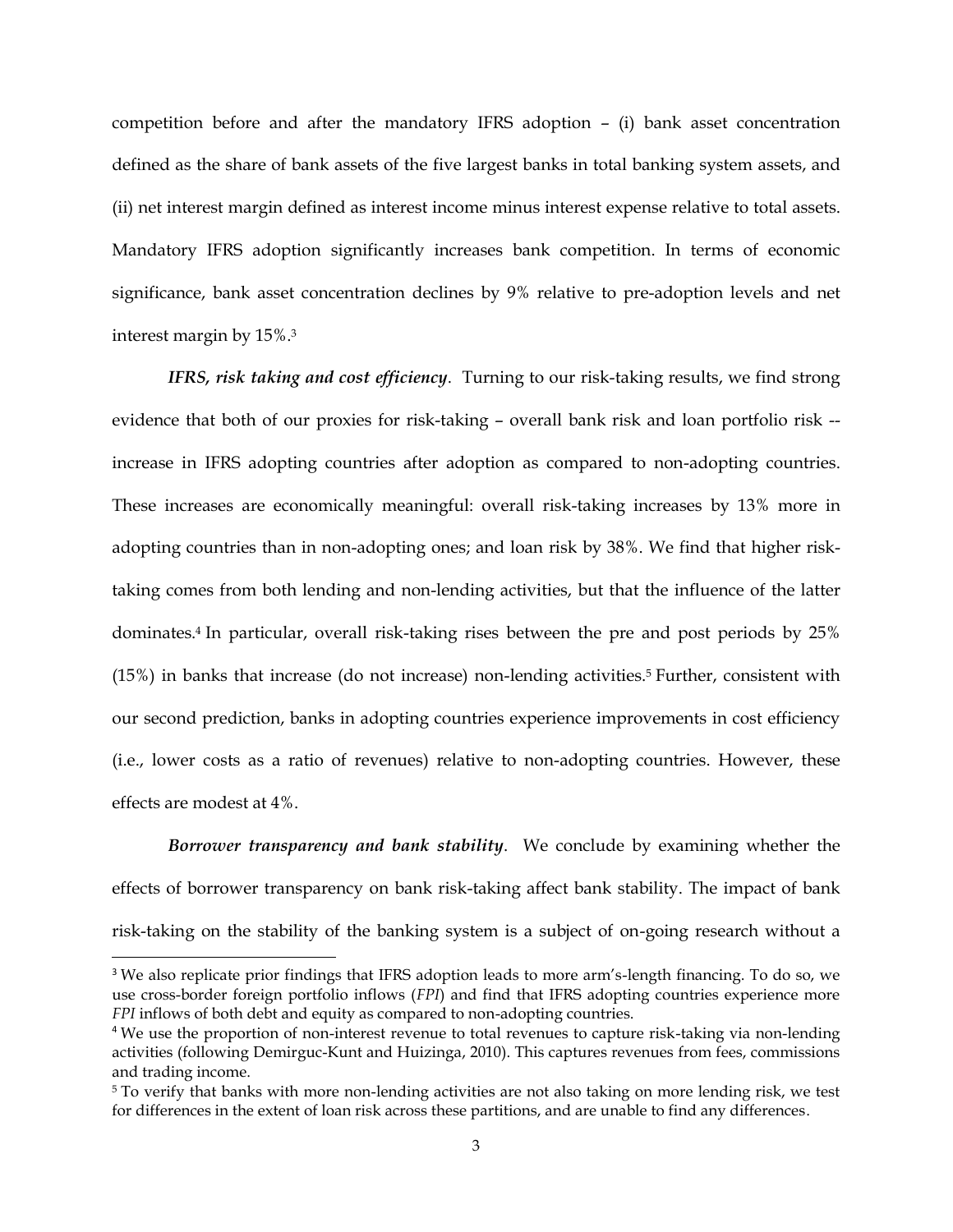consensus. For example, Hellman et al. (2000) argue that competition induces excessive bank risk-taking, which in turn increases the likelihood of a financial crisis. Similarly, Keeley (1990) asserts that increased competition caused the higher occurrence of U.S. bank failures since the 1980s. This line of reasoning suggests that banks in countries with higher borrower transparency are more likely to encounter a banking crisis. On the other hand, Boyd and De Nicolo (2005) argue that competition fosters rather than hinders bank stability. They show that greater concentration in the lending market allows banks to charge higher interest rates, thereby making repayment more difficult. This in turn exacerbates borrowers' moral hazard incentives to shift into riskier projects, thereby increasing bank fragility. Similarly, Edwards and Mishkin (1995, pg. 27) reason that "declining profitability could tip the incentives of bank managers toward assuming greater risk in an effort to maintain former profit levels", which suggests greater bank stability. They contend that increasing competition in banks' lending business forces them to enter into non-lending activities such as trading and investments. These activities, while riskier than traditional lending, offer diversification benefits to the bank, thereby reducing bank fragility.

An ideal test of the above opposing predictions would be to examine changes in the magnitude of assets held by failing banks around IFRS adoption (see Subramanian and Yadav, 2012 for such a design around bank deregulation in the U.S.). However, since such data are not available, we use cross-sectional data on prior banking crises from Barth et al. (2004), and examine how country-level variation in borrower transparency correlates with the likelihood of a banking crisis. Controlling for a rich set of determinants used in prior studies, we find that borrower transparency (measured following Bushman et al., 2004) is associated with a lower likelihood of a banking crisis. Moving from the lower quartile (Israel) to the upper quartile (Norway) reduces the likelihood of a banking crisis from 54% to 40%. We also verify that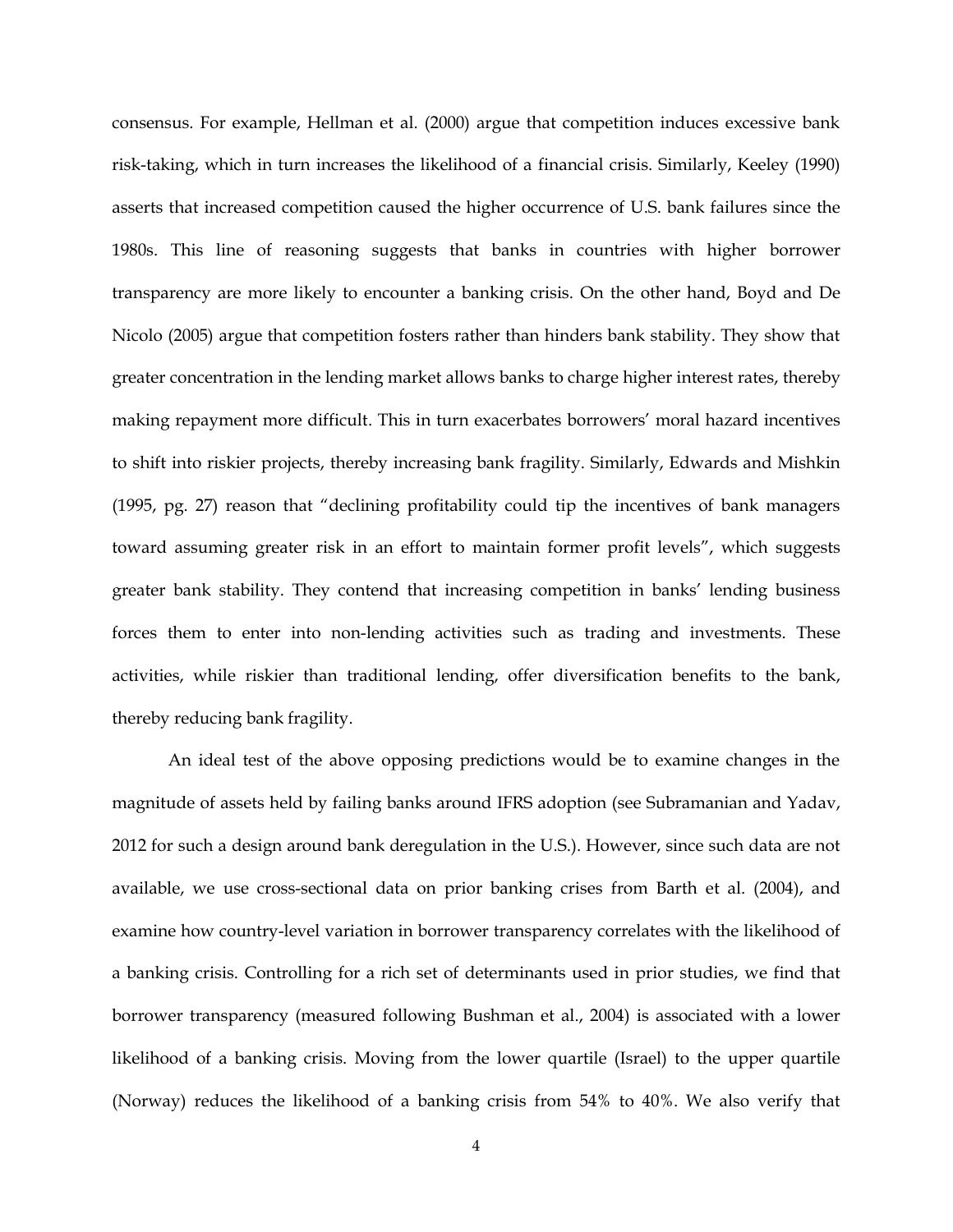borrower transparency is not merely capturing financial market development but has an incremental effect beyond other country-level institutional features. These results suggest that industrial sector transparency fosters a more stable banking sector.<sup>6</sup>

*Contributions*. Our study makes two important and novel contributions. First, we show inter-connectedness between the industrial and banking sectors as a result of financial reporting transparency. While the transmission mechanism in previous research is almost always from the banking sector to the industrial sector, we present evidence of the chain of causality working in the reverse direction, i.e., from the industrial sector to the banking sector. In the process, our analysis broadens the economic consequences of IFRS adoption beyond the previously documented financing benefits to industrial firms. We show that IFRS adoption also promotes the development of the banking sector, an important contributor of economic growth.

Second, we are first to document the role of industrial sector transparency in the efficient functioning of the banking sector. By documenting that shocks to borrower transparency lead to greater competition, risk-taking and cost efficiency, our study provides evidence of causality. This adds to the bank competition-risk-taking literature, an area where Carletti and Hartmann (2003) note "only few of the papers endogenise aspects of industrial organisation in their analysis…the majority of them just compares the equilibriums achievable in different market settings". An important implication of our study is that enhanced transparency of the industrial sector can make the banking sector more efficient and stable – a channel not yet recognized.

l

<sup>6</sup> Our results based on a cross-country design are consistent with Subramanian and Yadav (2012) who use the deregulation of entry restrictions within the U.S. as a shock to bank competition and also find greater bank stability. Given that this setting has been used (notably by Keeley, 1980) to document greater risktaking, the overarching message is that risk-taking is not synonymous with bank fragility. Banks can take on more risks but still be less likely to fail. Further, consistent with our results and Boyd and De Nicolo (2005), Subramanian and Yadav (2012) find that less frequent bank failures are due to lower loan rates and greater cost efficiency. Overall, our findings suggest that the economic forces at play are similar between the U.S. and other countries.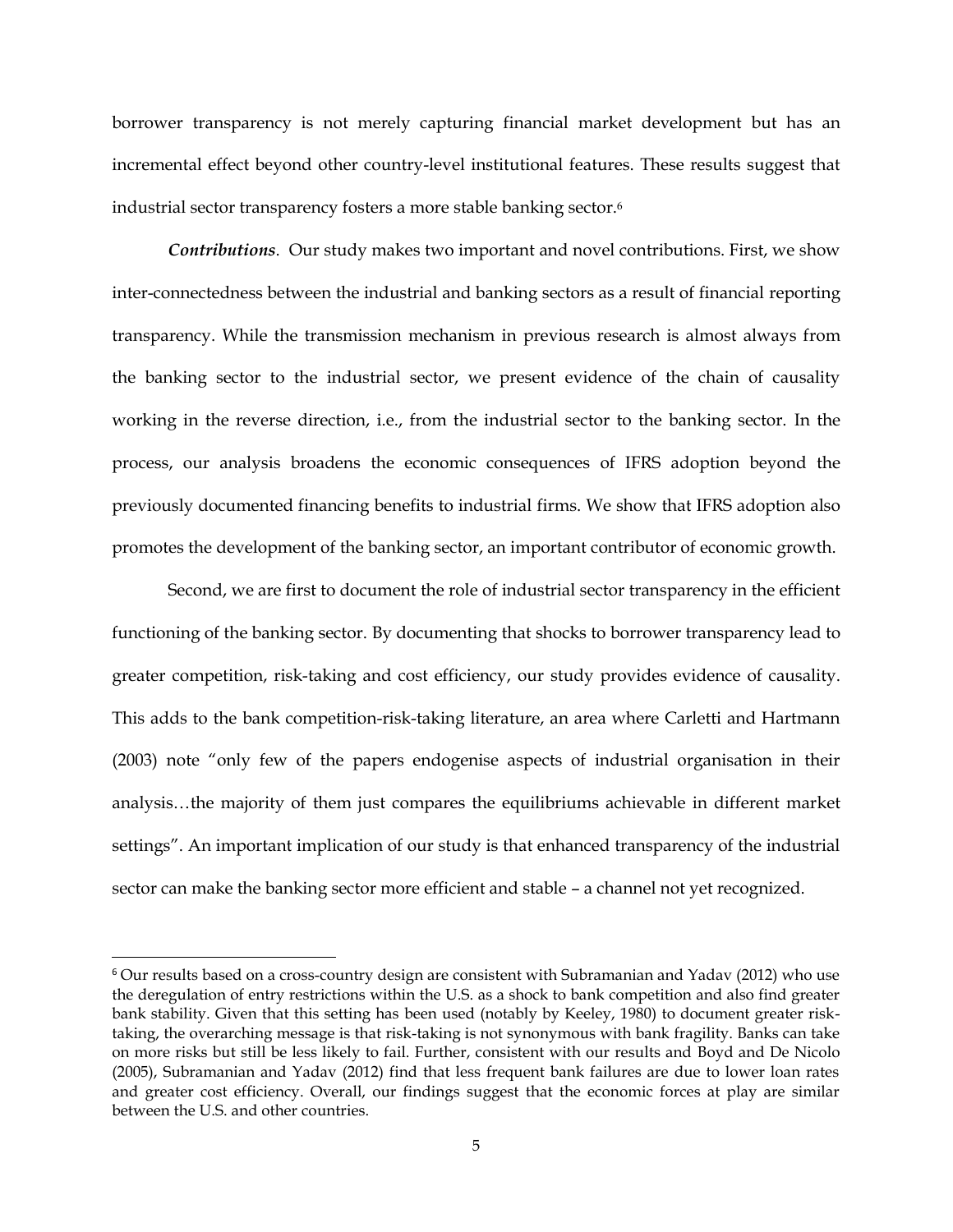Section 2 presents the motivation followed by the hypotheses. Section 3 discusses the pros and cons of using mandatory IFRS adoption as our setting. Section 4 outlines the empirical design and Section 5 describes the results. Section 6 concludes.

#### **2. Motivation and Hypotheses Development**

#### *2.1 Financial reporting transparency and competition in the banking sector*

The importance of reliable financial reporting in allowing lenders of capital to evaluate and monitor borrowers' performance has been well documented. For example, Ball et al. (2000) show that higher quality (i.e., transparent) financial reporting facilitates firms to borrow from arm's-length capital markets rather than being confined to local sources of capital from banks. A large literature built on this insight documents the benefits of financial reporting transparency to industrial firms, viz., alleviating financing constraints and enabling firms to exploit investment opportunities (e.g., Bushman et al., 2011; Francis et al., 2009; and Biddle et al., 2009).

The enhanced access to capital, while a benefit to borrowing firms, is a significant cost to banks. Before reporting transparency opened alternate financing venues for borrowing firms, banks had monopoly access to these firms' borrowing needs. Banks therefore enjoyed rents in the lending market. By expanding borrowing firms' access to capital markets, financial reporting transparency, we contend, forces banks to compete more fiercely with the additional purveyors of financing. In contrast to the large literature that documents the financing benefits of reporting transparency to borrowing firms, the effect of this transparency on the lending sector, i.e., banks, has been relatively unexplored. We predict financial reporting transparency in the industrial sector increases competition in the banking sector. We examine how banks react to this increased competition in their product markets. To do so, we develop hypotheses drawing from two (related) literatures – the banking literature on risk-taking and the industrial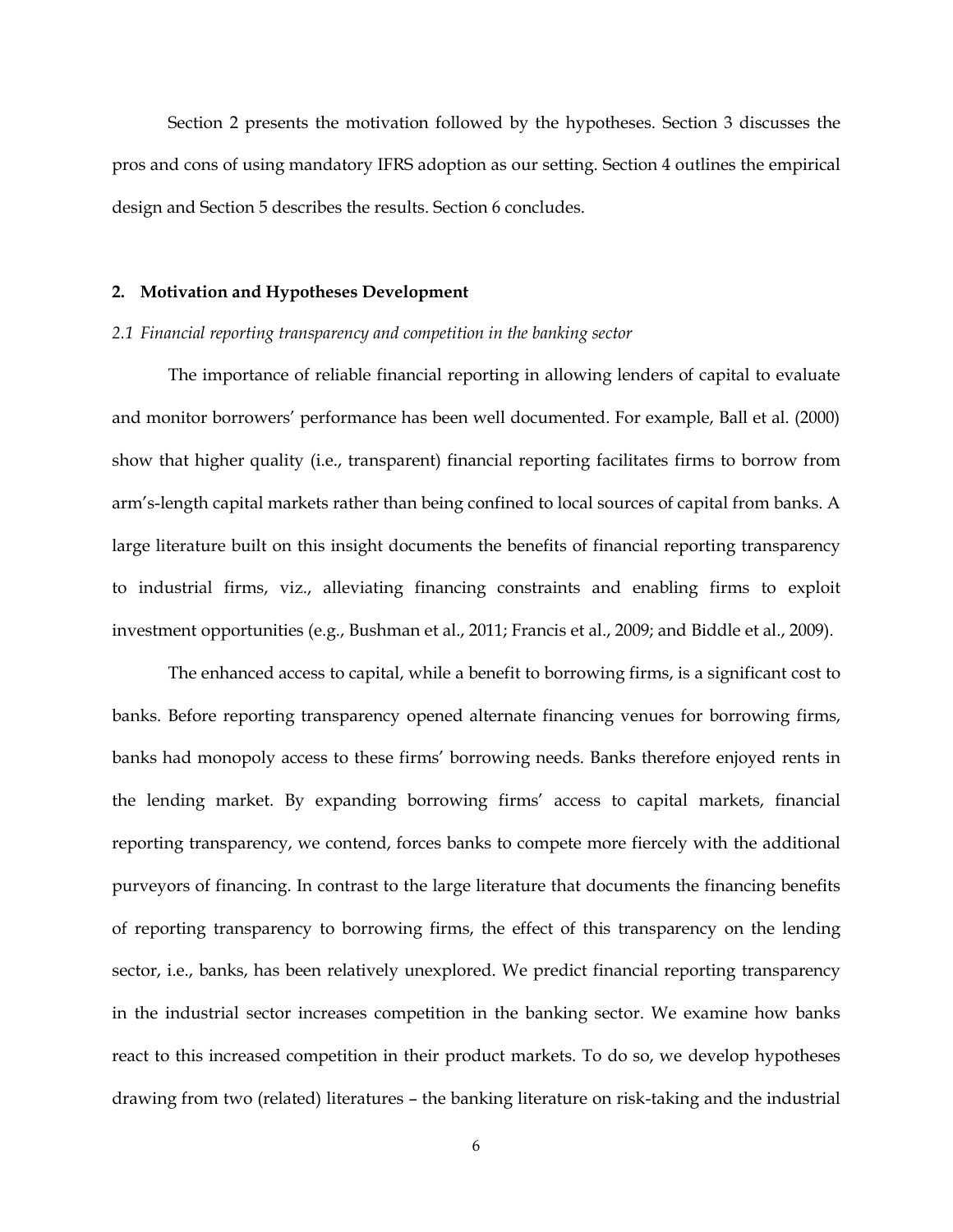organization literature on cost efficiency. Our primary hypothesis is stated in the alternative as follows:

*H1: Financial reporting transparency in the industrial sector increases competition in the banking sector.*

#### *2.2 Borrower transparency and bank risk-taking*

The "charter-value" hypothesis predicts that banks will take on more risk when competition intensifies in their product markets (Keeley, 1990; Besanko and Thakor, 1993; Boot and Greenbaum, 1993; Hellman, Murdock and Stiglitz, 2000). The idea is that banks tradeoff the benefits of risk-taking (i.e., more profits) with the costs of doing so (i.e., inability to enjoy future rents due to bank failure). Competition, in this framework, encourages risk-taking because it reduces the stream of future profits (known as the "charter value") that banks can enjoy and as a result diminishes the marginal cost of bank failure. In their review paper, Carletti and Hartmann (2003) state that "theories based on the idea of 'charter value' argue that market power mitigates bank risk taking, since high margins act as a buffer against portfolio risk and increase the cost of bankruptcy". Similarly, Besanko and Thakor (1993) and Boot and Greenbaum (1993) show analytically that increased bank competition induces banks to choose riskier portfolio strategies. The idea is that banks, in the course of relationship-based lending, acquire private information that generates informational rents. As long as banks can appropriate some portion of these rents, they have an incentive to limit their risk exposure so as to preserve the value of the relationship. However, once the industry becomes more competitive, the value of relationship banking decreases and banks respond by taking on more risk (see also Boot and Thakor, 2000).

Keeley (1990) offers evidence consistent with the charter-value hypothesis. He examines whether increased competition in the banking industry brought about by the easing of banking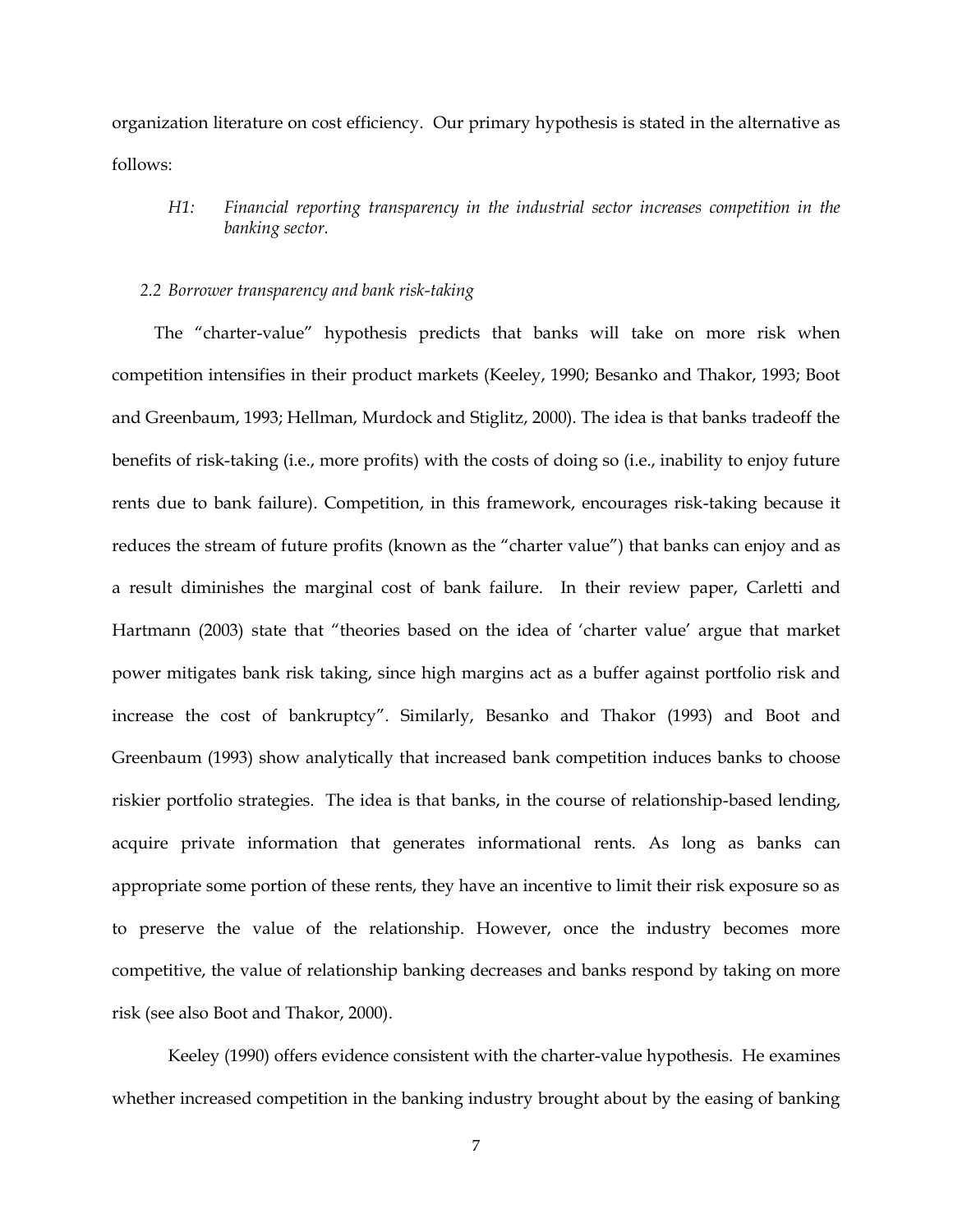restrictions influences bank risk-taking. He finds that an increase in bank competition reduces banks' franchise values and that banks respond by taking on more risk. Based on the above studies, we expect the greater bank competition brought about by borrower transparency to increase bank risk-taking. Thus, our second hypothesis (a joint-hypothesis under the premise that borrower transparency intensifies bank competition) is stated in the alternative as follows:

*H2: Financial reporting transparency in the industrial sector increases bank competition and in turn encourages bank risk-taking.*

### *2.3 Borrower transparency and cost efficiency*

Industrial organization theories predict that firms face pressures to reduce costs and maximize efficiency when operating in a competitive product market. For example, Schmidt (1994) argues that competition raises the probability of bankruptcy and thereby generates strong incentives for managers to avoid this fate by improving efficiency. Similarly, Nickell (1996) argues that competition exerts a downward pressure on costs, reduces slack, and provides incentives for the efficient organization of production. In the banking context, Jayaratne and Strahan (1998) find that the relaxation of barriers impeding bank competition is followed by a sharp increase in bank efficiency (i.e., decreases in banks' operating costs). Based on these studies, we expect borrower transparency to increase cost efficiency (i.e., a lower proportion of costs to revenues) via its effect on bank competition. Thus, our third (joint) hypothesis stated in the alternative form is as follows:

# *H3: Financial reporting transparency in the industrial sector increases bank competition and thereby improves cost efficiency.*

#### *2.4 Mechanisms underlying bank risk-taking*

Our next hypothesis examines the underlying mechanisms that drive the relation between borrower transparency and bank risk-taking. Changes in risk-taking can emanate from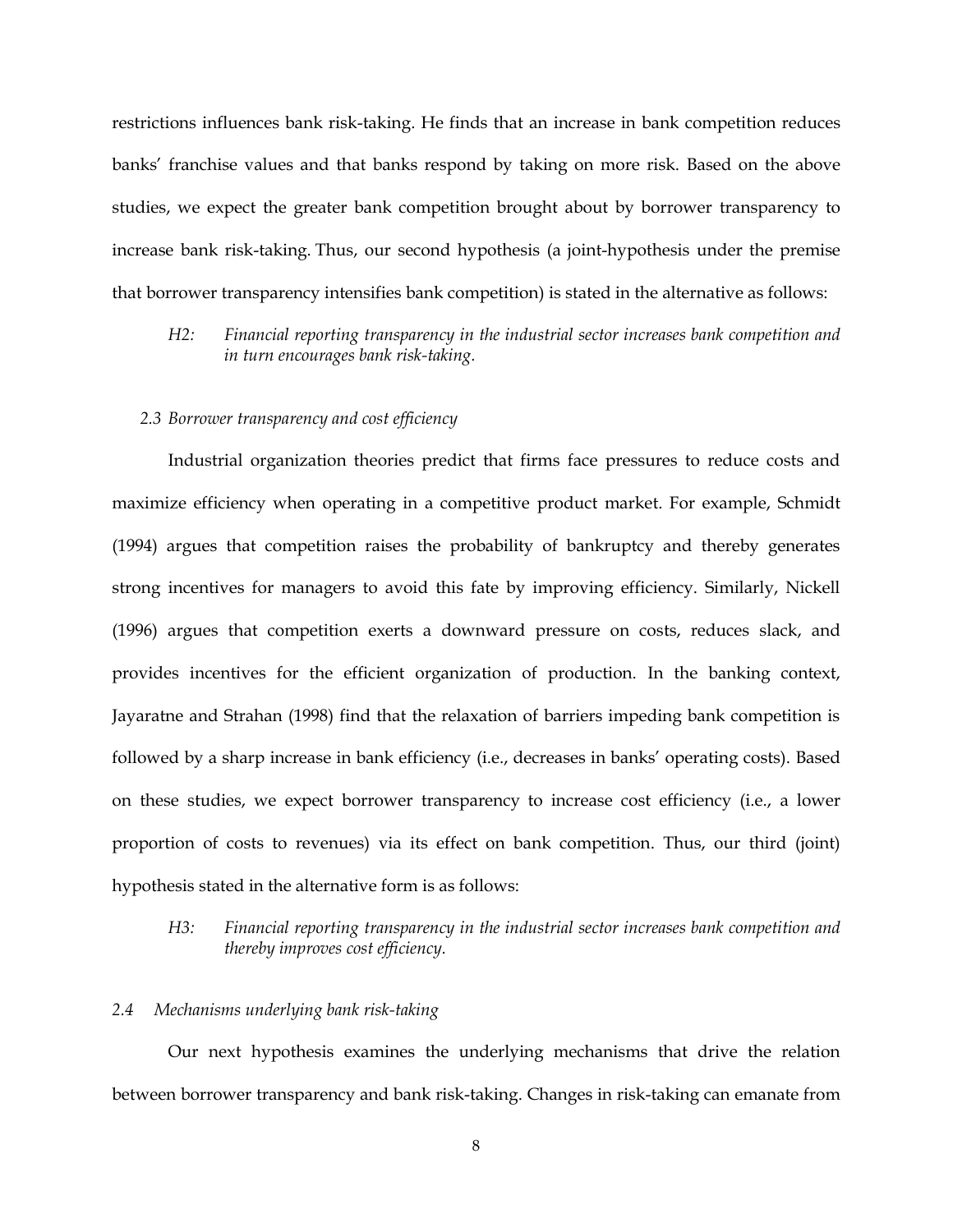the lending channel or non-lending activities (or both). Edwards and Mishkin (1995) argue that banks "can attempt to maintain their traditional lending activity by expanding into new, riskier areas of lending". They point to real-estate loans as one such avenue. Citing the example of U.S. banks in the 1990s, they point out that these banks appear to have maintained their profitability and in particular, their net-interest-margin by taking on greater risk.

The second way that banks can preserve their profit levels is to pursue several fee-based non-lending activities such as derivatives trading and other off-balance-sheet activities that increase bank risk. Demirguc-Kunt and Huizinga (2010) provide evidence that non-lending activities contribute more to bank risk-taking than do lending activities. As theoretical studies do not provide insights into the circumstances under which one channel is expected to dominate the other, we present the influence of these two mechanisms as a non-directional hypothesis. Our fourth hypothesis (stated in the null) is as follows:

*H4: Bank risk-taking driven by borrower transparency is unrelated to the mix between lending and non-lending activities.*

#### **3 Choice of IFRS as the setting – pros and cons**

Our primary research question is to examine how financial reporting transparency in the industrial sector affects competition, risk-taking and cost efficiency in the banking sector. However, doing so in an empirical setting poses several challenges. First, we need to know which bank in our sample lends to which firms. This is hard to do because detailed borrowerlevel breakdowns of bank loan portfolios are not available. Second, one would need to observe the point in time when each borrower improves its reporting transparency and consequently starts borrowing from equity and debt markets. Third, this increase in borrower transparency should be exogenous to bank characteristics and especially to bank transparency, so that a causal link from the industrial sector to the banking sector can be established. Fourth, this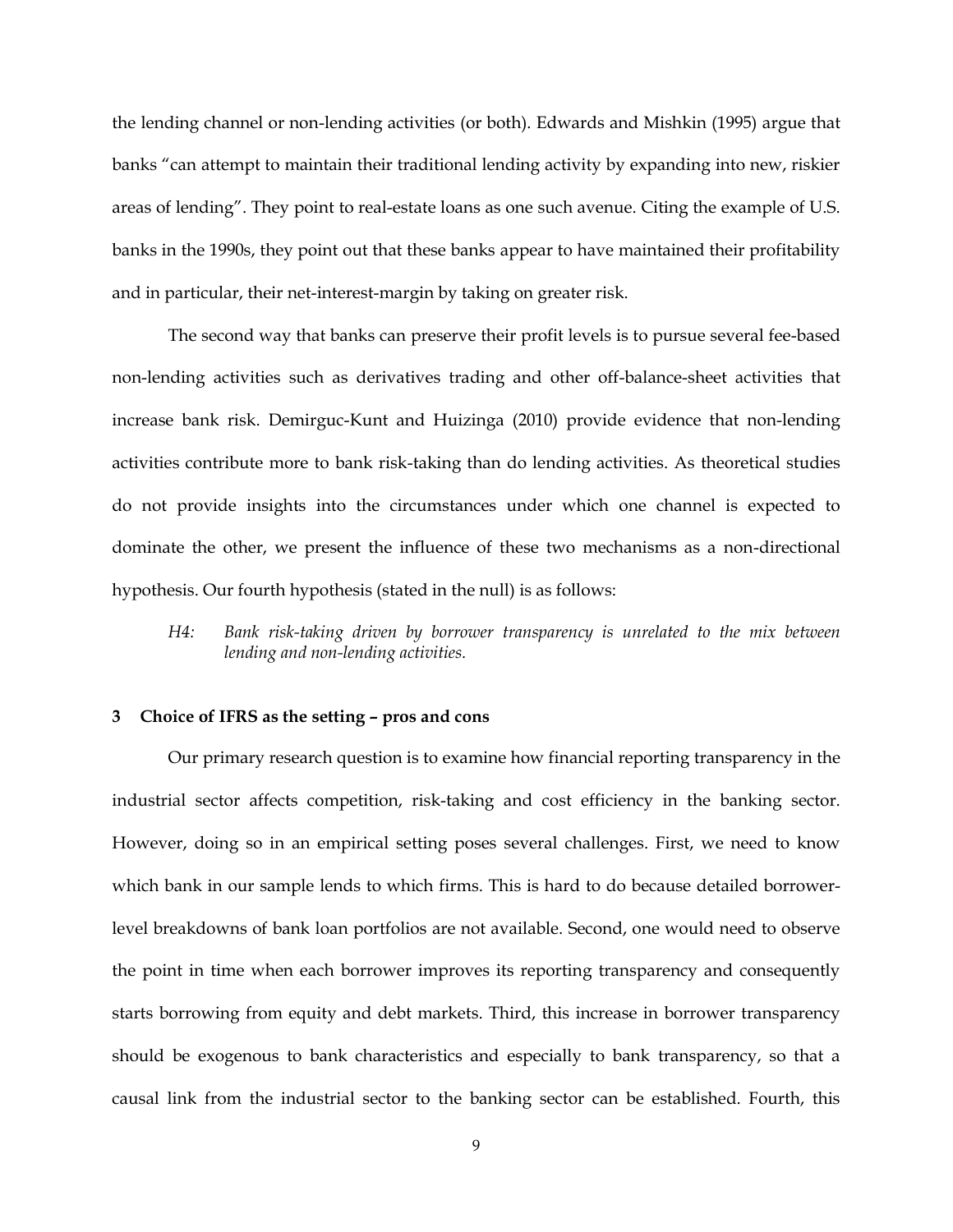exogenous change in borrower transparency should affect several borrowers of the bank as idiosyncratic shocks to a single borrower are diversifiable and are unlikely to affect the bank (Diamond and Dybvig, 1983). Finally, the shock should affect a substantial part of the banking sector in order to impact banking sector competition.

Using mandatory IFRS adoption as our setting offers several desirable features. As the decision to adopt IFRS was made at the country-level, it can be regarded as exogenous with respect to an individual firm (or bank). Further, mandatory IFRS adoption was effective from 2005 onwards for all our sample countries (except Singapore where it was effective from 2003), providing a clear event window to observe changes in outcomes. Finally, as IFRS adoption affects all publicly listed firms within the country, it precludes the need to observe individual bank-borrower lending relationships. Further, it is reasonable to assume that this rule change affected a non-trivial proportion of the country's banking sector.

The IFRS setting does however pose certain challenges. First, focusing on *mandatory* IFRS adoption brings in the role of regulation, which is not part of our theoretical framework.<sup>7</sup> In other words, why would industrial firms not provide greater transparency voluntarily, if it is to their benefit? This concern, while valid in most settings, is less of an issue here because prior studies contend that informed lenders such as domestic banks discourage their borrowers from improving transparency because doing so results in these lenders losing their informational rents (e.g., Rajan and Zingales, 1998; Leuz and Oberholzer-Gee, 2006; Leuz and Wysocki, 2008). To verify this supposition, we examine the role of banking sector concentration in our setting, and find that our results are concentrated in countries with *ex ante* concentrated banking sectors – those most likely to deter borrowers from voluntarily becoming transparent. On a related note, we do not focus on *voluntary* IFRS (or IAS) adoptions because individual firm adoptions

l

<sup>7</sup> We thank the referee for this insightful observation.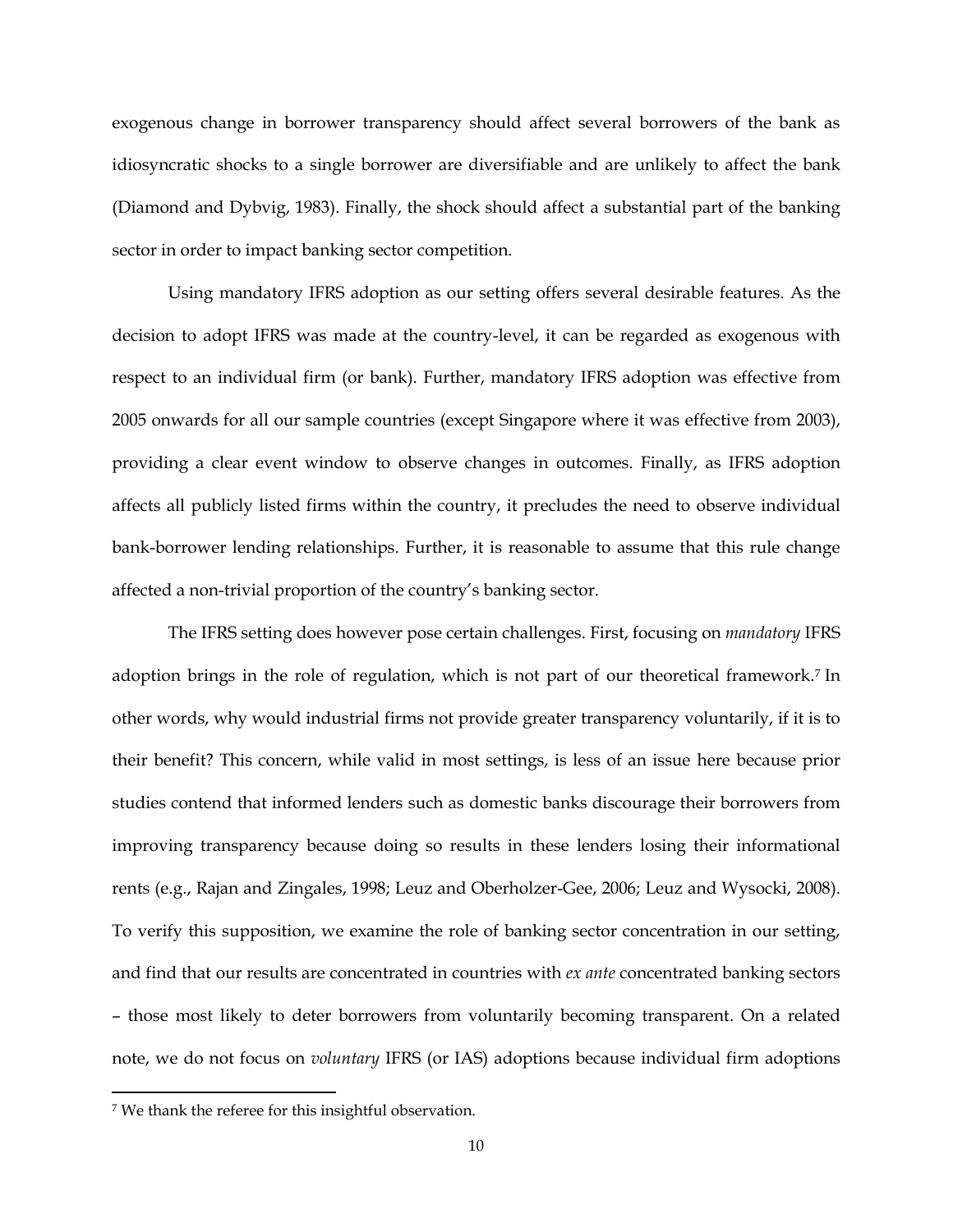are likely to represent only a minuscule proportion of the bank's overall loan portfolio and should therefore not invoke any response in bank behavior.

Second, as banks also adopted IFRS at the same time as industrial firms, our results might be due to greater *bank* transparency rather than borrower transparency. Or perhaps our results are on account of changes in how banks *account for* their activities under IAS 39 rather than any changes in their risk appetite.<sup>8</sup> Our banking sector concentration results (above) help mitigate these concerns, which apply universally to banks in all IFRS adopting countries, and do not predict differential effects based on banking sector concentration. However, to further address these concerns, we restrict our sample to private banks. Since IFRS was mandated for all public firms (and banks), any increases in risk-taking we observe for private banks are unlikely to be driven by banks adopting IFRS. Our results are robust to using private banks and to controlling for voluntary IFRS adoption by these banks.

The third concern is that mandatory IFRS adoption affected only public firms which are already transparent whereas banks generally lend to private firms.<sup>9</sup> While it is true that public firms are more transparent and already have access to arm's-length financing, prior evidence indicates a non-trivial effect of IFRS adoption on the transparency of public firms. For example, Christensen et al. (2013, pg. 162) document an increase of around 20% in stock liquidity for public firms in the EU around IFRS adoption. However, to further assuage this concern, we hand-collect information from Dealscan on German banks' pre-IFRS lending portfolios and classify these banks into two groups – those with high lending concentration in private firms in the pre period versus those with high lending concentration in public firms in the pre-period. We show that our effects are concentrated in the latter group. German banks with high

 $\overline{a}$ 

<sup>8</sup> We thank Cathy Schrand for this insightful observation.

<sup>9</sup> We thank the referee for raising this possibility.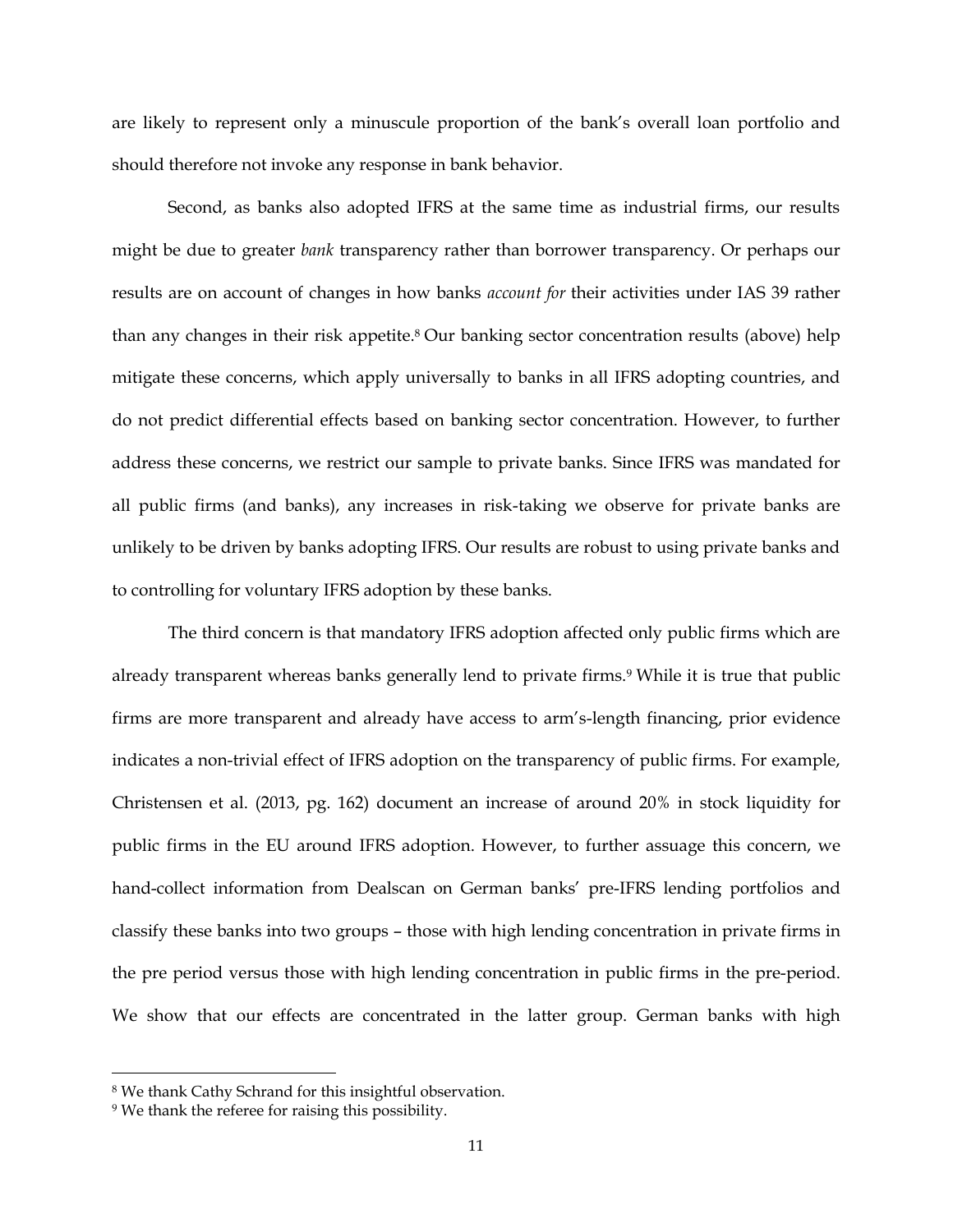concentration of lending to private firms do not experience any changes in risk-taking after IFRS adoption.

In addition to the above, we perform additional tests to rule out alternative interpretations of our findings. For example, it could be that our results are due to differential time-trends that started prior to the adoption date (which, if true, would violate the paralleltrends assumption). Or that, IFRS adoption was the outcome of elevated risk-taking in the domestic banking sector, or was correlated with other macroeconomic changes happening around this time. We address the endogeneity of IFRS adoption in two ways – first, we examine whether IFRS adoption had an effect prior to adoption (similar to Bertrand and Mullainathan, 2003) and find no evidence of such a "pre-event" effect. This helps rule out reverse causality concerns. Second, we include country-year fixed effects (i.e., year indicators that vary by each country) that fully absorb *all* time-varying, country-specific factors and mitigate concerns about unobservable macroeconomic factors correlated with IFRS adoption. Using across-bank-withincountry-year variation, we conclude that our results are unlikely to be confounded by the endogeneity of IFRS adoption.

We address two other possible interpretations. First, increases in borrower transparency around IFRS adoption are due to contemporaneous changes in enforcement rather than the accounting rules *per se*, as posited by Christensen et al. (2013) (see Barth and Israel, 2013 for an opposing view). Results from additional tests indicate that IFRS adoption and concurrent changes in enforcement act as complements in generating our results. Second, given the proximity of IFRS adoption to the recent financial crisis, might our results be driven by the crisis? We find that our results are not only robust to deleting years that overlap with the crisis, but also do not reveal any differences between IFRS adopters and non-adopters in the factors identified by Beltratti and Stulz (2012) as contributing to global banks' poor performance during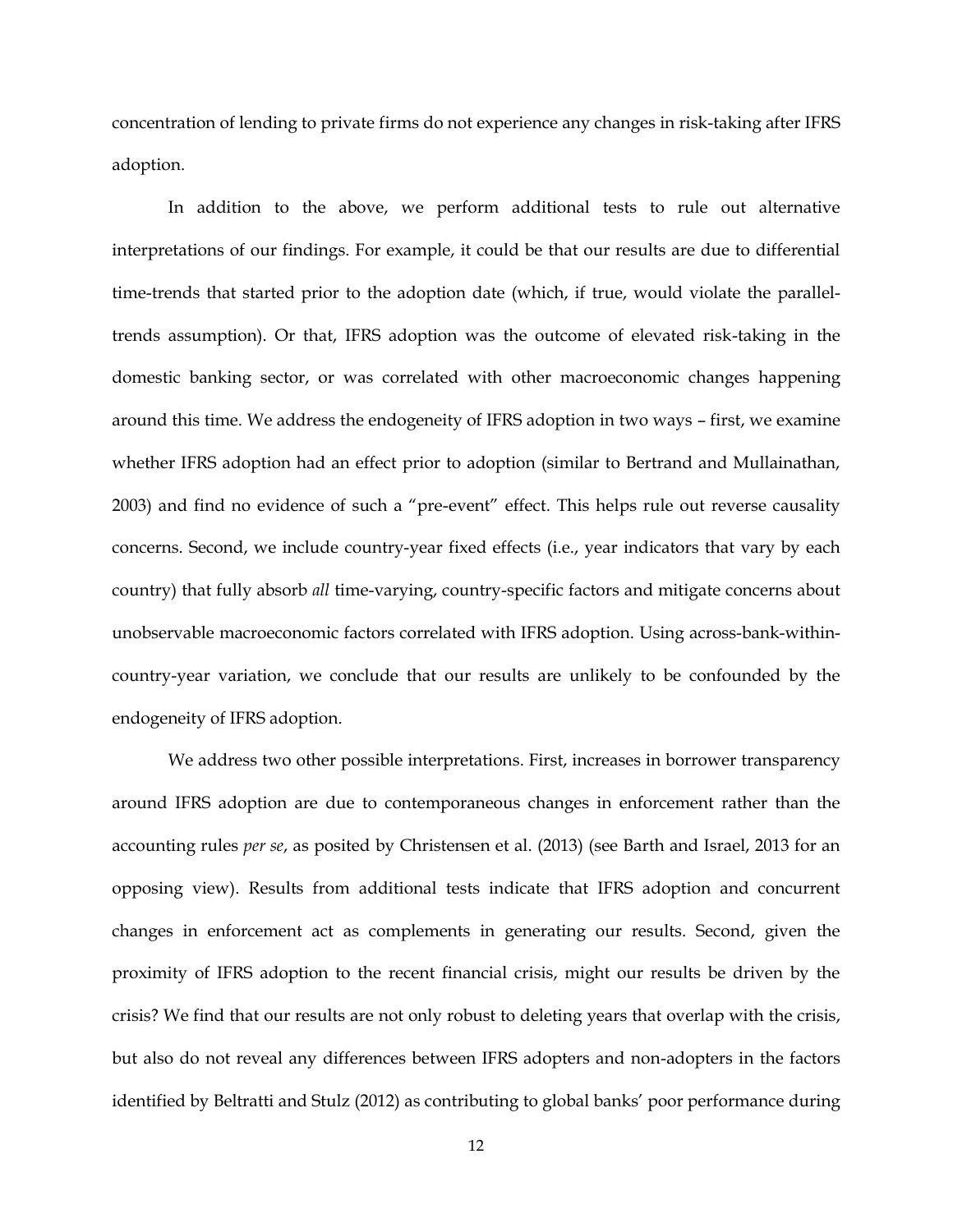the crisis. While these tests suggest that our results might not be driven by the recent crisis, we are circumspect in drawing strong conclusions given the complexity, magnitude and scope of the recent financial crisis.

#### **4 Research design and data**

l

In this section, we describe the empirical proxies, motivate our control variables, present our regression specifications, and follow that with a description of our sample.

#### *3.1. IFRS adoption as the instrument for borrower transparency*

We use the mandatory adoption of International Financial Reporting Standards (IFRS) by several countries in 2005 (and Singapore in 2003) as our source of identifying variation in borrower transparency. Prior studies suggest that IFRS adoption increases firm transparency in adopting countries (e.g., Daske et al., 2008; Christensen et al., 2013). This enables industrial firms in these countries to tap overseas investors for their financing needs (e.g., DeFond et al., 2011; Naranjo et al., 2013). Another advantage of this setting is that not all countries adopted IFRS, thereby providing us with a control group against which to benchmark the increases in bank competition, risk-taking and cost efficiency that we might observe in adopting countries.

We obtain data on countries that adopted IFRS from the sources in Daske et al. (2008, pg. 1100-1102). We define two indicators – *IFRS* to denote adopters vs. non-adopters and *POST* to denote the pre vs. post periods. *POST* takes the value of 1 (0) for the three years after (before) IFRS adoption excluding the year of adoption, which is 2005 for all countries except Singapore, which adopted IFRS in 2003.<sup>10</sup>

<sup>&</sup>lt;sup>10</sup> Our results are robust to excluding Singapore and also to using five years around adoption.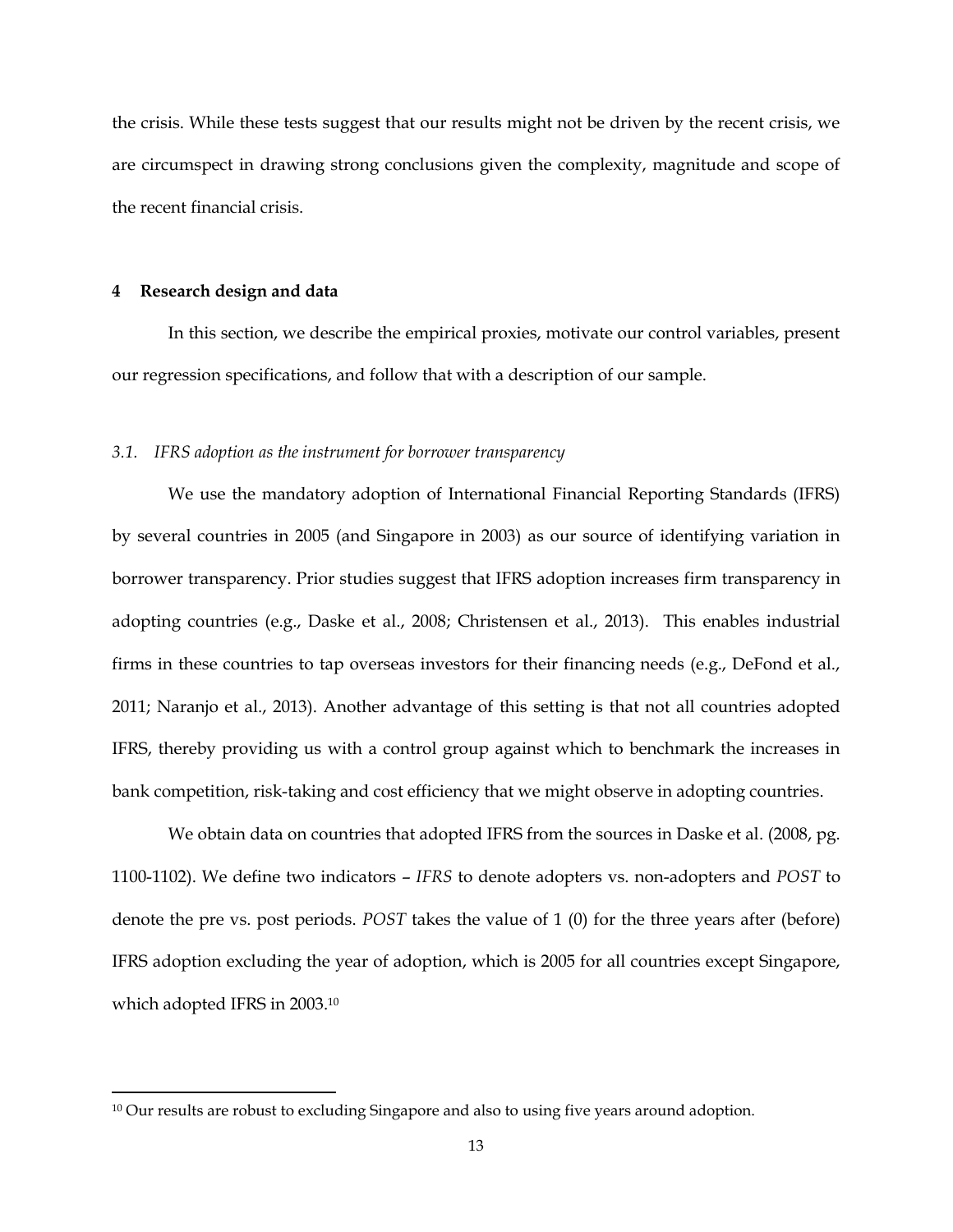#### *3.2. Primary outcome variables*

We use two measures of bank-risk taking. The first (*ZSCORE*) captures overall risktaking while the second (*NPLOANS*) focuses on risk-taking via the loan portfolio.

### *3.2.1. Overall risk-taking (ZSCORE)*

We follow prior studies such as Laeven and Levine (2009) and measure bank risk using the *z*-score (*ZSCORE*), which is the inverse measure of the likelihood of insolvency. Thus, lower values of *ZSCORE* indicate greater bank risk. *ZSCORE* is defined as return on assets plus the capital asset ratio divided by the standard deviation of asset returns. This measure captures the distance from insolvency (Roy, 1952), where insolvency is said to occur when losses exceed bank equity (i.e., *E*<-*π*; where *E* represents equity and *π* denotes profits). This condition can be restated as Prob (-*ROA*<*CAR*), where *ROA* (*π*/*A*) is the return on assets and *CAR* (*E*/*A*) is the capital asset ratio (see Laeven and Levine, 2009 for details).<sup>11</sup> Thus, under normally distributed profits, the inverse of the likelihood of insolvency (*ZSCORE*) is expressed as follows:

$$
ZSCORE = \frac{ROA + CAR}{\sigma (ROA)}\tag{1}
$$

### *3.2.2. Loan portfolio risk (NPLOANS)*

l

Following Berger et al. (2008), we use the ratio of non-performing loans to total loans (*NPLOANS*) to capture loan portfolio risk. It is pertinent to note that *NPLOANS* captures only one component of overall bank risk-taking. Further, many banks do not provide information on non-performing loans, which limits the generalizability of the inferences.

<sup>&</sup>lt;sup>11</sup> Our results are robust to using return on equity instead of return on assets.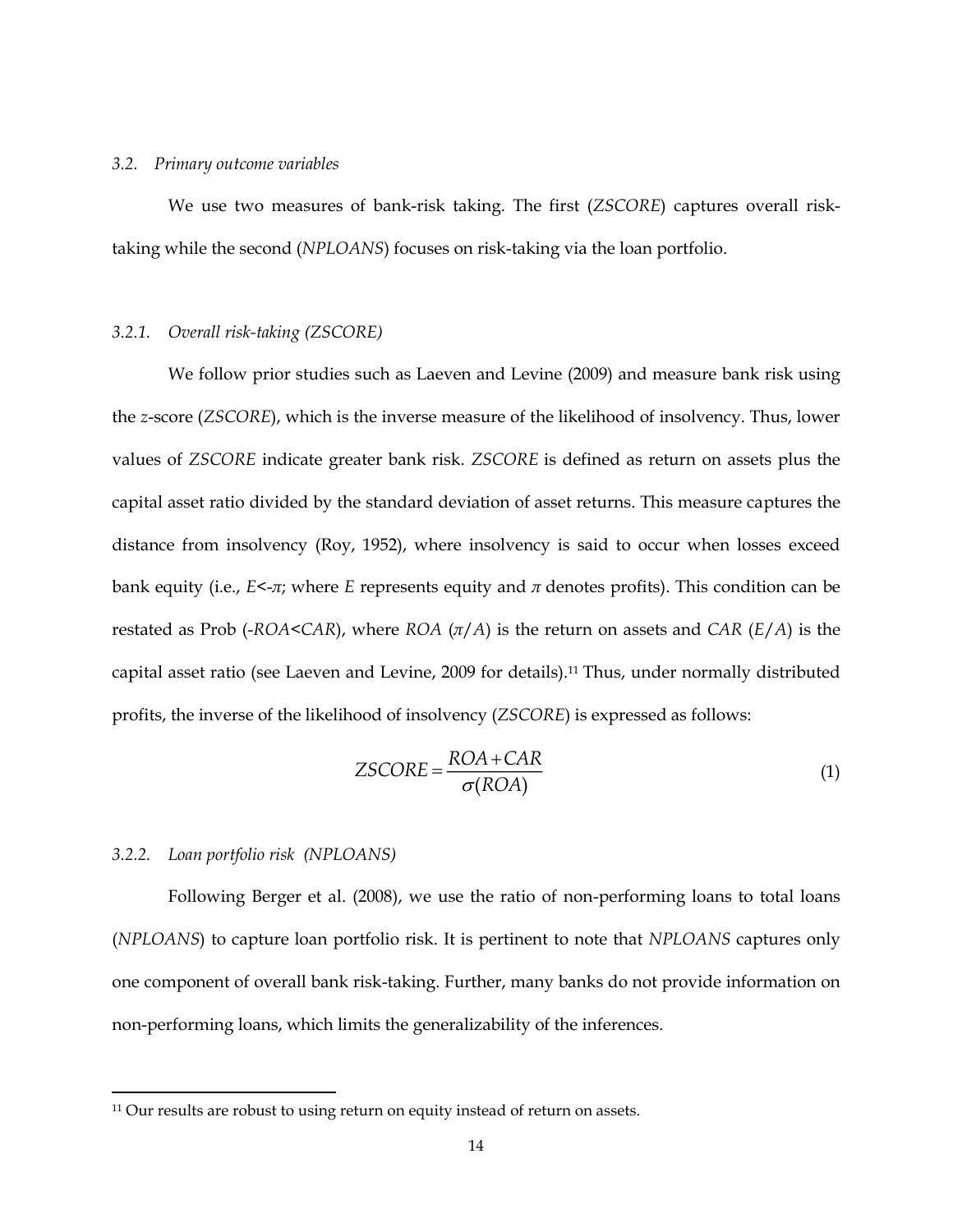### *3.2.3. Cost efficiency (EFFIC)*

We measure cost efficiency (*EFFIC*) as the proportion of overhead costs to total revenues (i.e., interest revenues plus non-interest revenues).

#### *3.3. Non-lending activities (NONINT)*

We measure the extent of non-lending activities using the proportion of non-interest revenues (*NONINT*). We follow Demirguc-Kunt and Huizinga (2010) and define *NONINT* as the proportion of non-interest revenues to total revenues (interest revenue plus non-interest revenue). Higher values of *NONINT* denote higher reliance on non-lending activities such as the trading book, derivatives-based trading and other off-balance-sheet activities. Demirguc-Kunt and Huizinga (2010) show that non-lending activities contribute more to overall bank risktaking than do lending activities.

#### *3.4. Control variables*

l

Following Laeven and Levine (2007, 2009), we include an array of bank-level and country-level variables as controls. The bank-level variables are revenue growth (*GROWTH*), defined as the annual growth in revenues, total assets of the bank (*LNASSETS*) to control for bank size, liquidity (*LIQUID*), defined as the proportion of liquid assets to liquid liabilities, loan loss provisions (*LLP*) to control for differences in loan quality, whether the bank is public or private (*LISTED*) <sup>12</sup>, and market-share of total deposits that the bank holds (*MKTSHARE*).

Laeven and Levine (2009) find that bank risk-taking is positively associated with revenue growth, bank size, liquidity and loan-loss provisions. Thus, we expect a negative (positive) coefficient on *GROWTH*, *LNASSETS*, *LIQUID* and *LLP* in the *ZSCORE* (*NPLOANS*)

<sup>&</sup>lt;sup>12</sup> Following Laeven and Levine (2007), we use the "Listed" indicator to identify public vs. private banks.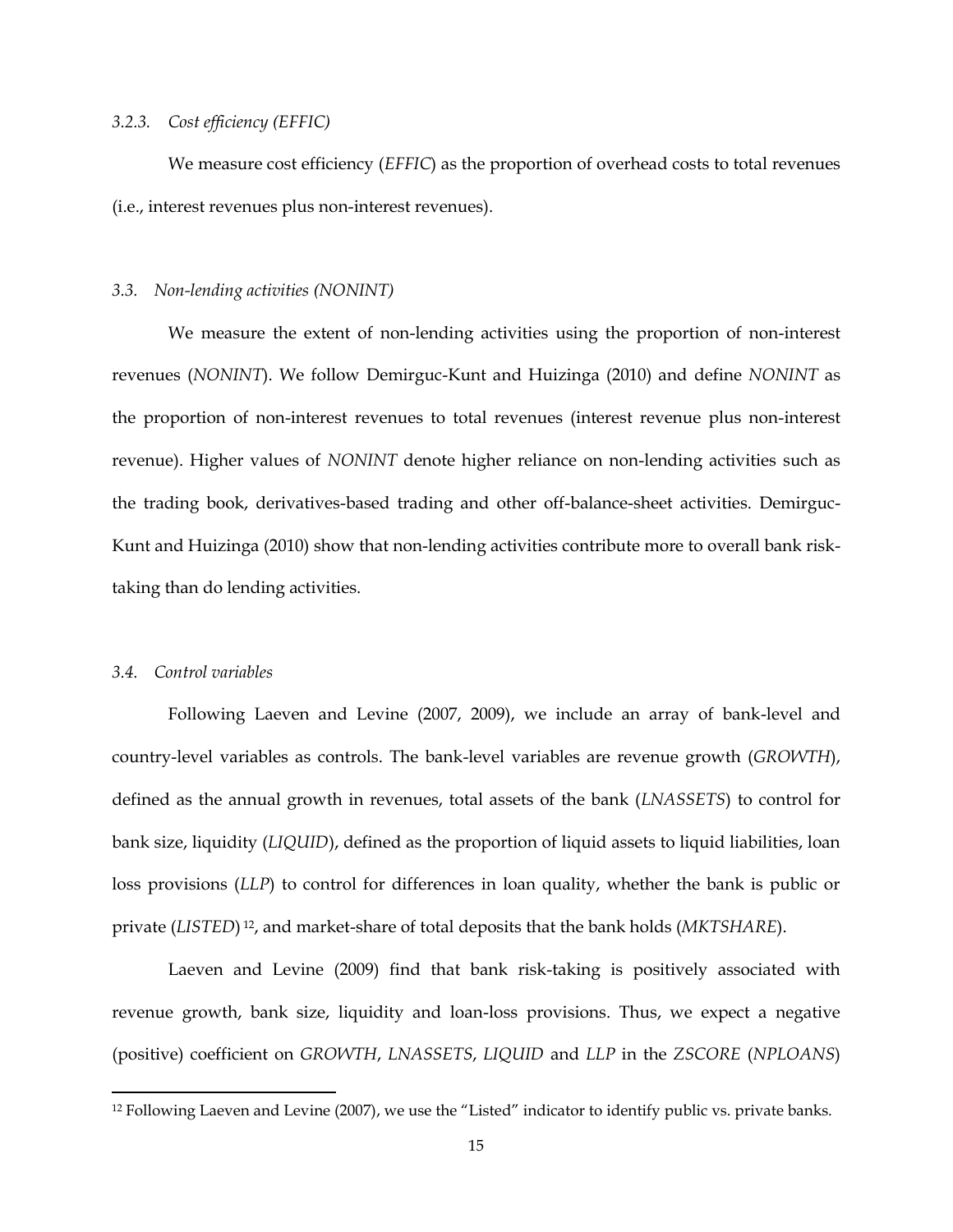specification. Further, the charter-value hypothesis predicts lower risk-taking in more concentrated banks, i.e., a positive (negative) coefficient on *MKTSHARE* in the *ZSCORE* (*NPLOANS*) specification. Turning to cost efficiency, we predict a negative coefficient on *LNASSETS* and positive coefficients on *LIQUID* and *MKTSHARE* following Demirguc-Kunt, Laeven and Levine (2004) who report a negative association with bank size and a positive association with liquidity and bank concentration. Finally, we make no prediction for the coefficient on *LISTED*.

The country-level variables we include are the level of GDP (*GDP*), annual growth in GDP (*GDPGROWTH*), and annual inflation (*INFL*). In addition to economic development, we also control for differences in financial market development, viz., equity market cap of listed firms as a ratio of GDP (*MKTCAP*), turnover of listed firms scaled by GDP (*TURNOVER*), and the extent of international trade (*TRADE*), defined as the ratio of imports plus exports scaled by GDP. Making ex-ante predictions on the signs of the country-level controls is difficult. Our intent here is to ensure that we are appropriately capturing additional *time-varying* macroeconomic factors that might be correlated with countries' decision to adopt IFRS. Finally, we include year effects that subsume the coefficient on *POST* and country fixed effects that absorb the coefficient on *IFRS*. Following Bertrand et al. (2004), we cluster our standard errors by country annually, but the results are robust, albeit slightly stronger, when we cluster only by country.

#### *3.5. Regression specifications*

To examine the effect of IFRS adoption on bank risk-taking and cost efficiency, we estimate the following difference-in-differences specification: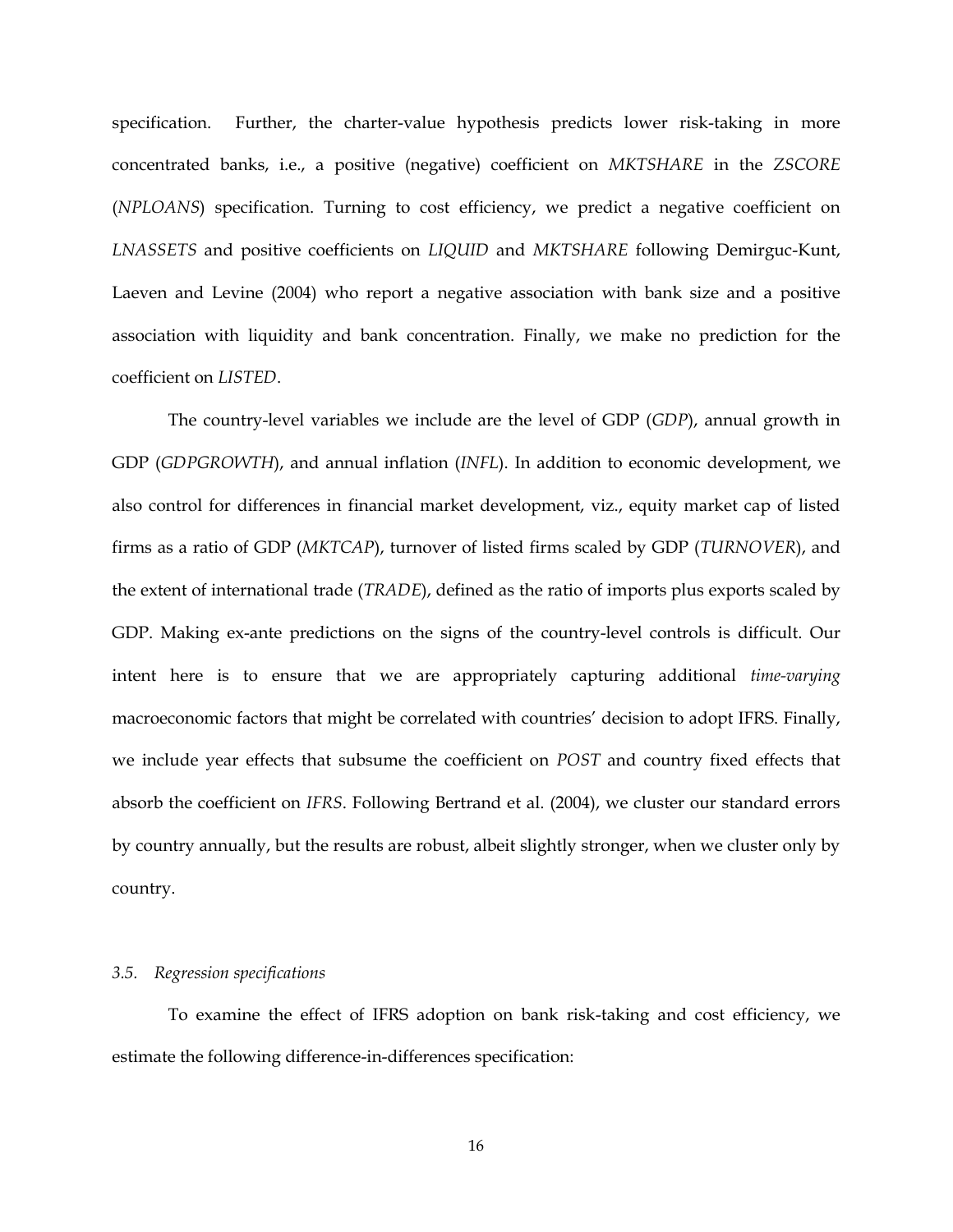$$
\begin{aligned}\n\text{OUTCOME}_{i,j,t} &= \alpha_j + \mu_t + \lambda_1 \text{IFRS}^* \text{POST}_{i,j,t} + \lambda_2 \text{GROVTH}_{i,j,t} + \lambda_3 \text{LNASSETS}_{i,j,t} + \lambda_4 \text{LIQUID}_{i,j,t} \\
&\quad + \lambda_5 \text{LLP}_{i,j,t} + \lambda_6 \text{LISTED}_{i,j,t} + \lambda_7 \text{MKTSHARE}_{i,j,t} + \lambda_8 \text{GDP}_{i,j,t} + \lambda_9 \text{GDPGROVTH}_{i,j,t} \\
&\quad + \lambda_{10} \text{INFL}_{i,j,t} + \lambda_{11} \text{MKTCAP}_{i,j,t} + \lambda_{12} \text{TLRNOVER}_{i,j,t} + \lambda_{13} \text{TRADE}_{i,j,t} + \varepsilon_{i,j,t}\n\end{aligned}\n\tag{2}
$$

 $\alpha_i + \mu_i + \lambda_i JFRS^* POS^T_{i,j,i} + \lambda_i GROVTH_{i,j,i} + \lambda_i JMSSFFS_{i,j,i} + \lambda_i JSLFL_{i,j,i} + \lambda_i JLSTER_{i,j,i} + \lambda_i JLSTER_{i,j,i} + \lambda_i JLSTER_{i,j,i} + \lambda_i JLRTCB_{i,j,i} + \lambda_i JLRTCB_{i,j,i} + \lambda_i JLRTCB_{i,j,i} + \lambda_i JLRTCB_{i,j,i} + \lambda_i JLRTCB_{i,j,i} + \lambda_i JLRTCB_{i,j,i} + \lambda_i JLRTCB_{i,j,i} + \lambda_i JLRTCB_{i,j,i} + \lambda_i JLRTCB_{i,j,i} +$ where, *OUTCOME*<sub>*ii*</sub><sup>*t*</sup> is *ZSCORE*, *NPLOANS* or *EFFIC* measured for bank *i* in country *j* at time *t*;  $\alpha_j$  and  $\mu_t$  represent country and year fixed effects respectively. The coefficient on *IFRS* is subsumed by the country effects, while that on *POST* by the year effects. The coefficient on the interaction term  $\lambda_1$  identifies the incremental effect of IFRS adoption on bank risk-taking and cost efficiency for adopting countries relative to non-adopting countries. Our hypotheses predict a negative coefficient on  $\lambda_1$  in the *ZSCORE* and *EFFIC* regressions, and a positive coefficient in the *NPLOANS* specification.

#### *3.6. Sample*

 $\overline{\phantom{a}}$ 

Our data are from four sources. Risk-taking and the other accounting data are from Bankscope, a Bureau van Dijk database on international banks. IFRS adoption dates are from Daske et al. (2008). Macroeconomic variables such as *GDP*, *MKTCAP* etc. are from the World Development Indicators (WDI) database of the World Bank. To ensure comparability across countries, we follow Laeven and Levine (2007) and delete banks with total assets of less than US\$ 100 million.<sup>13</sup> We also delete banks classified as "Islamic banks" as accounting information of these banks does not match the rest of the sample.

The Bankscope universe comprises of 186,839 bank-year observations, excluding the U.S. <sup>14</sup> Restricting the sample to three years around IFRS adoption leaves us with 108,177

<sup>&</sup>lt;sup>13</sup> In unreported sensitivity tests, we find that our results are robust to retaining these banks.

<sup>14</sup> We exclude the U.S. because coverage of U.S. banks on Bankscope varies greatly over time. For example, the number of banks covered goes up from 1,200 in 1998 to 5,170 in 2000 to 6,900 in 2003. In contrast, coverage for other countries is fairly stable. For example, Bankscope covers 48 Canadian banks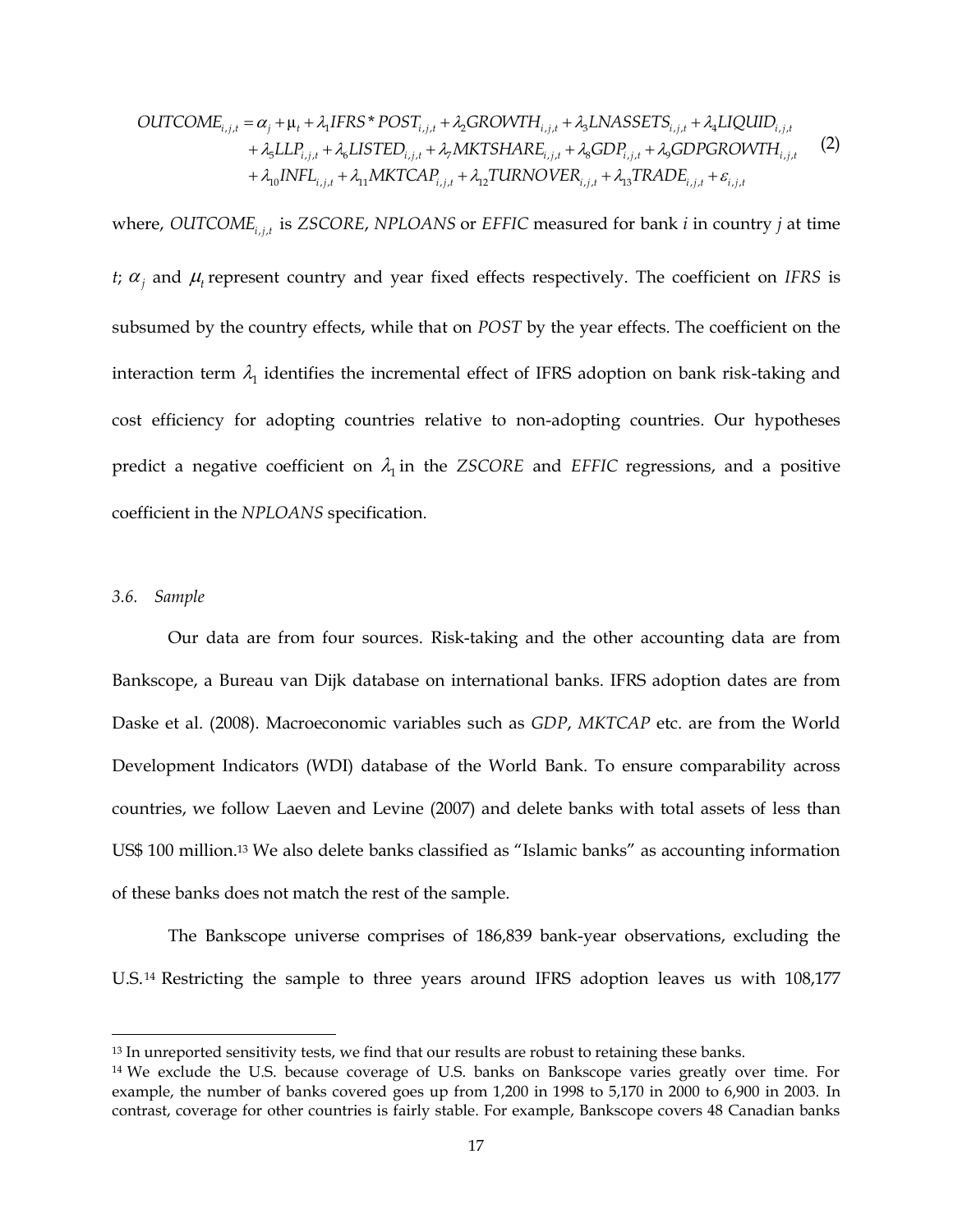observations. Deleting Islamic banks and those with assets of less than US\$ 100 million shrinks the sample to 90,030 observations. Restricting the sample to the IFRS countries and deleting observations with missing values of the relevant variables reduces the sample down to 43,096. The last step entails merging these data with the WDI database, which results in a final sample of 42,404 bank-year observations for 11,462 unique banks spread across 49 countries over the years 2000 to 2008 (i.e., 2000-2006 for Singapore and 2002-2008 for all other countries). We exclude the year of adoption from the sample (i.e., 2003 for Singapore and 2005 for all the other countries).

Table 1 presents the list of IFRS adopters and non-adopters. Twenty-six countries spread across Europe and Asia adopted IFRS while twenty-three countries in the same regions do not. The three largest adopters in terms of sample size are Germany, Italy and France while Japan, Russia and Brazil are the largest non-adopters. The final sample comprises of 29,800 bank-year observations for adopters and 12,604 for non-adopters.

Table 2 contains descriptive statistics of the main variables. In Panel A, the median bank has a profitability of 0.46% of total assets and holds capital to the tune of around 7% of assets. *ROA* volatility has a median value of 0.216, which is approximately half the bank's annual *ROA*. The capital and profitability of the median bank gives it a cushion of around 34 times its ROA volatility, as shown by the *ZSCORE* (represented in logs). The mean log *ZSCORE* is 3.665, with a minimum of 0.618 and a maximum of 6.808. This means profitability has to fall by 38 standard deviations (*e* 3.665-1) in the average bank to wipe out equity while it needs to fall by only 0.8 standard deviations (*e* 0.618-1) in the most risky bank. Non-performing loans amount to around 6% of total loans at the average bank, and ranges from a low of 0.3% to a high of 35%. Cost

 $\overline{a}$ 

in 1998, 49 in 2000 and 52 in 2003. Similarly, it covers 1,690 banks in Germany in 1998, 1,631 in 2000 and 1,438 in 2003.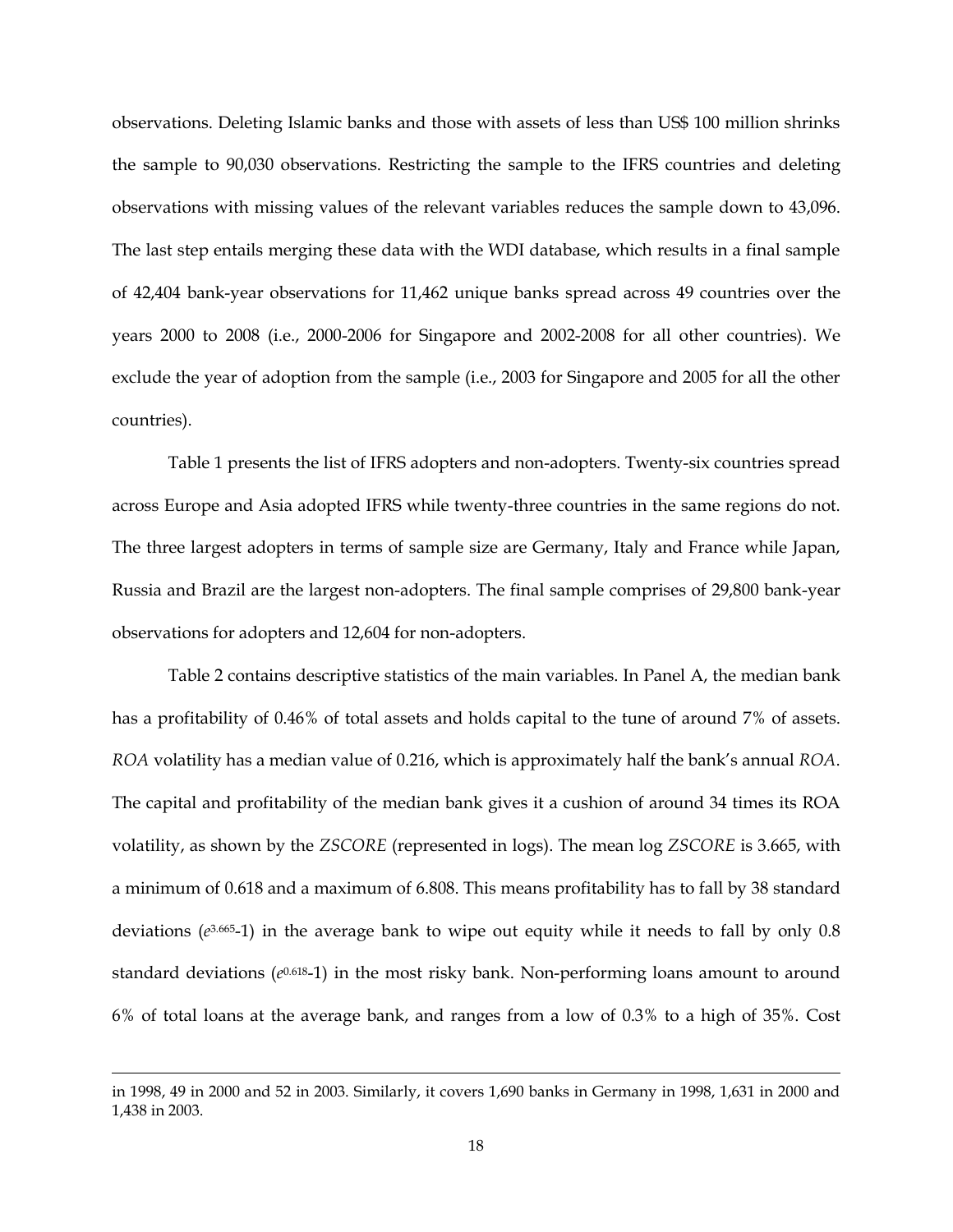efficiency (*EFFIC*) also shows wide dispersion in the sample. The lowest value is 10% of total revenues, while the highest value is 152%. The average bank has non-interest income that amounts to 24% of total income, as evidenced by the value of *NONINT* and has revenues growing at 0.5% annually. It also has US\$ 2.1 billion in total assets and liquid assets that amount to 33% of liquid liabilities. Around 16% of the banks are publicly listed. The overall industry structure is highly dispersed, with the highest market share of any bank not exceeding 11.3%.

Turning to the country-level variables in Panel B, the average country in the sample experiences an annual GDP growth rate of 2% and annual inflation of 3%. The average market cap of listed firms for the sample is 79% of GDP while annual turnover comes in at 113%. Finally, the average sum of imports and exports amount to 60% of GDP. Overall, the sample depicts rich heterogeneity with respect to bank characteristics such as size and profitability; as well as macro-level factors such as economic and financial market development.

### **5 Results**

#### *5.2 IFRS adoption and banking sector competition*

We begin our empirical analyses by examining the effect of IFRS adoption on banking sector competition (hypothesis *H1*). Since competition is a difficult construct to capture empirically, we use two measures commonly used in prior banking studies (e.g., Barth, Caprio and Levine, 2004; Demirguc-Kunt, Laeven and Levine, 2004) – an asset-based measure and an income-based measure. We define bank asset concentration (*ASSETCONC*) as the fraction of total banking sector assets held by the five largest banks in the country as our asset-based measure of bank competition. These data are computed annually and made available by the World Bank via its World Development Indicators (WDI) database. We use net interest margin (*INTMARGIN*) as the income-based measure of bank competition and define it as the excess of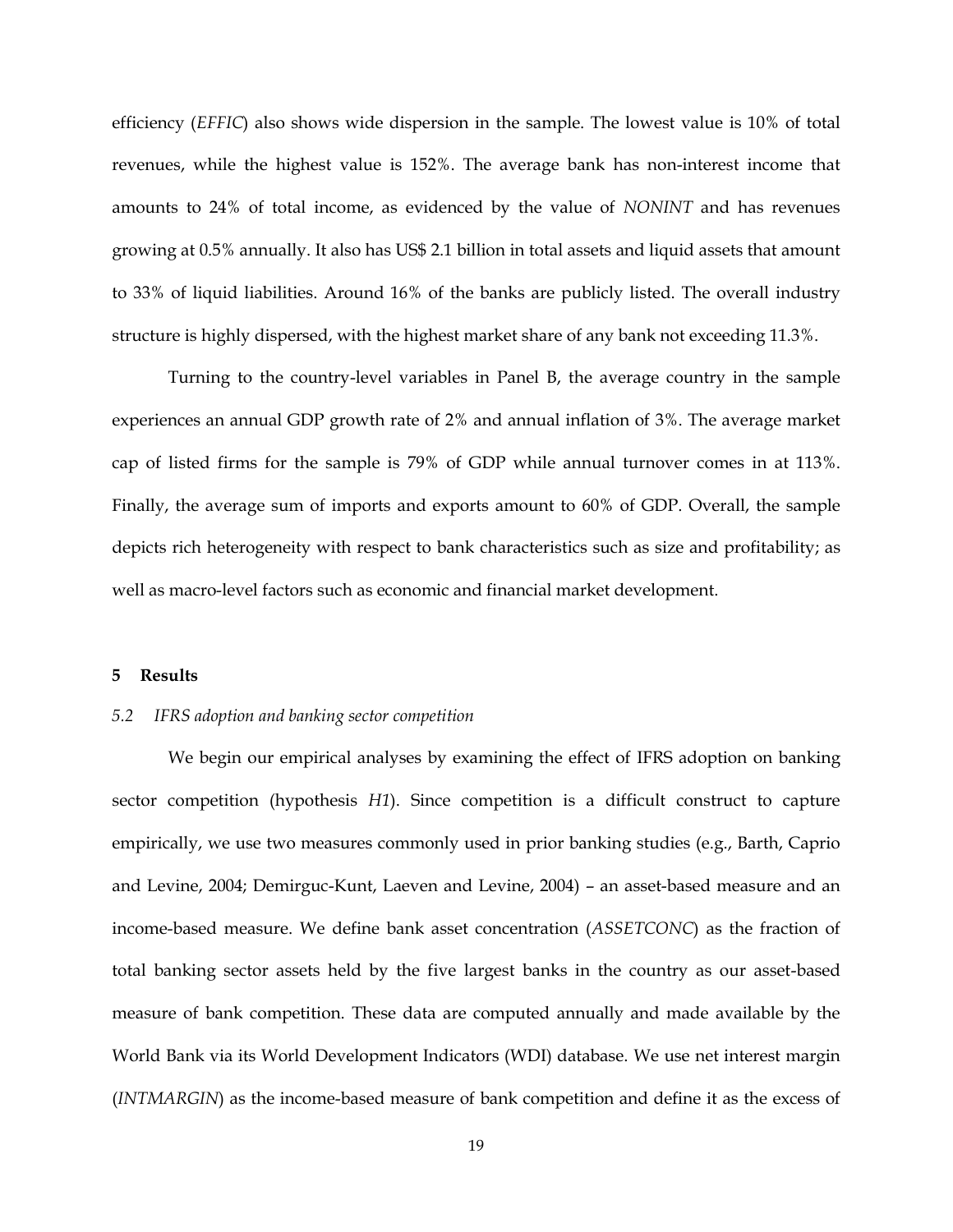interest income over interest expense scaled by total assets. Demirguc-Kunt, Laeven and Levine (2004) find that both measures are positively associated. Higher values of *ASSETCONC* and *INTMARGIN* denote less banking sector competition.

Figure 1 presents univariate evidence. The horizontal axis represents the pre- and the post-adoption periods, while the vertical axis plots the average values of bank competition (*ASSETCONC* in Panel A and *INTMARGIN* in Panel B) that correspond to these periods. We observe a more pronounced decrease in *ASSETCONC* for IFRS adopting countries, as compared to that for non-adopting countries. Turning to *INTMARGIN*, IFRS adopters experience a decline, but the margin increases for non-adopters over the same period. This pattern suggests IFRS adoption increased competition in the banking sector of adopters, but not of non-adopters.

Table 3 presents multivariate evidence with country and year fixed effects. The first two specifications pertain to bank asset concentration (*ASSETCONC*) and the next two to net interest margin (*INTMARGIN*). Consistent with hypothesis *H1*, IFRS adoption increases banking sector competition. In particular, the coefficient on *IFRS\*POST* is negative and significant (at the 1% level) in all the specifications, indicating that bank asset concentration and the net interest margin fall (i.e., bank competition increases) for adopters as compared to non-adopters around IFRS adoption. The economic magnitudes based on Model 2 and 4 suggest a 9% decrease in asset concentration and a 15% decrease in net interest margin around IFRS adoption.

#### *5.3 IFRS adoption, bank risk-taking and cost efficiency*

As a prelude to testing the risk-taking and cost efficiency hypotheses (*H2* and *H3*), we begin with graphical evidence in Figure 2. The horizontal axis plots the event-years around IFRS adoption and the vertical axes plot the average values of overall risk-taking (in Panel A) and loan portfolio risk (in Panel B) with the solid line indicating the IFRS adopters and the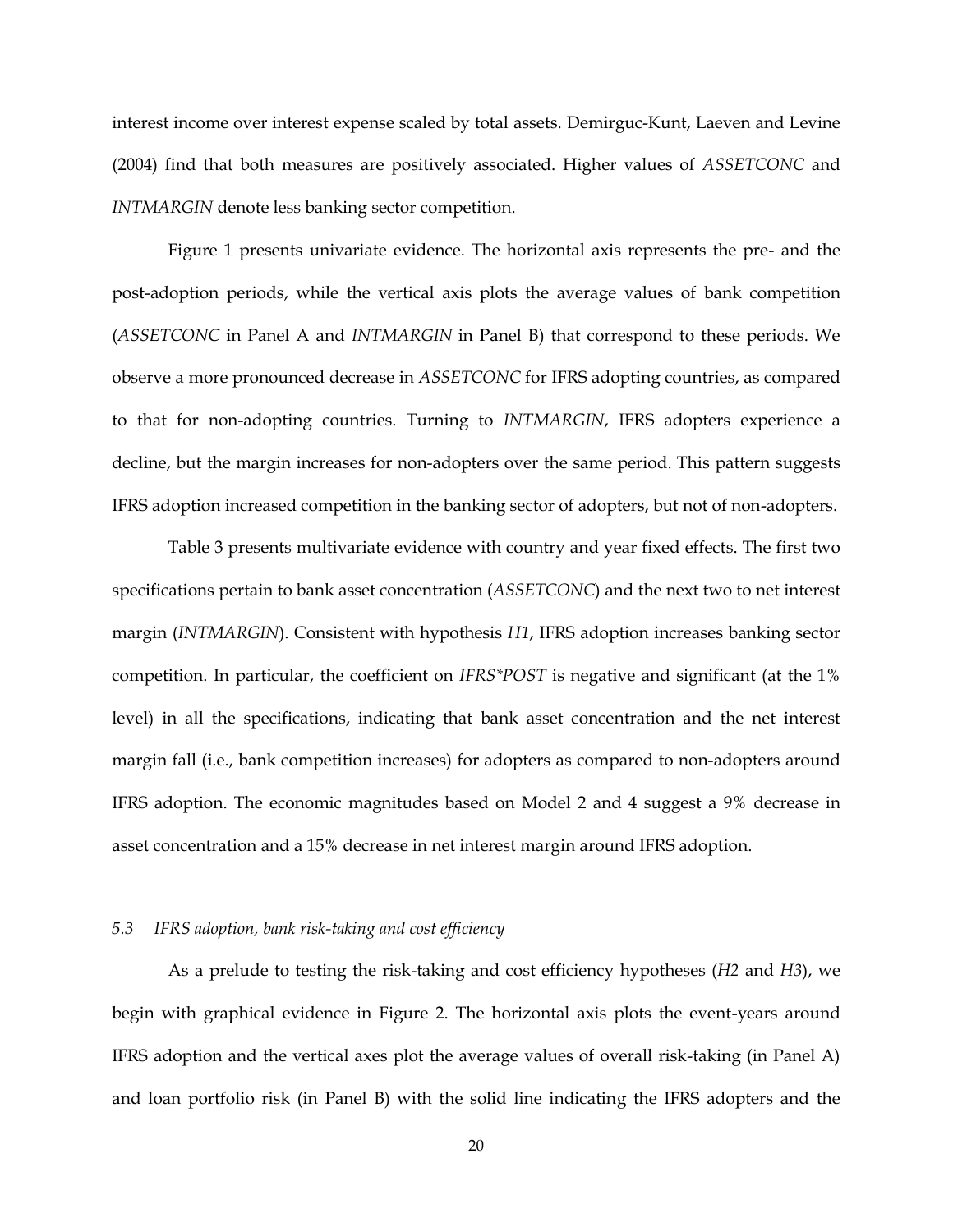dashed line the non-adopters. Two clear patterns emerge. First, adopters and non-adopters exhibit a similar trend of decreasing risk-taking in the pre-IFRS adoption period. This provides validity of the parallel-trends assumption of diff-in-diff designs. Second, while non-adopters continue along their trend, adopters depict a discontinuity with a sharp increase in risk-taking in the post-IFRS adoption period. Reassuringly, these effects show up in the year immediately after IFRS adoption for *NPLOANS* (which is an annual measure) and in the second year for *ZSCORE* (which is based on a rolling-window of five annual observations).

These patterns are less striking for the cost efficiency measure. While adopters depict a sharp increase in cost efficiency after IFRS adoption, this increase is observed even in nonadopting countries (Panel C). Panel D plots "residual" cost efficiency where the measure is orthogonalized with respect to the controls and the country fixed effects. Here we see evidence of higher cost efficiency in the post-IFRS adoption period for the adopters, which is not shared by the non-adopters. Overall, the evidence for risk-taking is strong while that for cost efficiency is somewhat weak.

Table 4 presents the statistical counterpart of the above graphical results. Consistent with hypothesis *H2*, IFRS adoption fosters bank risk taking. In particular, the coefficient on *IFRS\*POST* is negative and significant in the *ZSCORE* regressions, while it is positive and significant in the *NPLOANS* regression. In terms of economic significance, the coefficient of - 0.143 on *IFRS\*POST* in Model 1 suggests that risk-taking increases by 13% (*e -*0.14*<sup>3</sup>*-1) in banks of IFRS countries incrementally to that in banks of non-IFRS countries. Turning to Model 2, comparing the coefficient of 2.547 with the mean pre-period value of 6.60 (not tabulated), indicates that loan risk increases by 38%. Finally, the coefficient of -0.037 in Model 3 indicates a 4% increase in cost efficiency – consistent with hypothesis *H3*.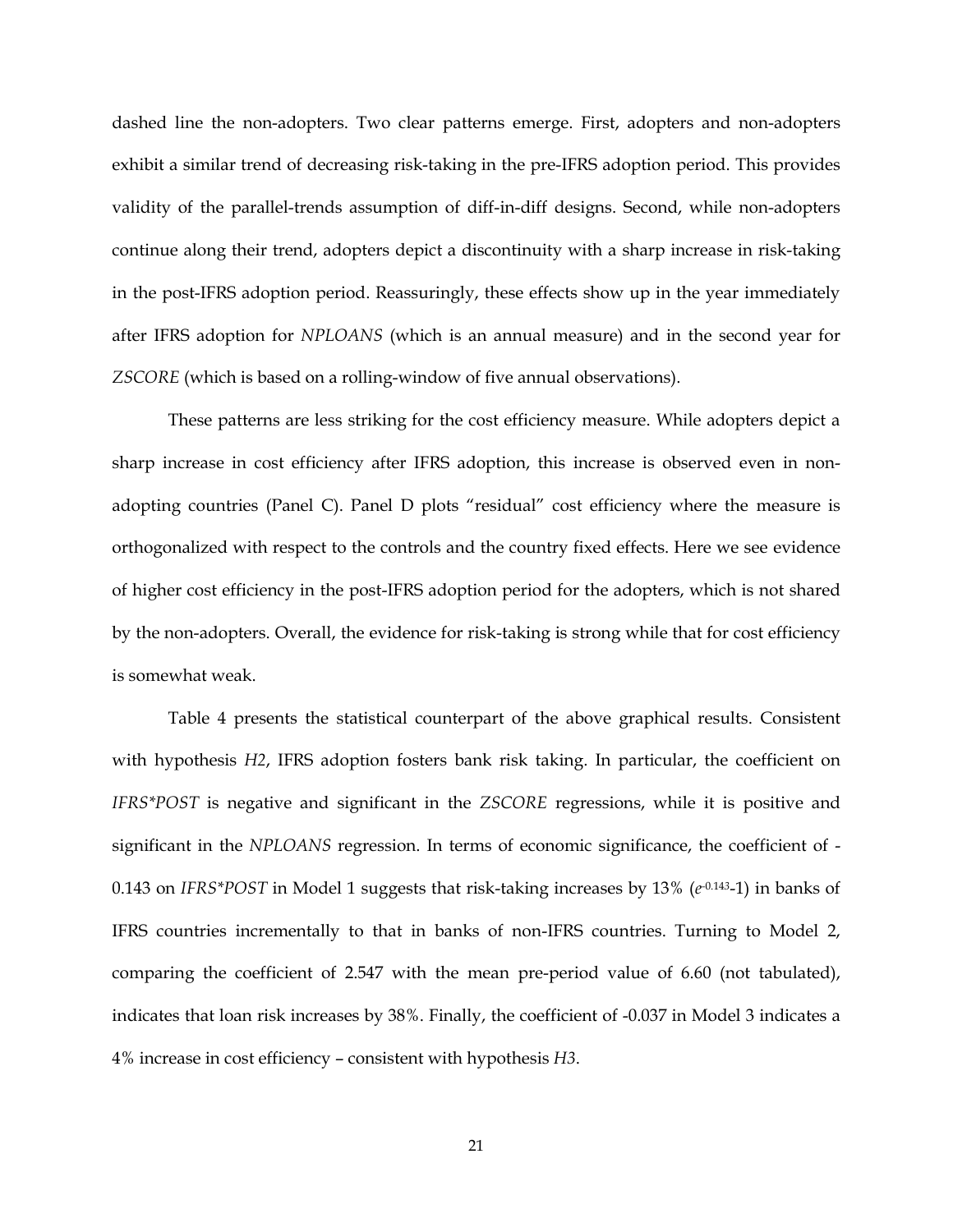#### *5.4 Role of lending and non-lending activities*

 $\overline{\phantom{a}}$ 

To shed light on how lending versus non-lending activities contribute to the elevated risk-taking (hypothesis *H4*), we split the sample based on whether banks increase their nonlending activities between the pre and post adoption periods. To do so, we compute *NONINT* as the proportion of non-interest revenue to total revenues and define *∆NONINT* as the percentage change in *NONINT* between the post and pre periods computed for each bank. These tests are therefore restricted to a constant sample of banks (26,920 observations) that operated in both periods. <sup>15</sup> We differentiate between banks with increases in non-lending activities (*∆NONINT* >0) versus those without (*∆NONINT* <=0).<sup>16</sup> We assess the contribution of non-lending activities to risk-taking from a regression of *ZSCORE* on *IFRS\*POST* within each sub-sample. The results are presented in Models 1 and 2 of Table 5.

The coefficient on *IFRS\*POST* remains negative and significant in both sub-samples, but it is larger in the *∆NONINT*>0 sub-sample (-0.291 versus -0.166). Non-lending activities affect banks' risk more than lending activities. In particular, risk-taking increases by 25% (*e*<sup>-0.291</sup>-1) in banks with more non-lending activities compared to 15% in those without. Further, these coefficients statistically differ from each other with a *p*-value of 0.071. To rule out the possibility that banks that take on more non-lending activities also simultaneously take on more lending risk, we examine differences in loan risk across the above partitions. These results are presented in Models 3 and 4. The coefficient on *IFRS\*POST* is positive and significant in both specifications (1.646 versus 1.467), but not significantly different from one another (*p*. value of 0.661). Overall, these results suggest that banks responds to increased borrower transparency by taking on both lending and non-lending risk, but that the effect of the latter dominates.

<sup>15</sup> We find greater risk-taking even in this constant sample. In particular, the coefficient on *IFRS\*POST* remains negative and significant (positive and significant) in the *ZSCORE* (*NPLOANS*) specification. <sup>16</sup> Results are robust to splitting the sample based on the median.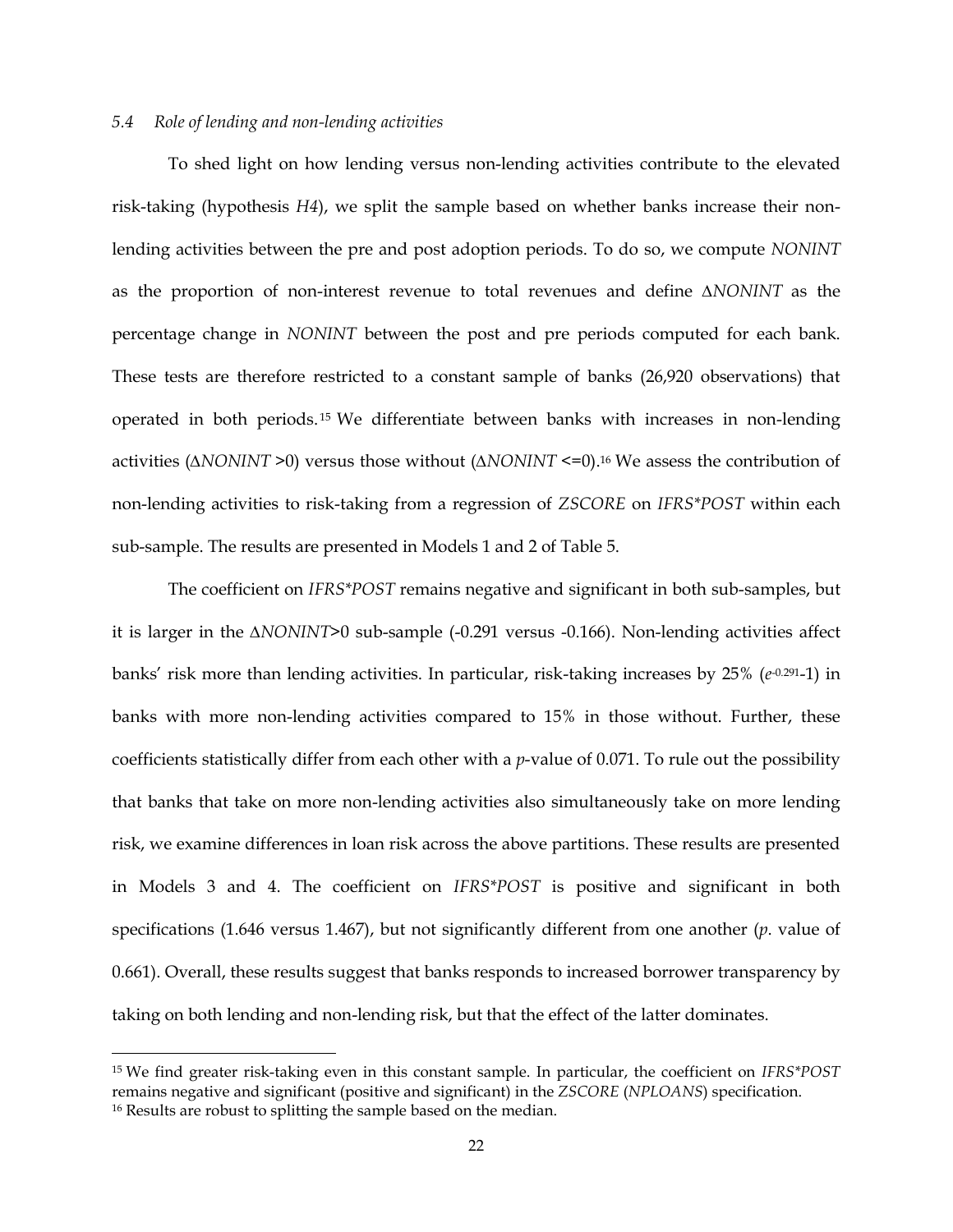#### *5.5 Cross-sectional variation: bank entry restrictions*

If borrower transparency indeed affects bank competition, then we should expect the effects to be pronounced when the banking sector was less competitive *ex ante*. To test this prediction, we exploit heterogeneity in the extent of restrictions on bank entry across our sample countries. Following Barth et al. (2004), we measure bank entry restrictions based on the number of specific legal requirements for obtaining a license to operate a bank. Barth et al. (2004) show that countries with high bank entry restrictions have concentrated and corrupt banking sectors controlled by fewer incumbents.

In addition to providing cross-sectional variation, this test also speaks to the question of why borrowers might not be willing (or able) to voluntarily increase financial reporting transparency. Rajan and Zingales (1998) posit that informed lenders such as domestic bank prefer that their borrowers remain opaque in order to protect their own informational rents (by reducing access to arm's-length financing). We argue that this effect is more likely to occur in countries with concentrated banking sectors as lenders in these countries can impose their opacity preferences on their borrowers.

To test the above prediction, we split IFRS adopting countries into two groups – those with high bank entry restrictions (*IFRS\_HI\_REST*) and those with low bank entry restrictions (*IFRS\_HI\_REST*) and interact each of these indicators with *POST*. <sup>17</sup> Table 6 presents the results. The coefficient on *IFRS\_HI\_REST\*POST* is significant in all the specifications, while that on *IFRS\_LO\_REST\*POST* is insignificant. Further, these two terms are statistically different from each other in every case. Thus, consistent with our expectations, IFRS adoption increases bank

l

<sup>&</sup>lt;sup>17</sup> We define high and low based on the median number of bank entry restrictions.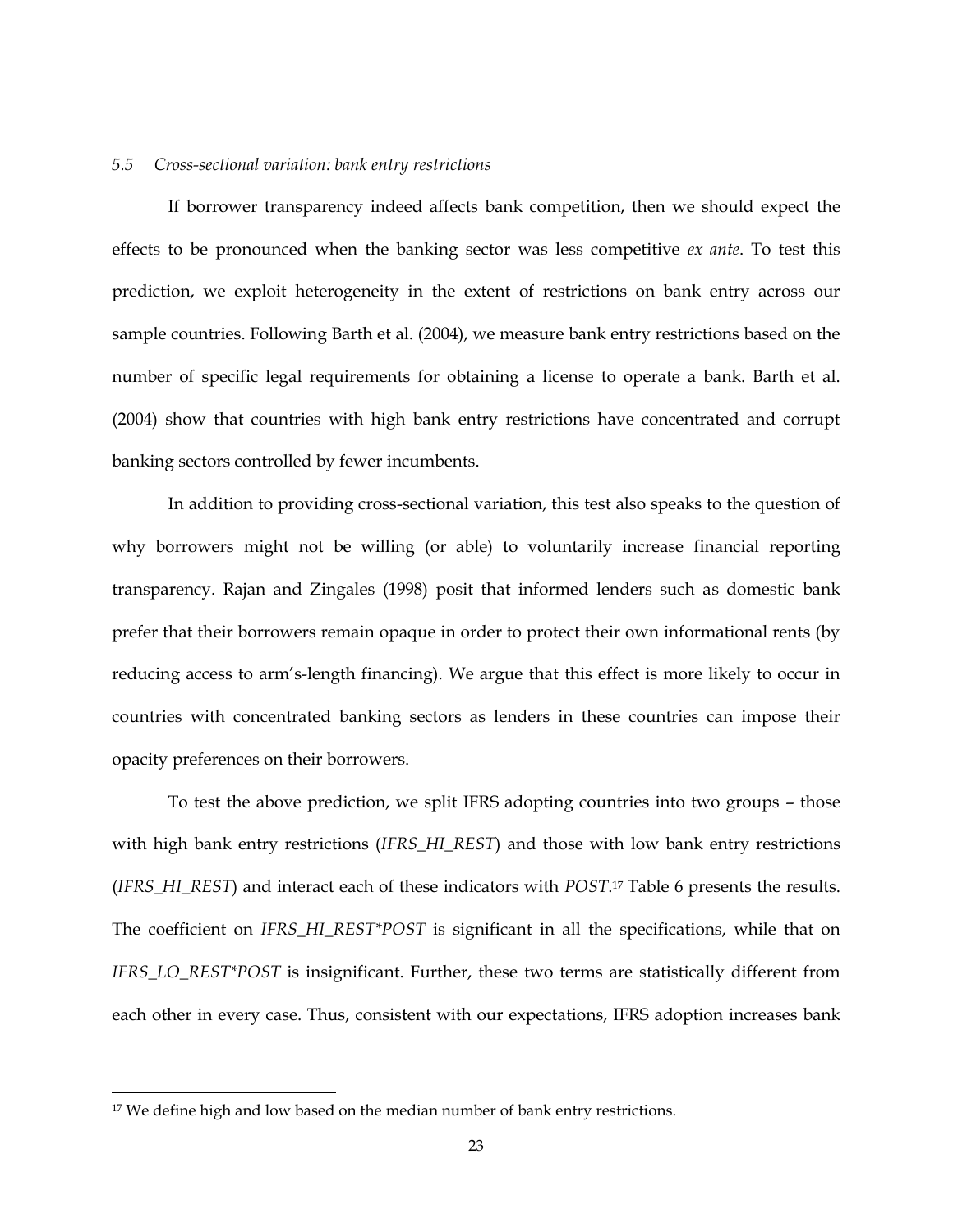risk-taking and cost efficiency only when the banking sector is less competitive, ex-ante. These results also help address several alternate interpretations, which is what we turn to next.

#### *5.6 Ruling out alternative interpretations*

We devote this section to additional tests aimed at ruling out alternative interpretations. First, as banks also adopted IFRS, it could be that our results are driven by greater *bank* transparency stemming from IFRS adoption rather than borrower transparency. Relatedly, as banks adopted IFRS, they reported for investment securities differently under IAS 39. Thus, what we might be observing is not greater risk-taking *per se* but rather banks *reporting* for investment securities differently. Second, countries' decision to adopt IFRS standards is unlikely to be exogenous, and this endogeneity might be confounding our inferences. Third, our inferences could be confounded by the fact that mandatory IFRS adoption affected only public firms, while most of our sample banks were probably lending to private firms. Fourth, it could be that our results are due to the effects of the recent financial crisis rather than IFRS adoption. Finally, our results might be driven by concurrent changes in enforcement rather than the rules as posited by Christensen et al., 2013 (see Barth and Israel, 2013 for a countervailing view).

#### *5.6.1 Bank adoption of IFRS*

To address the concern that bank adoption of IFRS could be driving our results, we restrict our sample to private banks. Since IFRS adoption was mandated for publicly traded firms (and banks), evidence of increased risk-taking in private banks would rule out the possibility that our results are driven by the direct effect of IFRS adoption by banks. Further, our data allow us to control for whether the bank chose to voluntarily adopt IFRS or retained its local GAAP (which we denote by an indicator *ACCTSTD*).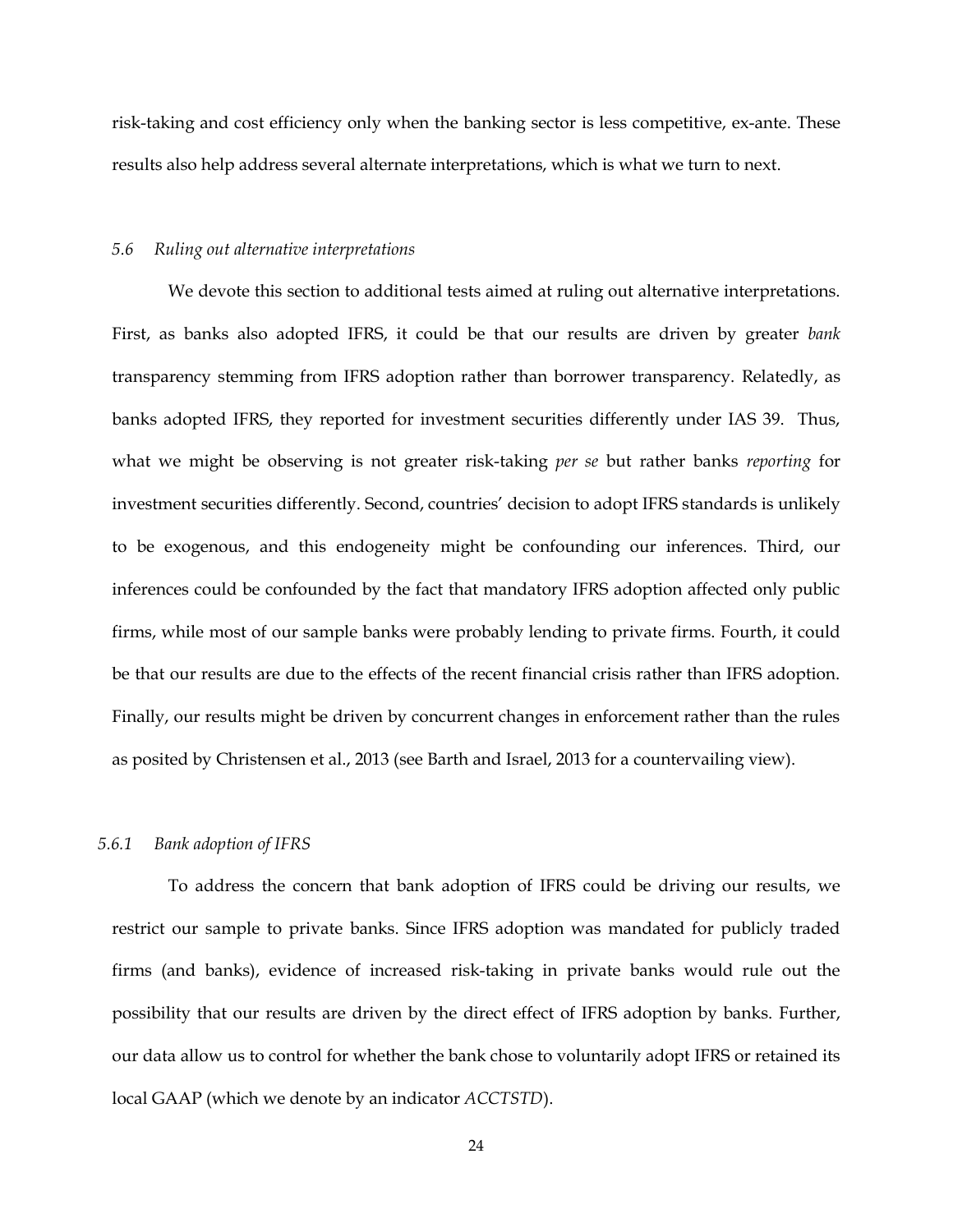Panel A of Table 7 presents these results. The first two specifications present results for *ZSCORE* while the next two pertain to *NPLOANS*. The coefficient on *IFRS\*POST* in the *ZSCORE* regressions remains negative and significant and retains its significance even when we control for *ACCTSTD*. Similar results are detected for *NPLOANS*, where the coefficient on *IFRS\*POST* remains positive and significant in both specifications. Overall, we conclude that our results are unlikely to be driven by confounding effects of IFRS adoption by banks.

### *5.6.2 Endogeneity of IFRS adoption*

Given that IFRS adoption was not a true natural experiment as countries chose to adopt these standards, it could be that greater risk-taking in the banking sector of IFRS adopters is what led them to adopt these standards. A related concern is that we might be merely picking up ongoing time-trends in risk-taking that might have started even before the IFRS adoption date or that unobservable macroeconomic changes are the true drivers of both IFRS adoption and higher bank risk-taking (the correlated omitted variables concern).

The reverse causality and time-trend arguments make a common prediction – one would see greater risk-taking in IFRS adopting countries relative to their non-adopting counterparts in the years prior to adoption. To investigate this possibility, we follow Bertrand and Mullainathan (2003) and examine the dynamic effects of IFRS adoption. In particular, we create additional indicator variables to denote the two years immediately preceding IFRS adoption (*POST-2* and *POST-1*) and interact these with *IFRS*. We also decompose the post period into *POST<sup>1</sup>* and *POST2+* to indicate the year immediately following the adopting year versus all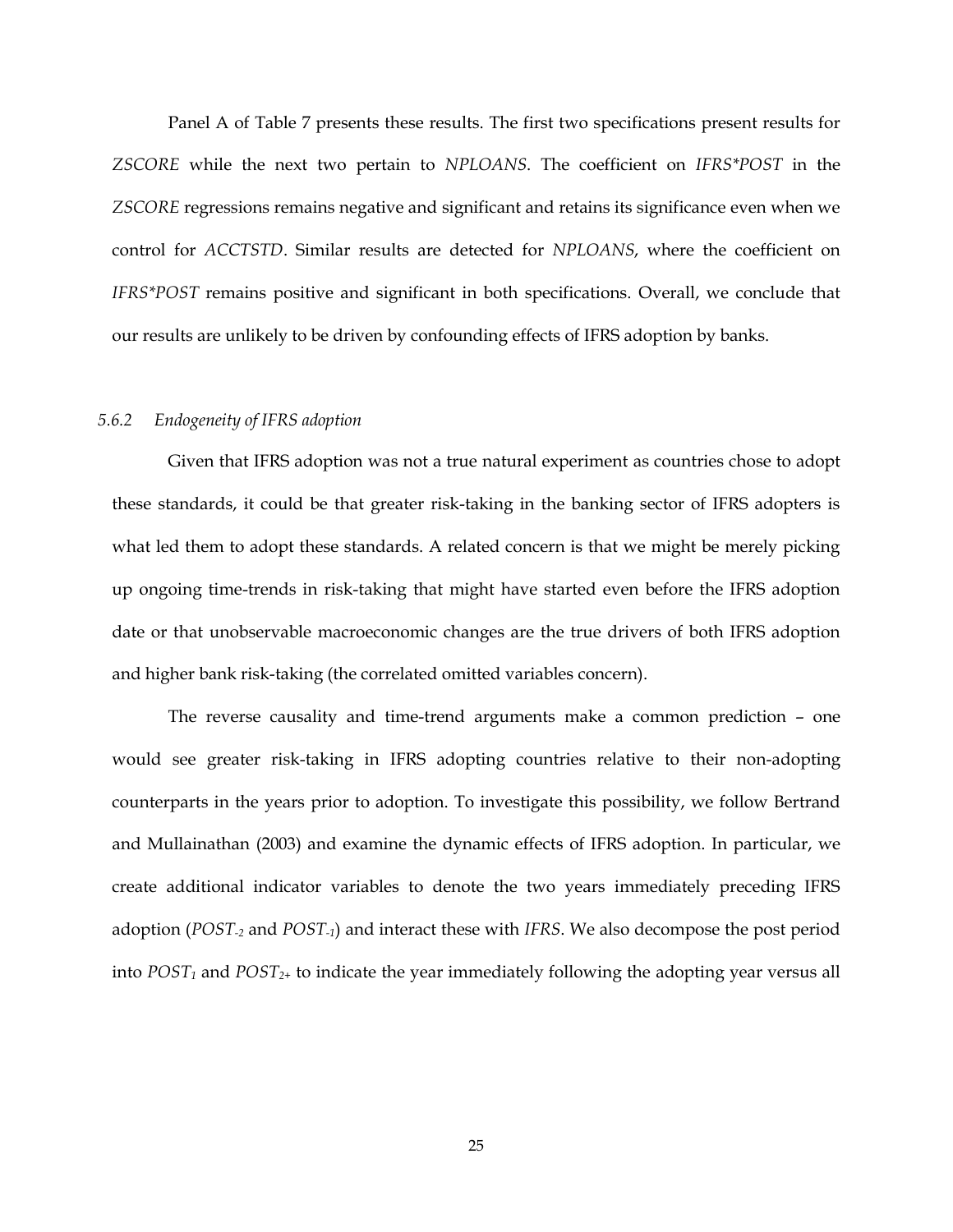subsequent years and interact each of these with *IFRS*. <sup>18</sup> The reverse causality and time trend interpretations predict significant coefficients on *IFRS\*POST-2* and *IFRS\*POST-1.*

Panel B1 of Table 7 presents these dynamic effects. The coefficients on *IFRS\*POST-2* and *IFRS\*POST-1* are insignificant, providing no support for the reverse causality and time-trend interpretations. Further, the coefficient on *IFRS\*POST<sup>1</sup>* is insignificant in the *ZSCORE* regression but significant in the *NPLOANS* and *EFFIC* regressions. Finally, the coefficient on *IFRS\*POST<sup>2</sup>* is significant in all the specifications. These results indicate that the higher loan risk and cost efficiency effects are observed in the data from the first year after adoption onwards. In contrast, the overall risk taking effects manifest only from the second year onwards. This is understandable given that the *ZSCORE* measure is based on a rolling-window of five annual observations, while the other two measures are estimated annually.

The sharpness of the above results around IFRS adoption helps alleviate concerns that the effects might be due to unobservable macroeconomic changes correlated with IFRS adoption.<sup>19</sup> However, to adequately address concerns about macroeconomic, omitted factors that differ between IFRS and non-IFRS countries, one needs to include country-year fixed effects (i.e., year indicators that vary by country). These would fully absorb all time-varying, countryspecific factors and would adequately control for unobservable macroeconomic factors that might be correlated with IFRS adoption. However, the drawback is that these country-year fixed effects would also absorb the coefficient of interest, i.e., *IFRS\*POST*. To identify an (arguably causal) effect of IFRS adoption under this design requires within-country-year variation in the effect of IFRS adoption.

 $\overline{\phantom{a}}$ 

<sup>&</sup>lt;sup>18</sup> As we exclude the year of adoption, we do not have a  $POST_0$  indicator.

<sup>&</sup>lt;sup>19</sup> It might appear surprising that the effects (e.g., cost efficiency) kick in so rapidly. However, it is pertinent to note that overheads in these environment contain a non-trivial portion of inefficiencies such as managers paying themselves excess compensation and it is conceivable that IFRS adoption clamps down on these inefficiencies (e.g., Demirguc-Kunt, Laeven and Levine, 2004).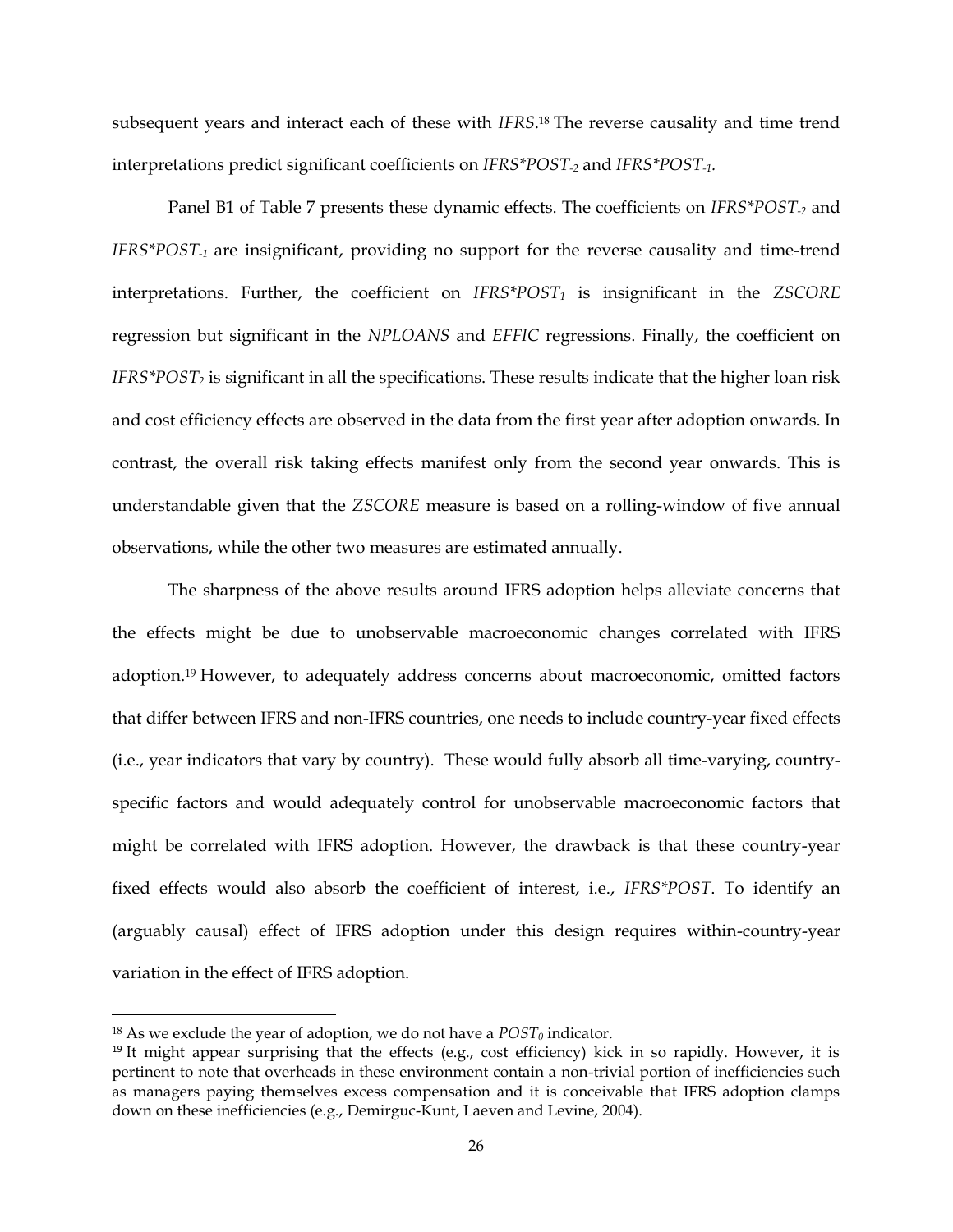To do so, we use bank-level variation in the effect of IFRS adoption by exploiting bankspecific changes in non-lending activities between the pre and post IFRS adoption periods (based on Table 5). In particular, we create an indicator variable *NONINT\_INCR* that denotes banks with increases in non-lending activities between the pre and post IFRS periods and interact this with *IFRS\*POST* (and also all the other controls). In effect we compare, *within each year and for each country*, increases in risk-taking between banks that increased non-lending activities versus those that did not increase these activities. This design allows us to include country-year fixed effects, thus assuaging concerns about the endogeneity of IFRS adoption. In addition, we include bank fixed effects to control for any time-invariant differences between these two types of banks.

These results are presented in Panel B2 of Table 7. Consistent with our prior results, the coefficient on *NONINT\_INCR\*IFRS\*POST* is negative and significant in the *ZSCORE* specification, providing assurance that our results are unlikely to be confounded by the endogeneity of IFRS adoption. Further, the coefficient on *NONINT\_INCR\*IFRS\*POST* is insignificant in the *NPLOANS* model indicating no difference in loan-based risk between banks that increase non-lending activities and those that do not. The same is the case with cost efficiency, as seen by the insignificant coefficient on *NONINT\_INCR\*IFRS\*POST* in the *EFFIC* specification.

#### *5.6.3 Public firms versus private firms*

One limitation of our setting, as discussed previously, is that IFRS adoption applies only to public firms whereas most of our sample banks are presumably lending to private firms. It is difficult to address this concern within our sample as Bankscope does not provide detailed borrower-level breakdown of banks' lending portfolios. To circumvent this obstacle, we turn to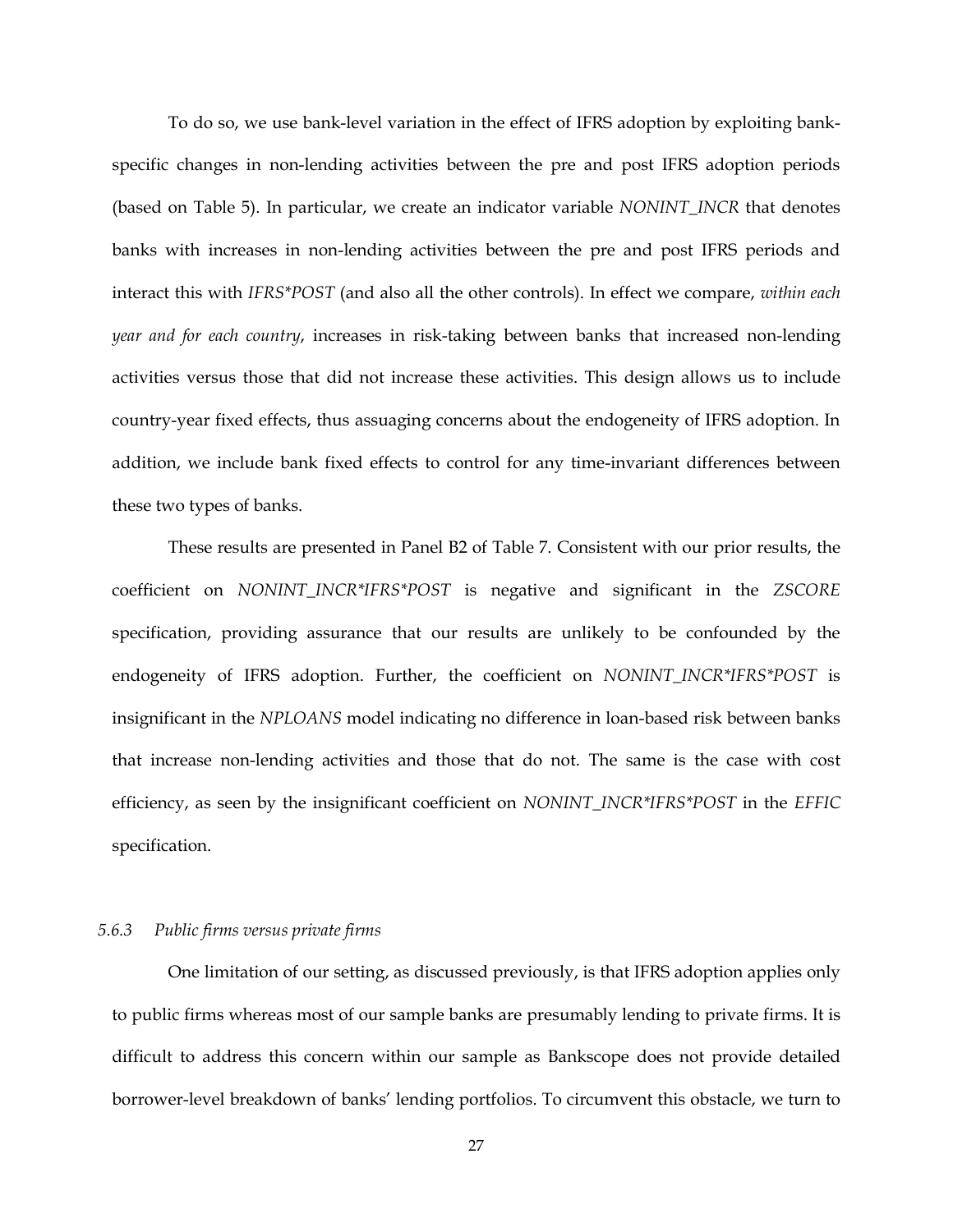Dealscan that provides data on the international syndicated loan market. A syndicated loan is extended jointly by a group of banks, including one or sometimes a couple of lead banks and several participant banks (see Giannetti and Laeven, 2012 for a detailed discussion). The advantage of Dealscan is that it provides data on the listing status of borrowers (i.e., public versus private firms) and also on which banks these firms borrow from. The disadvantage, of course, is that it covers only a select set of firms and banks within each country.

Since there is no common identifier linking Dealscan with Bankscope, we manually match the common banks using bank names, and therefore conduct this exercise only for Germany. To ensure that we are capturing variation in listing status across firms and not across banks, we restrict our sample to private banks. Our hand-collection gives us a final sample of 252 observations. As our sample is restricted to a single country, we exclude the country-level controls. Further, the effect of IFRS adoption is now captured by *POST* (and not *IFRS\*POST*). We split this *POST* variable into two – *POST\_PVT* to denote banks that lend to private firms and *POST\_PUB* to denote those that lend to public firms. In particular, *POST\_PVT* (*POST\_PUB*) takes the value of 1 if the bank has an above median concentration of lending to private (public) firms in the pre-IFRS adoption period as computed based on Dealscan.

Panel C of Table 7 presents the results. Models 1, 2 and 3 present results for *ZSCORE* and Model 4 for *EFFIC*. <sup>20</sup> The coefficient on *POST* in Model 1 is negative but insignificant indicating no evidence of higher risk-taking in the entire sample. However, when we distinguish between banks based on the listing status of their borrowers, the results are stark. The coefficient on *POST\_PVT* is positive and insignificant (0.179 and *t*-stat of 0.90) while that on *POST\_PUB* is negative and highly significant (-0.568 and *t*-stat of -2.29). Further, these results are robust to including bank fixed effects in Model 3 – the coefficient on *POST\_PVT* remains

l

<sup>20</sup> We are unable to examine *NPLOANS* as only 23 observations in this sample provide these data.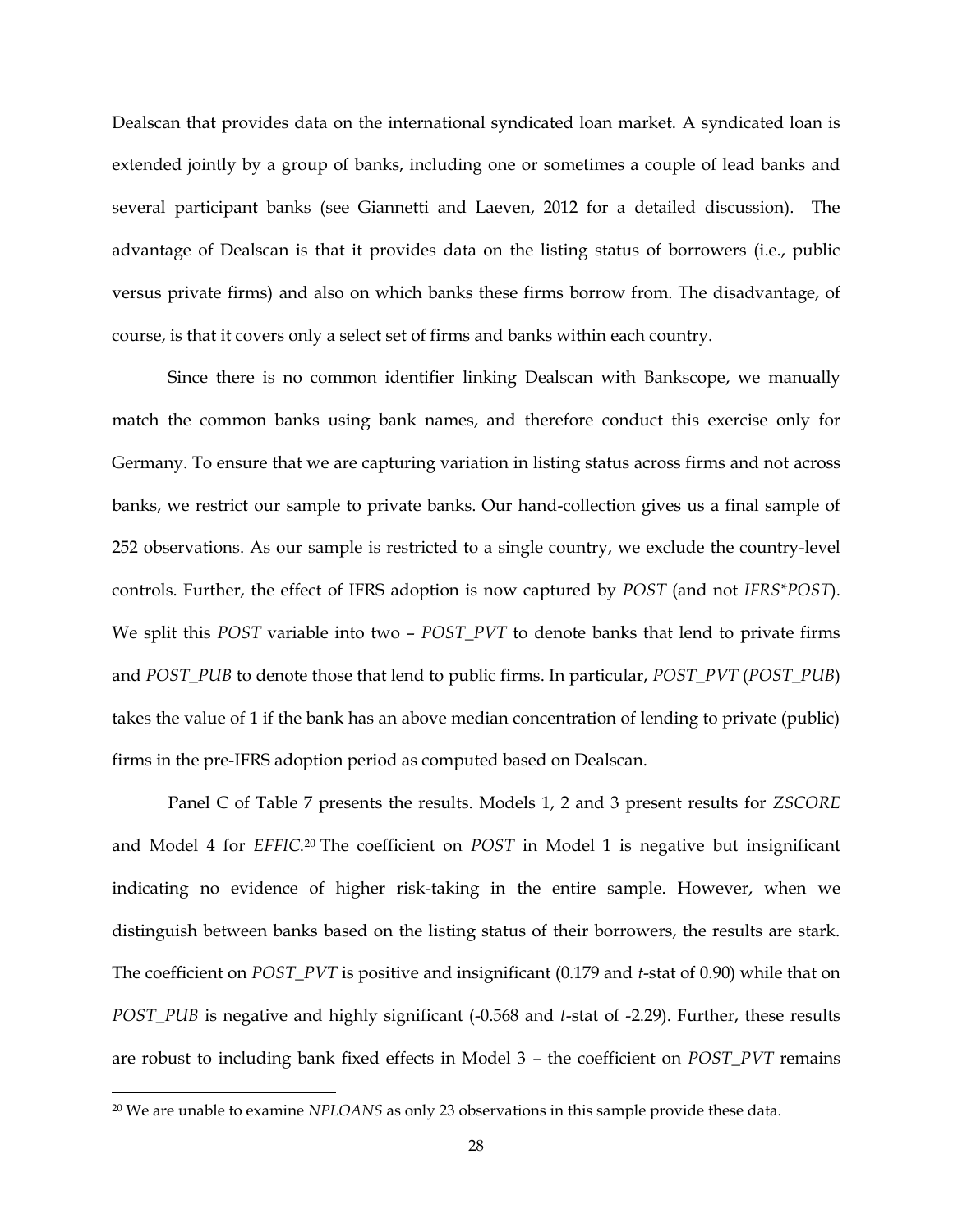positive and insignificant while that on *POST\_PUB* remains negative and significant. These results indicate no change in risk-taking around IFRS adoption for banks that lent to private firms in the pre-IFRS period but a strong increase for those that lent to public firms. Finally, the cost efficiency results in Model 4 are weaker. The coefficient on *POST\_PUB* is more negative (coefficient of -0.037) than that on *POST\_PVT* (-0.013) but these effects are statistically insignificant by themselves.

Overall, these results provide a validity check that our results are indeed stemming from banks that lent to public firms rather than those that lent to private firms (the former category being the ones impacted by IFRS adoption).

### *5.6.4 Are the results driven by the recent financial crisis?*

Given the proximity of the IFRS adoption date to the recent financial crisis, we examine whether our results are driven by the crisis. If this were true, the crisis should have affected IFRS adopters differentially than non-adopters. This is because, any overall effect of the crisis would be subsumed by the year fixed effects and would therefore not bias the coefficient on *IFRS\*POST*. To further explore whether the crisis affected IFRS adopting countries differently than non-adopting countries, we perform two tests – first, we exclude 2008 from our sample as it overlaps with the crisis period and find consistent results. Second, we follow Beltratti and Stulz (2012) and look for differences across IFRS adopters and non-adopters in factors that contributed to global banks' poor performance during the recent crisis. Beltratti and Stulz (2012) find that certain features of banks' asset and liability structures could have predicted their performance during the crisis. On the liability side, banks that were highly levered had greater reliance on short-term capital market funding and those with fewer deposits performed worse. On the asset side, banks from countries with greater restrictions on bank activities fared better.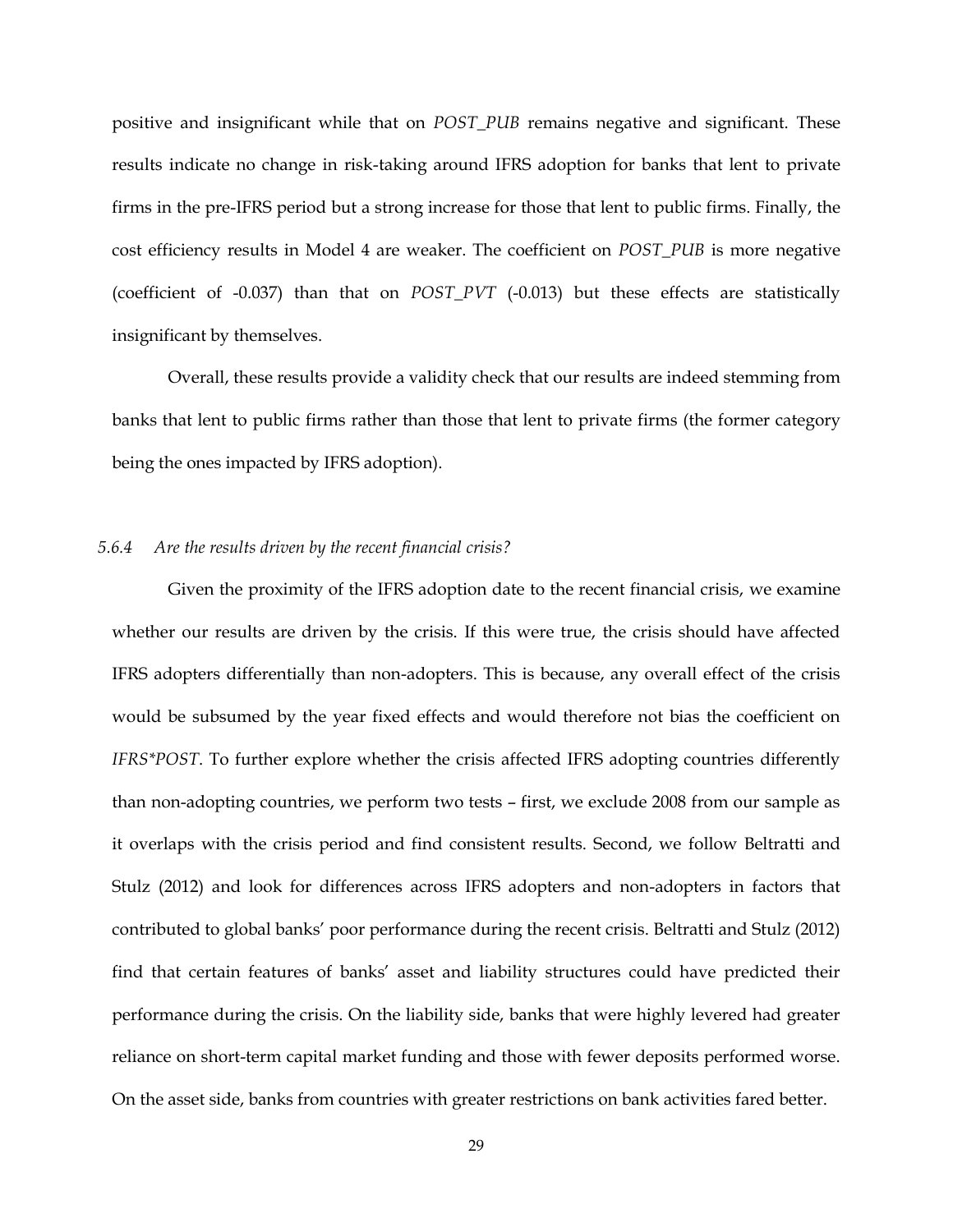We examine pre-crisis (i.e., year 2006) differences in bank leverage (*LEV*), deposit ratio (*DEPOSITS*), tier 1 capital ratio (*TIER1*) and funding fragility (*FUND\_FRAG*), defined following Beltratti and Stulz (2012) as the ratio of money market funding and inter-bank deposits to total funding. On the asset side, we restrict our sample to countries with high restrictions on bank activities (based on data from Barth, et al., 2004) and examine whether IFRS adoption increases risk-taking within this group. These results are presented in Figure 3 and Panel D of Table 7.

Turning to the graphical evidence, there appears to be no systematic difference in any of the crisis factors between IFRS adopters and non-adopters. This is confirmed in the multivariate evidence of Panel D of Table 7. The first panel presents differences in means and medians of the contributing factors across IFRS adopters and non-adopters. As can be seen, adopters and nonadopters do not differ (either economically or statistically) across any of the critical factors that contributed to banks' poor performance during the crisis. Further, even when the sample is restricted to countries with high restrictions on bank activities, we find a significant increase in overall risk-taking and loan risk taking for IFRS adopters relative to non-adopters. These results suggest that the crisis might not be contributing to the effects that we are attributing to IFRS adoption. However, given the complexity of the recent crisis and the various facets of the banking and industrial sectors that it affected, it is difficult to draw definitive conclusions.

#### *5.6.5 Is it IFRS adoption or concurrent changes in enforcement?*

A recent study by Christensen et al. (2012) argues that it might be premature to attribute increases in firm transparency around IFRS to mandatory adoption alone. They note that several countries that adopted IFRS also made contemporaneous changes to enforcement and that care needs to be exercised to determine the true cause of the documented effects. To drive home their point, they split IFRS adopters into those in the European Union versus those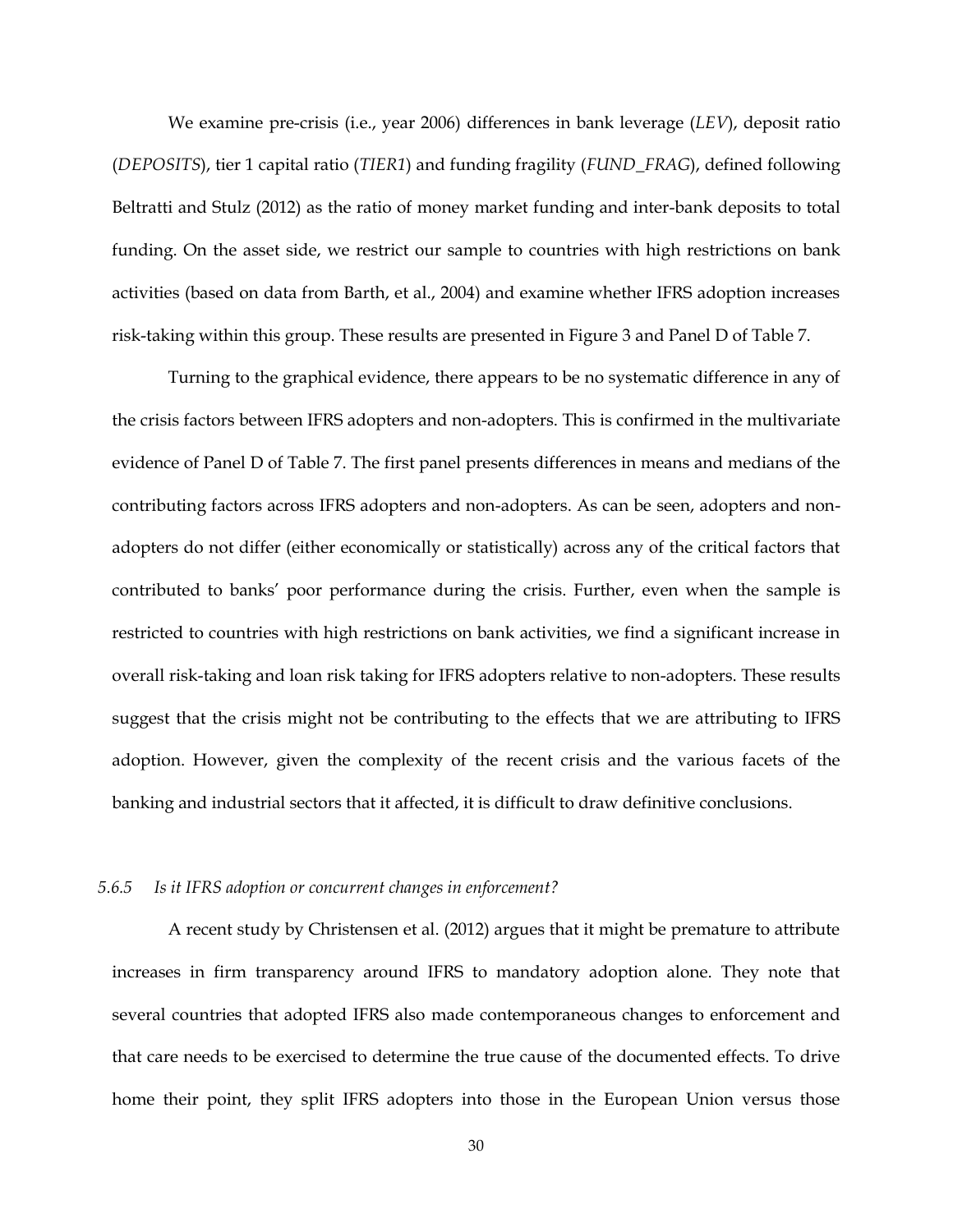outside and show that increases in stock liquidity are concentrated in the former group. This, they argue, shows that IFRS adoption alone is insufficient to generate increases in borrower transparency (see Barth and Israel, 2013 for a counter-argument). While this debate is far from settled, we perform some preliminary tests to better understand the influence of enforcement on our results.

First, we too split IFRS adopters into two groups – those within the EU (denoted by *IFRS\_EU*) and those outside (*IFRS\_NONEU*). We then replace *IFRS\*POST* with *IFRS\_EU\*POST* and *IFRS\_NONEU\*POST*. These results are presented in Panel E of Table 7. Similar to Christensen et al., we find that the effect of IFRS adoption on bank risk-taking is stronger within the EU, indicating that IFRS adoption and enforcement appear to act as complements to generate the effects we document. In particular, the coefficient on *IFRS\_EU\*POST* is more negative in the *ZSCORE* specification and more positive in the *NPLOANS* specification.

Next, to verify whether changes in enforcement alone are sufficient, we modify our control group to include only Japan. This is because Christensen et al. find that Japan (a nonadopter) made changes to enforcement around this period. Thus, by benchmarking our IFRS adopters against Japan, we control for changes in enforcement and allow only IFRS adoption to vary (see Jayaraman, 2012 for a similar design). The caveat here is that the impact of enforcement could differ between the EU and Japan and thus be not comparable. These results are presented in the next two specification of Panel E. The coefficient on *IFRS\_EU\*POST* remains negative and significant, although its economic significance drops slightly while the coefficient on *IFRS\_NONEU\*POST* is insignificant. Turning to the *NPLOANS* specification, both *IFRS\_EU\*POST* and *IFRS\_NONEU\*POST* are positive and significant. These results indicate that changes in enforcement alone are also insufficient to drive the observed effects around IFRS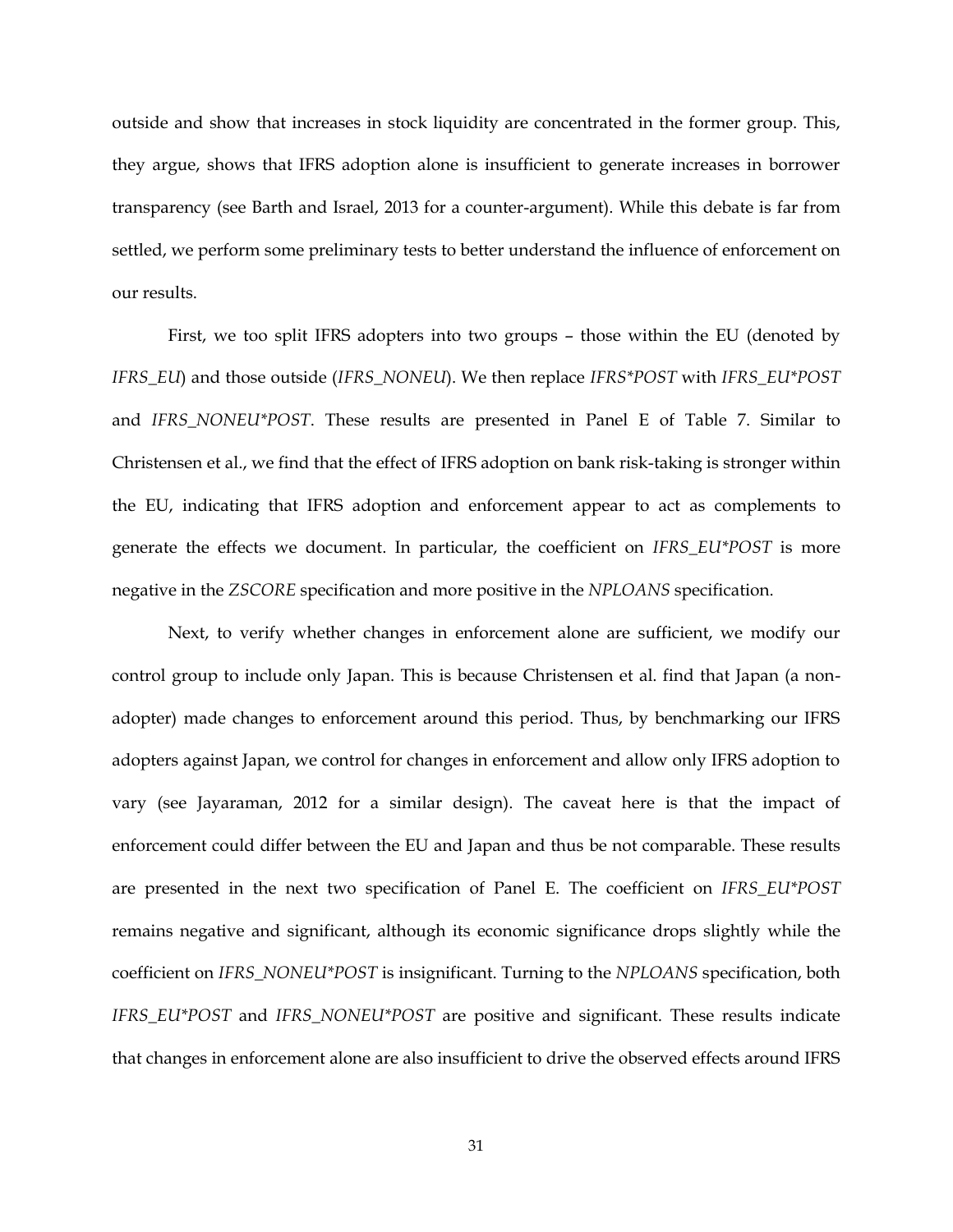adoption. We summarize these results as indicating that IFRS adoption and contemporaneous changes in enforcement appear to act as complements.

#### *5.7 Borrower transparency and banking system fragility*

We examine whether the effect of borrower transparency on bank risk-taking goes too far. Excessive risk-taking can have adverse effects such as bank runs and substantial costs to taxpayers of bailing out banks. Thus, bank regulators care about the circumstances that contribute to excessive bank risk-taking, which in turn causes instability in the banking sector. The effect of borrower transparency on bank fragility can go either way. For example, Hellman et al. (2000) argue that greater bank competition increases the probability of a banking crisis. In their model, the payoff of the risky asset in the bad state is insufficient to pay off depositors, thereby resulting in a bank failure. Similarly, Keeley (1990) states that increased competition is the cause for the higher occurrence of bank failures in the U.S. since the early 1980s.

While the above studies examine the effect of bank competition via deposit rates (i.e., the liabilities), studies that focus on the asset side reach an opposite conclusion. For example, Boyd and De Nicolo (2005) analytically derive the effects of bank competition on the asset side to conclude that competition fosters rather than hinders bank stability. Greater concentration in the lending market allows banks to charge higher interest rates, thereby making repayment more difficult. This in turn exacerbates borrowers' moral hazard incentives to shift into riskier projects, thereby increasing bank fragility. Increased competition in their model has the effect of lowering loan rates, thereby reducing these perverse incentives on the part of borrowers, and consequently reducing bank fragility (see also Berger et al., 2008). Similarly, Edwards and Mishkin (1995, pg. 27) reason that "declining profitability could tip the incentives of bank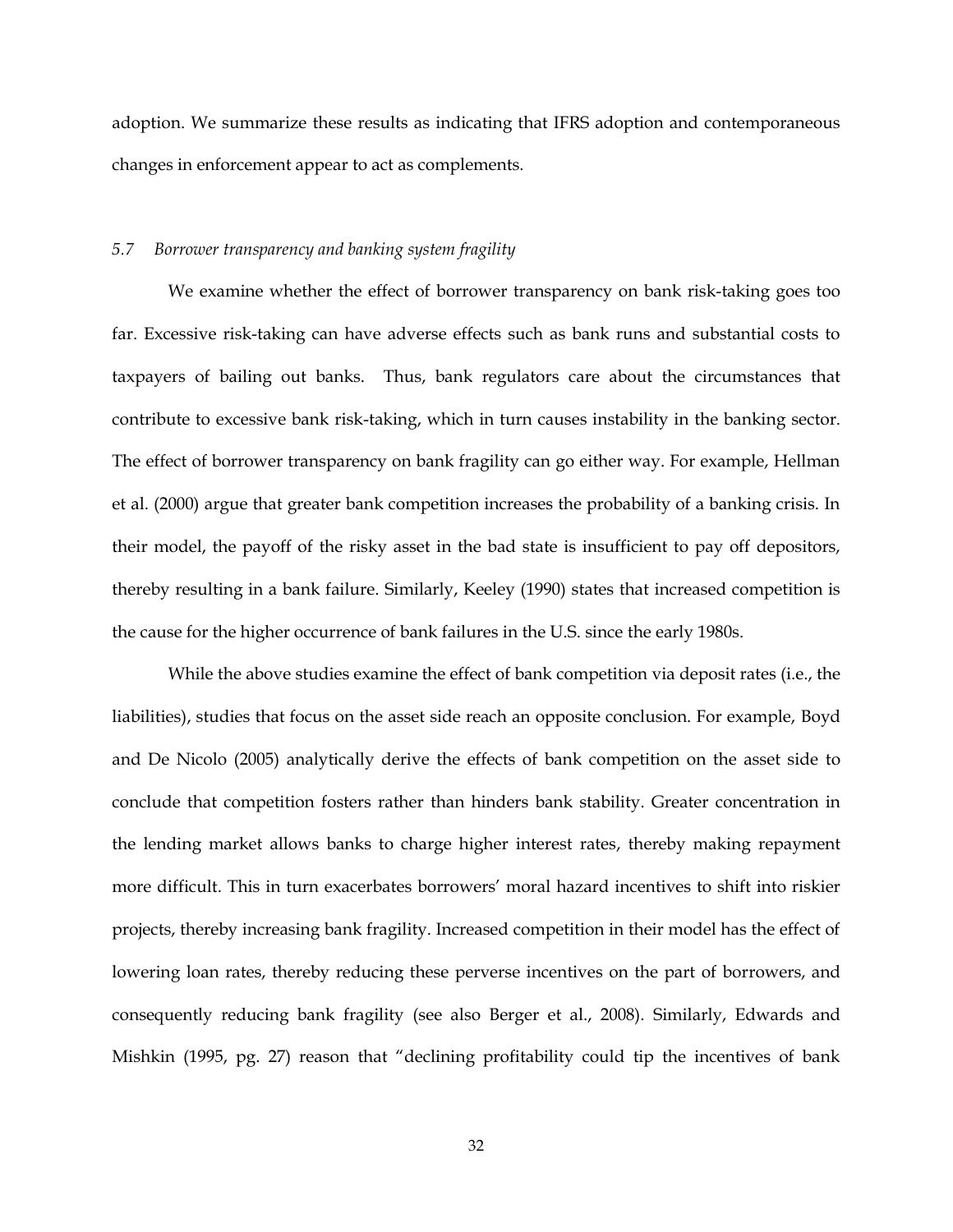managers toward assuming greater risk in an effort to maintain former profit levels", which suggests greater bank stability (see Carletti and Hartmann, 2003).

As noted in the Introduction, the lack of data on assets and liabilities of failed banks precludes us from examining the effect of IFRS adoption on bank failures (see Subramanian and Yadav, 2012 for a similar design in the U.S. setting). Instead, we use a cross-sectional, countrylevel design, following Barth et al. (2004) and examine whether borrower transparency is correlated with the likelihood a banking crisis. In particular, we use data on bank fragility from Barth, Caprio and Levine (2001, 2004). The bank fragility measure is based on a crisis indicator (*BNKCRISIS*) which denotes whether a country suffered a major banking crisis during the late 1980s or 1990s as per the data in Caprio and Klingebiel (1999).

We follow Bushman et al. (2004, pg. 207) and define borrower transparency (*CORPTRAN*) as the availability of firm-specific information to external market participants. We measure transparency based on a comprehensive set of country-level measures that encapsulate the financial reporting environment of industrial firms in the country (see Bushman et al. and Francis et al., 2009). The first is *CIFAR*, representing the average number of 90 accounting and non-accounting items disclosed by a sample of large companies in their annual reports created by the Center for International Financial Analysis and Research (CIFAR). The second is *GOVERN*, which captures the prevalence of specific governance related disclosures made by the firm. The third measure, *PRINCIPLE*, captures country-level differences in accounting principles that are used. The fourth measure is timeliness of financial reporting (*TIME*), which captures the frequency and comprehensiveness of interim reports. Our fifth measure, *AUDIT*, captures the credibility of financial reporting using CIFAR data on the share of Big 6 accounting firms of the total value audited in a country. *AUDIT* takes the values of 1-4 depending on the percentage share of Big 6 auditors (i.e., 0-25%, 25-50%, 50-75% and 75-100%).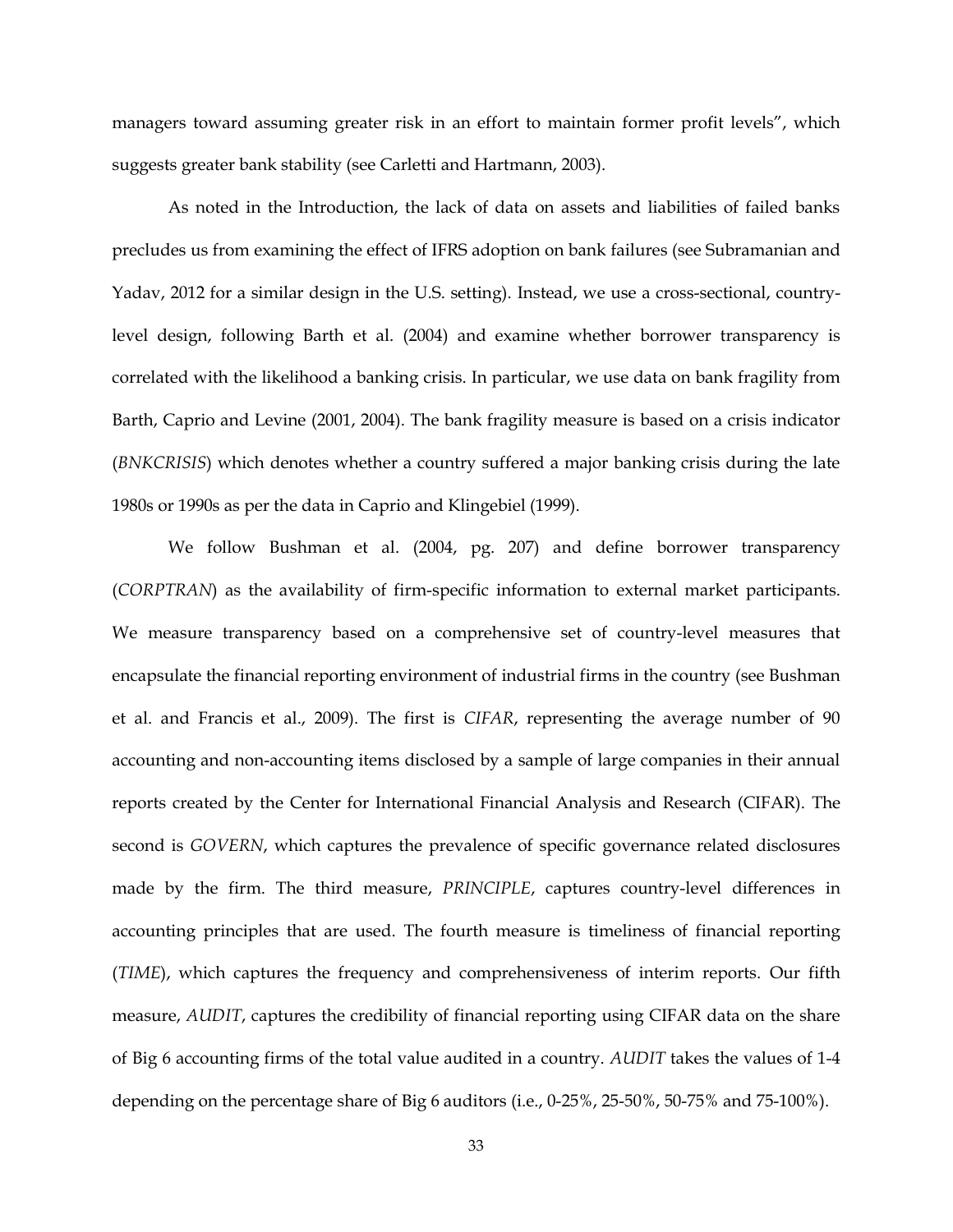We combine *CIFAR*, *GOVERN*, *PRINCIPLE*, *TIME* and *AUDIT* to form a composite measure (*CORPTRAN*) using principal component analysis. We retain the first component which has an eigenvalue of 2.719 and explains around 54% of the total variation. While the second component's eigenvalue (1.022) is marginally above the conventional cutoff of 1, we exclude it based on the scree test (Cattell, 1966). We label this first principal component as *CORPTRAN*.

In addition to our macroeconomic and financial development controls, we include *NONINT* to capture banks indulging in non-lending activities as Barth et al. (2004) show that this variable plays an important role in bank stability. Our specification is as follows:

$$
Pr(BNKCRISIS_i=1)
$$

$$
= \pi_0 + \pi_1 CORPTRAN_i + \pi_2 NONINT_{i,t} + \pi_3 GDP_{i,t} + \pi_4 GDPGROWTH_{i,t}
$$

$$
+ \pi_5 INFL_{i,t} + \pi_6 MKTCAP_{i,t} + \pi_7 TURNOVER_{i,t} + \pi_8 TRADE_{i,t} + \varepsilon_{i,t}
$$
(3)

 $\pi$ <sup>1</sup><0 ( $\pi$ <sup>2</sup>) indicates that borrower transparency correlates with bank stability (fragility).

Table 8 presents these results. As our variables are defined at the country level with some depicting intertemporal variation, we collapse our sample to a country-year panel. The coefficient on *CORPTRAN* is negative (-0.181) and significant (*z*-stat of -1.97) in Model 1, indicating that borrower transparency is associated with a less fragile banking sector.

One concern is that borrower transparency might be merely capturing the strength of country-level institutional features such as the extent of bank supervision. To assuage this concern, we decompose *CORPTRAN* into two orthogonal components – one which captures country-level institutional features and the other that captures borrower transparency. To do so, we regress *CORPTRAN* on several country-level features and label the predicted (residual) component as *CORPTRAN\_INSTI* (*CORPTRAN\_RESI*). The variables we use are cross-country differences in creditor rights (*CREDRIGHTS*) following LaPorta et al. (1998); private monitoring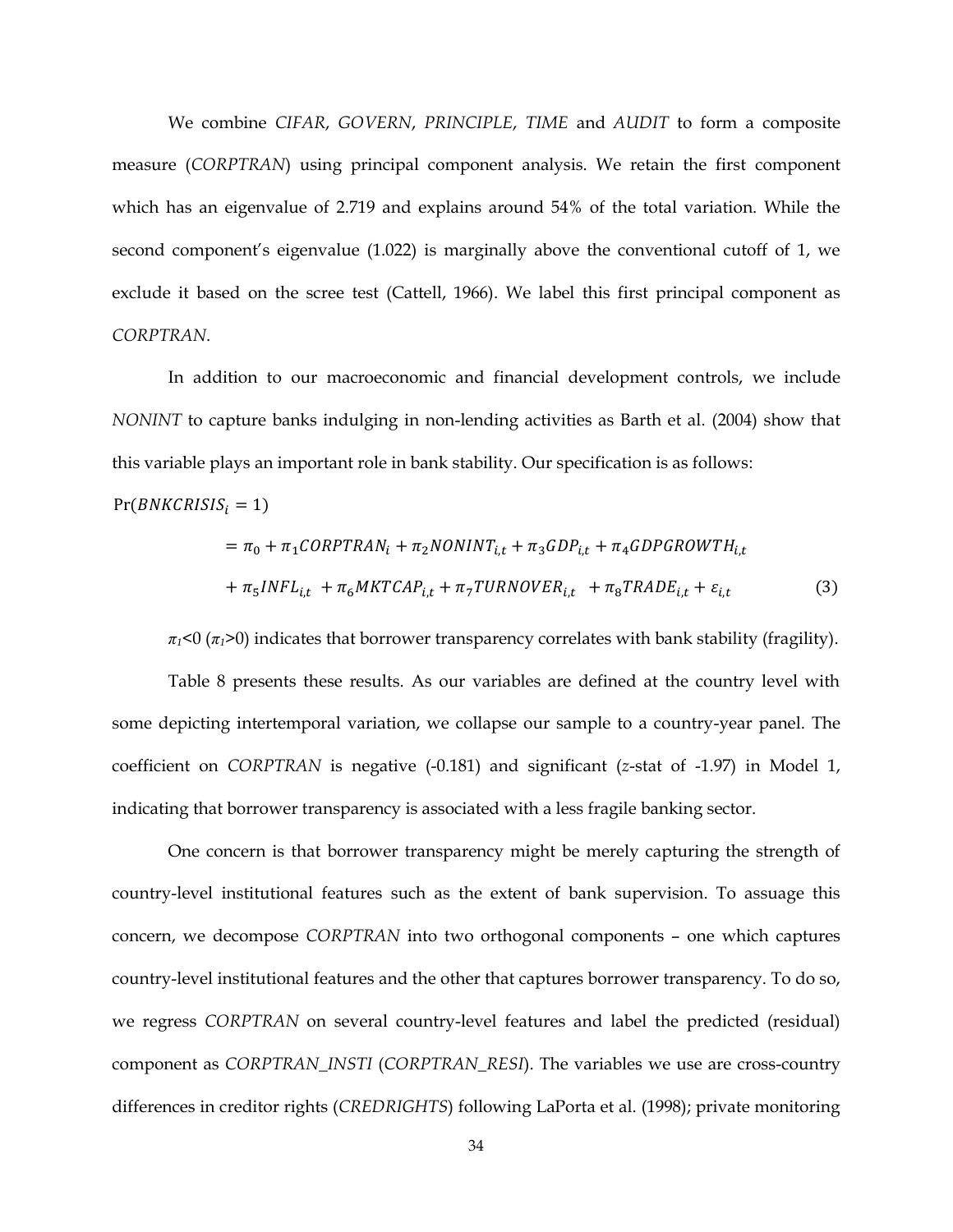(*PVTMON*), official supervisory powers (*OFFPOW*) following Barth et al. (2008). Following Djankov et al. (2007), we include heterogeneity in investor protection using the revised antidirector rights index (*INVPROT*), the extent to which self-dealing by insiders is prohibited (*ANTISELF*) and common law versus code law legal origin (*COMLAW*). Model 2 of Table 8 presents these results. We find that the coefficient on *CORPTRAN\_RESI* remains negative (- 0.274) and significant (*z*. stat of -2.74), but surprisingly that on *CORPTRAN\_INSTI* is insignificant (z.stat of -0.04). To investigate this result further, we include the institutional variables directly into the specification in conjunction with *CORPTRAN* in Model 3. Not surprisingly, *CORPTRAN* remains negative and significant. In contrast, there is no consistent association between country-level institutional features and bank fragility. While some variables come in negative (*OFFPOW*, *CREDRIGHTS*, *COMLAW*), others come in positive (*PVTMON*, *INVPROT*, *ANTISELF*). This helps explain the insignificant coefficient on *CORPTRAN\_INSTI* in Model 2.

In terms of economic significance, moving from the lower quartile of transparency (Israel: -0.604) to the upper-quartile (Norway: 0.874) reduces the likelihood of a banking crisis from 54% down to 40%. These results suggest that notwithstanding borrower transparency spurring banks' risk-taking behavior, it appears to correlate with a more stable banking sector.

Our results accord well with Subramanian and Yadav (2012) who use the deregulation of entry restrictions within the U.S. as an exogenous shock to bank competition and find that greater competition in the U.S. also increases bank stability. Further, consistent with our results and the theoretical prediction of Boyd and De Nicolo (2005), Subramanian and Yadav (2012) find that lower bank failures after deregulation are on account of lower interest rates charged by banks and also due to greater cost efficiency. A fuller examination of these channels is an interesting avenue for future work.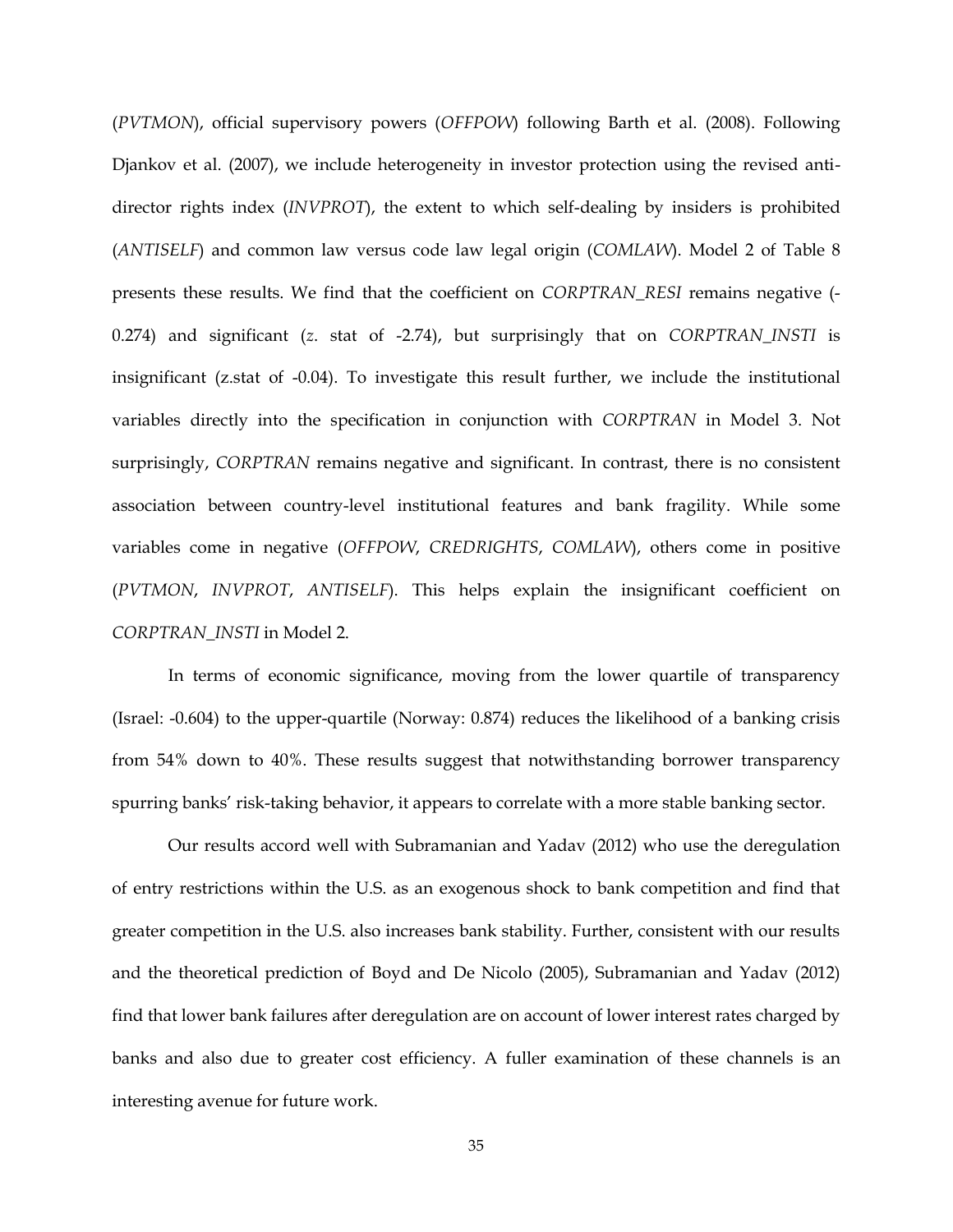#### **6 Conclusion**

Using mandatory adoption of International Financial Reporting Standards (IFRS) as identifying variation in borrower transparency, we provide evidence of a (causal) link from transparency in the industrial sector to economic outcomes in the banking sector. Borrower transparency enables firms in a country to avail of financing from arm's-length financial markets. We posit and document that this induces greater competition between banks and these alternative financing sources. We then go on to examine how banks respond to these higher competitive pressures in their product markets.

We find that banks take on more risk and reduce costs in an effort to stay competitive in this environment. The increases in risk-taking seem to emanate both from lending as well as non-lending activities, with the relative importance of the latter being greater than that of the former. We also find that borrower transparency correlates with a banking sector that is less susceptible to banking crises. These results provide suggestive evidence that the actions taken by banks in response to borrower transparency do not compromise, but rather reinforce bank stability.

In addition to documenting real effects of borrower financial reporting on the banking sector, our study provides novel evidence of transmission mechanisms that emanate from the industrial sector and transmit to the banking sector. The policy implications of these findings are promising and a fruitful avenue for future research.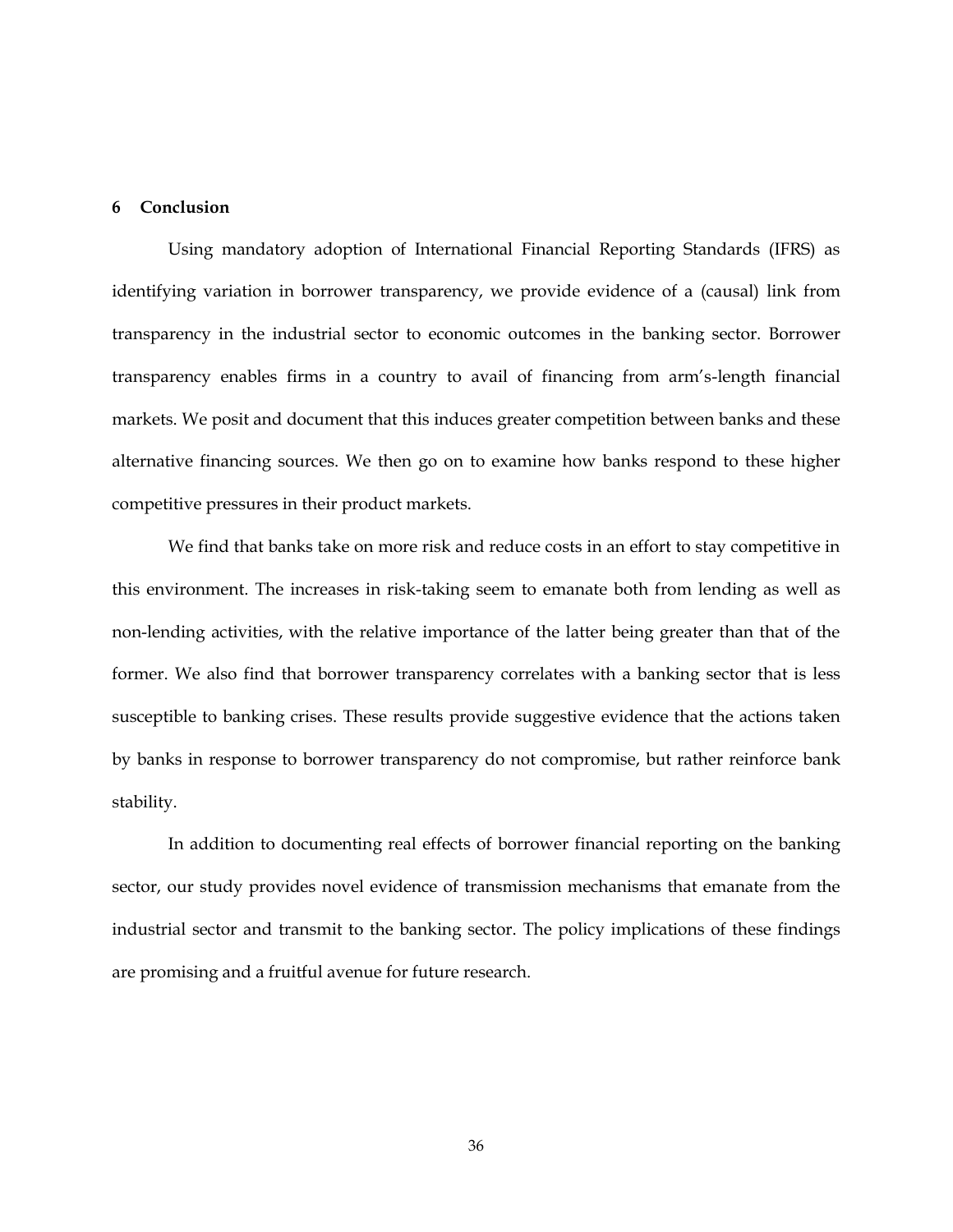#### **References**

- Angrist, J. D., and A. B. Krueger, 2001, Instrumental Variables and the Search for Identification: From Supply and Demand to Natural Experiments, *Journal of Economic Perspectives* 15, no. 4: 69-85.
- Ball, R., S.P. Kothari and A. Robin, 2000, The effect of international institutional factors on properties of accounting earnings, *Journal of Accounting & Economics*, Vol. 29, pp. 1-51.
- Barth, J., G. Caprio, and R. Levine, 2001, Bank Regulation and Supervision: A New Database, in Robert Litan and Richard Herring, eds., *Brookings-Wharton Papers on Financial Services*
- Barth, J., G. Caprio, and R. Levine, 2004, Bank supervision and regulation: what works best? *Journal of Financial Intermediation* 13, 205–248.
- Beck, T; A. Demirguc-Kunt, and R. Levine, 2006, Bank concentration, competition, and crises: First results, *Journal of Banking and Finance*, Vol. 20 (5), pg. 1581-1603
- Beltratti, A., and R. Stulz, 2012, The credit crisis around the globe: Why did some banks perform better? *Journal of Financial Economics*, Vol. 105(1), pg. 1-17
- Berger, A. N., L.F. Klapper and R. T. Ariss, 2008, Bank competition and financial stability, World Bank Policy Research Working Paper No. 4696
- Bertrand, M., E. Duflo, and S. Mullainathan., 2004, How Much Should We Trust Differences-in-Differences Estimates? *Quarterly Journal of Economics* 119, no. 1: 249-75.
- Bertrand, M., and S. Mullainathan., 2003, Enjoying the Quiet Life? Corporate Governance and Managerial Preferences, *Journal of Political Economy* 111, no. 5: 1043-75.
- Besanko, D. and A.V. Thakor, 1993, Relationship banking, deposit insurance and bank portfolio, in C. Mayer and X. Vives (eds), Capital Markets and Financial Intermediation, Cambridge, UK: Cambridge University Press, 292-318.
- Biddle, Gary C.; G. Hilary, and R. Verdi, 2009, How does financial reporting quality relate to investment efficiency? *Journal of Accounting & Economics* Vol. (48), 2-3, pg. 112-131
- Boot, A.W. and S. Greenbaum, 1993, Bank regulation, reputation and rents: theory and policy implications, in C. Mayer and X. Vives (eds), Capital Markets and Financial Intermediation, Cambridge, UK: Cambridge University Press, 262-285
- Boot, A. W., and A. V. Thakor, 2000, Can relationship banking survive competition? *Journal of Finance*, Vol. 55 (2), pg. 679-713
- Boyd, J. and G. De Nicolo, 2005, The Theory of Bank Risk Taking Revisited, *Journal of Finance* Vol. 60, pg. 1329-1343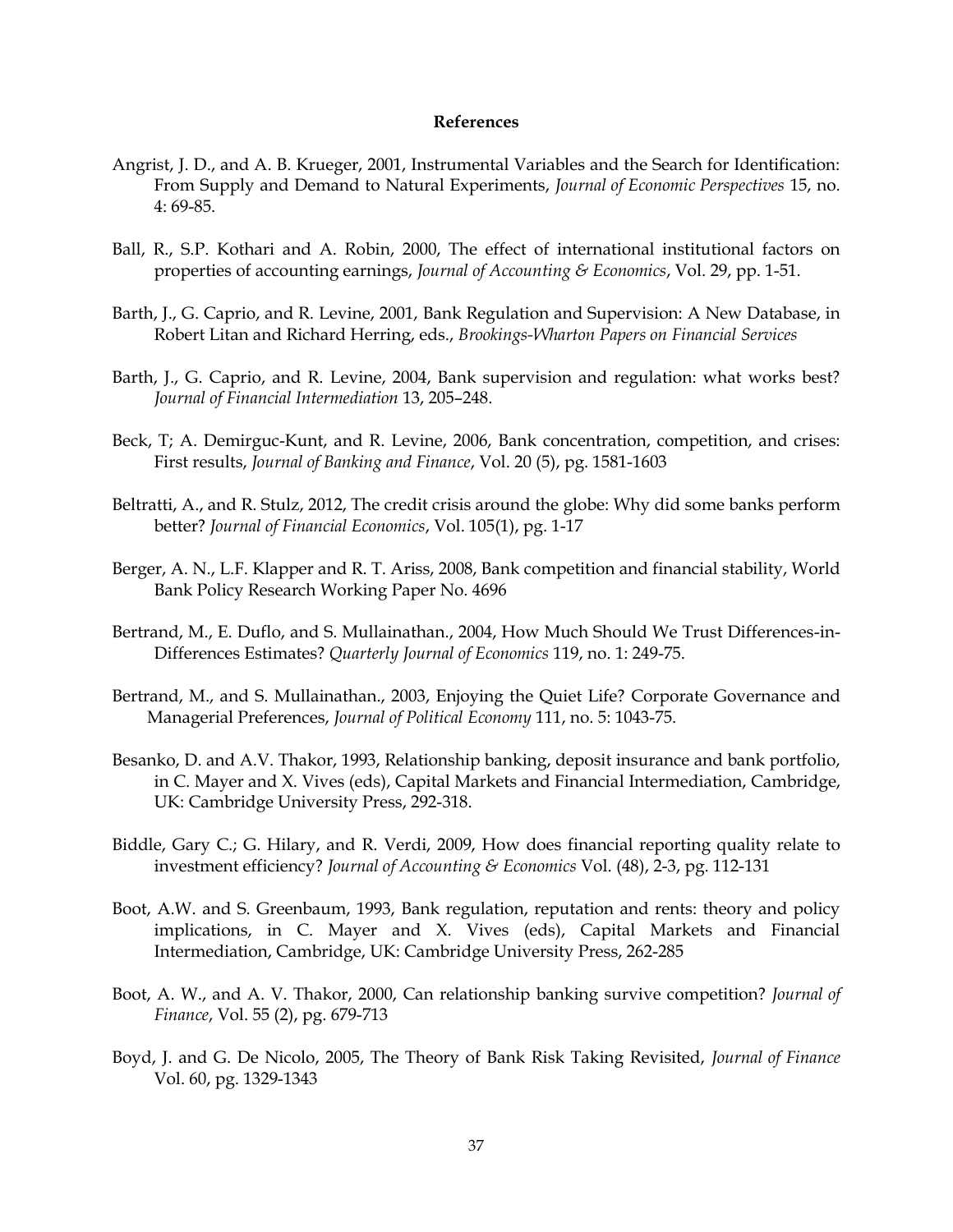- Bushman, R., J. Piotroski, and A. Smith, 2004, What determines corporate transparency? *Journal of Accounting Research*, Vol. 42, No. 2, pp. 207-252
- Bushman, R., J. Piotroski, and A. Smith, 2011, Capital allocation and timely accounting recognition of economic losses, *Journal of Business Finance & Accounting*, Vol. 38 (1-2), pg. 1- 33
- Caprio Jr., G., and D. Klingebiel, 1999, Episodes of systemic and borderline financial crises, Mimeo World Bank
- Carletti, E., and P. Hartmann, 2003, Competition and Stability: What's Special about Banking? in P. Mizen (ed.), *Monetary History, Exchanges Rates and Financial Markets: Essays in honor of Charles Goodhart*, vol. 2, Cheltenham: Edward Elgar, 202–229
- Cattell, R. B., 1966, The scree test for the number of factors, *Multivariate Behavioral Research*, 1, pg. 245-276.
- Christensen, H., and L. Hail and C. Leuz, 2012, Mandatory IFRS Reporting and Changes in Enforcement, Booth School of Business, University of Chicago working paper
- Daske, H., L. Hail, C. Leuz, and R. Verdi, 2008, Mandatory IFRS reporting around the world: Early evidence on the economic consequences, *Journal of Accounting Research* 46 (5), pg. 1085-1142
- DeFond, M., X. Hu and M. Hung, 2011, The impact of mandatory IFRS adoption on foreign mutual fund ownership: The role of comparability, *Journal of Accounting & Economics*, Vol. 51 (3), pg. 240-258
- Demirgüç-Kunt A. and H. Huizinga, 2010, Bank activity and funding strategies: The impact on risk and returns, *Journal of Financial Economics*, Vol. 98 (3), pg. 626-650
- Demirgüç-Kunt A., L. Laeven and R. Levine, 2004, Regulations, Market Structure, Institutions, and the Cost of Financial Intermediation, *Journal of Money, Credit, and Banking*, Vol. 36(3), pg. 593-622
- Edwards, F.R., and F.S. Mishkin, 1995, The decline of traditional banking: Implications for financial stability and regulatory policy, *FRBNY Economic Policy Review* (July), pg. 27-47
- Francis, J., S. Huang, I. Khurana and R. Pereira, 2009, Does Corporate Transparency Contribute to Efficient Resource Allocation? *Journal of Accounting Research*, Vol. 47 (4), pg. 943-989
- Giannetti, M., and L. Laeven, 2012, The Flight Home Effect: Evidence from the Syndicated Loan Market during Financial Crises, *Journal of Financial Economics* 104 (1): 23–43*.*
- Hellmann, T.F., K. C. Murdock and J. E. Stiglitz, 2000, Liberalization, Moral hazard in banking, and prudential regulation: Are capital requirements enough? *American Economic Review*, Vol. 90, No. 1, pp. 147-165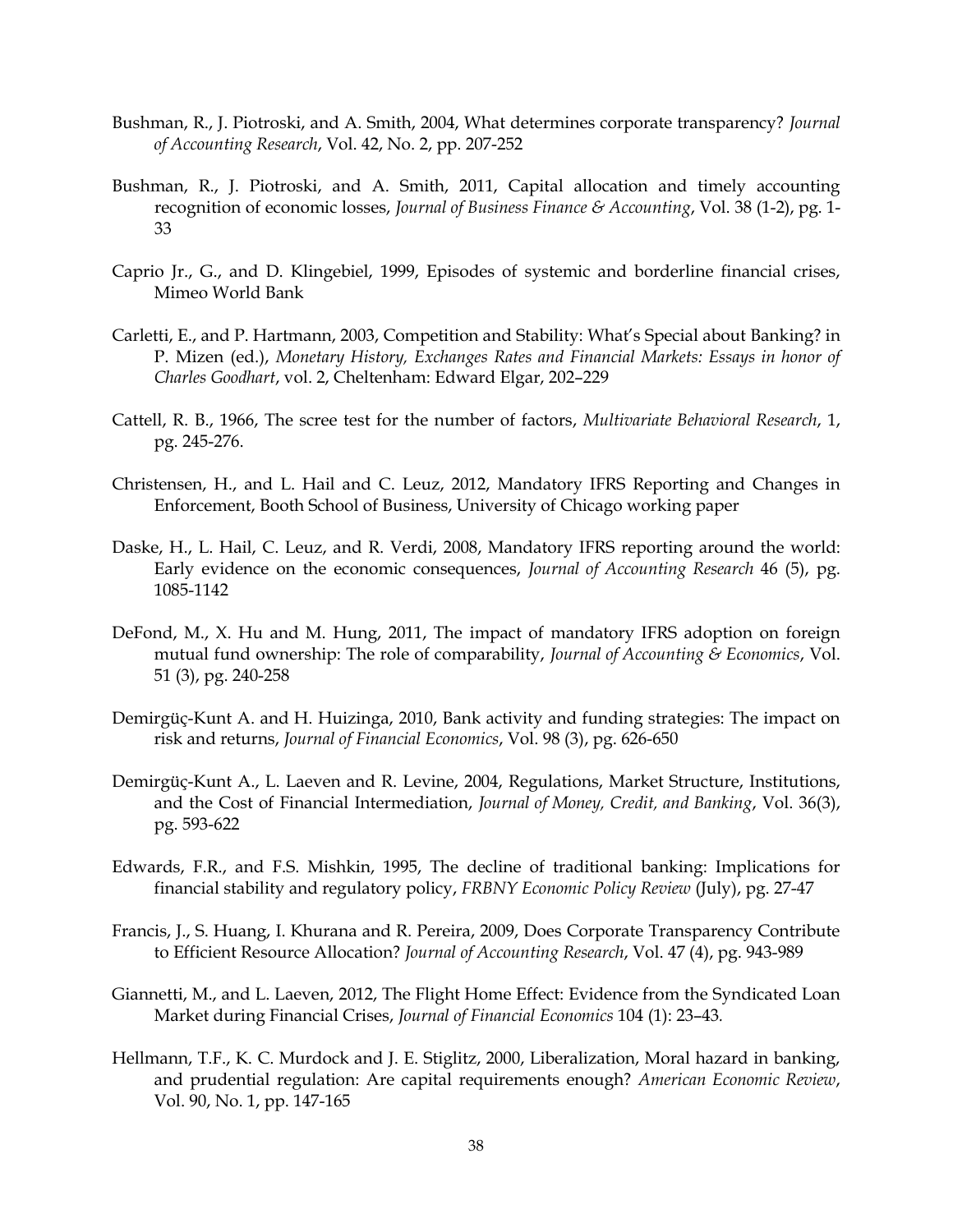- Jayaraman, S., 2012, The Effect of Enforcement on Timely Loss Recognition: Evidence from Insider Trading Laws, *Journal of Accounting & Economics*, Vol. 53, pg. 77-97
- Jayaratne, Jith and P. E. Strahan, 1998, Entry restrictions, industry evolution, and dynamic efficiency: Evidence from commercial banking, *[Journal of Law and Economics](http://www.jstor.org/action/showPublication?journalCode=jlaweconomics)*, Vol. 41 (1), pg. 239-274
- Keeley, M., 1990, Deposit insurance, risk and market power in banking, *American Economic Review*, 80, pg. 1183-1200.
- Laeven, L. and R. Levine, 2007, Is there a diversification discount in financial conglomerates? *Journal of Financial Economics* Vol. 85, pg. 331–367
- Laeven, L. and R. Levine, 2009, Bank governance, regulation and risk taking, *Journal of Financial Economics*, Vol. 93 (2), pg. 259-275
- La Porta, R., F. Lopez De Silanes, A. Shleifer, and R. M. Vishny., 1998, Law and finance, *Journal of Political Economy* 106: 1113-1155.
- Leuz, C., K. Lins and F. Warnock, 2009, Do foreigners invest less in poorly governed firms? *Review of Financial Studies*, Vol. 22 (8), pg. 3245-3285
- Levine, R., 1997. Financial development and economic growth: views and agenda. *Journal of Economic Literature,* Vol. 35, pg. 688–726.
- Naranjo, P. L., D. Saavedra, and R. Verdi, 2013, Financial reporting regulation, information asymmetry and financing decisions around the world, MIT working paper
- Nickell, S., 1994, Competition and Corporate Performance, *Journal of Political Economy*, Vol. 104, No. 4, pp. 724-746
- Roy, A.D., 1952, Safety first and the holding of assets, *Econometrica* 20, pg. 431–449
- Schmidt, K., 1994, Managerial Incentives and Product Market Competition, Discussion paper no. A-430, Bonn: Univ. Bonn, Wirtschaftspolitische Abteilung
- Subramanian, K., and A. Yadav, 2012, Deregulation of Bank Entry and Bank Failures, Indian School of Business working paper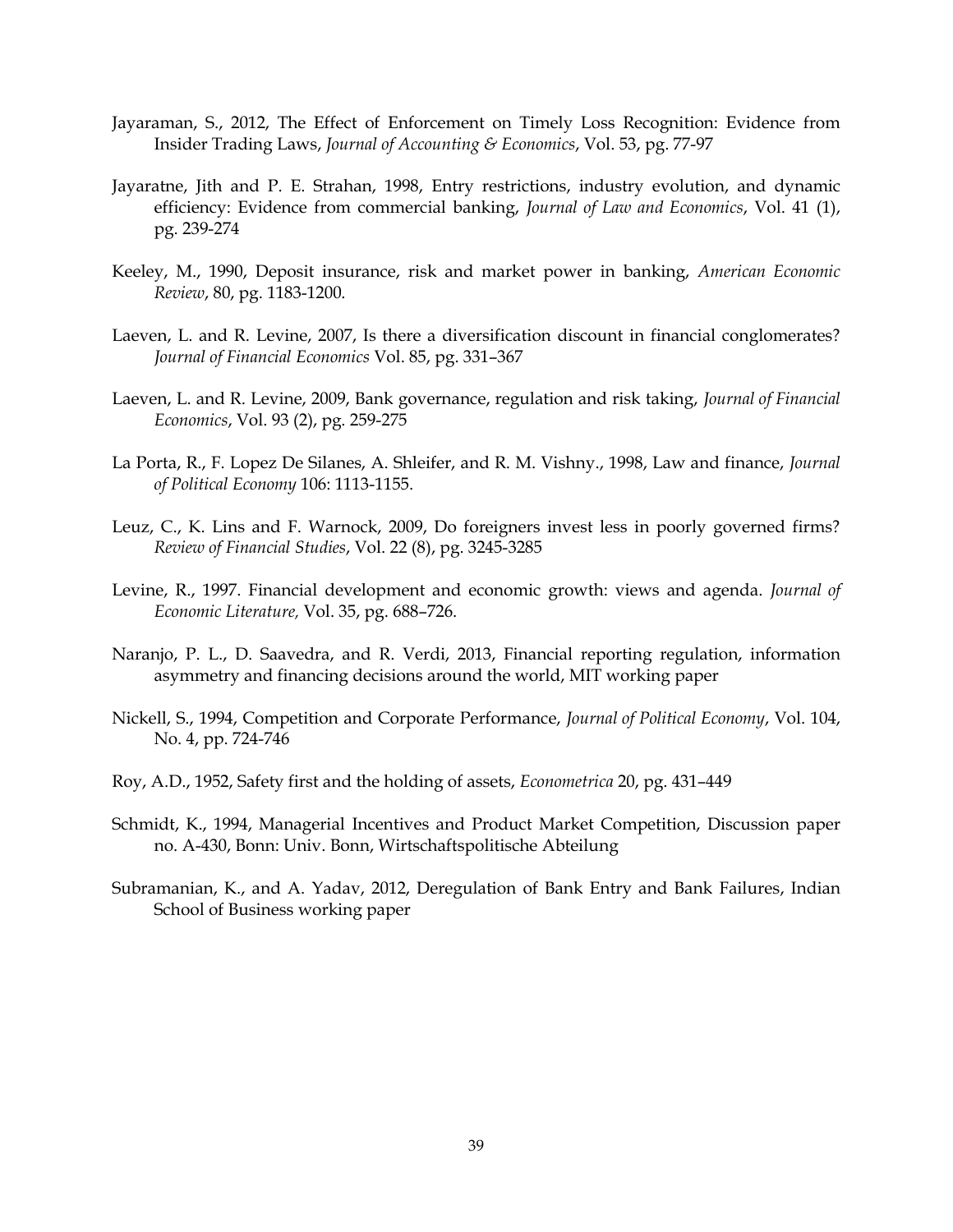# **Table 1: List of adopting and non-adopting countries**

The list of IFRS adopters and non-adopters is from Daske et al. (2008, pg. 1100-1102). The adoption date of IFRS for Singapore is 2003 and for all other countries is 2005. The sample period comprises of the three years before and three years after the year of adoption (excluding the transition year).

| <b>IFRS</b> adopters | Obs.   | Non-adopters  | Obs.   |
|----------------------|--------|---------------|--------|
| Australia            | 423    | Argentina     | 370    |
| Austria              | 1,471  | Bermuda       | 61     |
| Belgium              | 522    | <b>Brazil</b> | 928    |
| Czech Republic       | 193    | Canada        | 400    |
| Denmark              | 713    | Chile         | 190    |
| Finland              | 142    | China         | 532    |
| France               | 2,885  | Colombia      | 205    |
| Germany              | 9,277  | Egypt         | 200    |
| Greece               | 200    | India         | 549    |
| Hong Kong            | 335    | Indonesia     | 335    |
| Hungary              | 230    | Israel        | 135    |
| Ireland              | 305    | Japan         | 4,762  |
| Italy                | 3,766  | Korea         | 273    |
| Luxembourg           | 647    | Malaysia      | 550    |
| Netherlands          | 438    | Mexico        | 313    |
| Norway               | 747    | Morocco       | 117    |
| Philippines          | 283    | New Zealand   | 96     |
| Poland               | 290    | Pakistan      | 217    |
| Portugal             | 302    | Peru          | 162    |
| Singapore            | 200    | Russia        | 1,416  |
| South Africa         | 201    | Sri Lanka     | 128    |
| Spain                | 1,259  | Thailand      | 284    |
| Sweden               | 576    | Turkey        | 381    |
| Switzerland          | 2,567  |               |        |
| United Kingdom       | 1,696  |               |        |
| Venezuela            | 132    |               |        |
| <b>Total</b>         | 29,800 | <b>Total</b>  | 12,604 |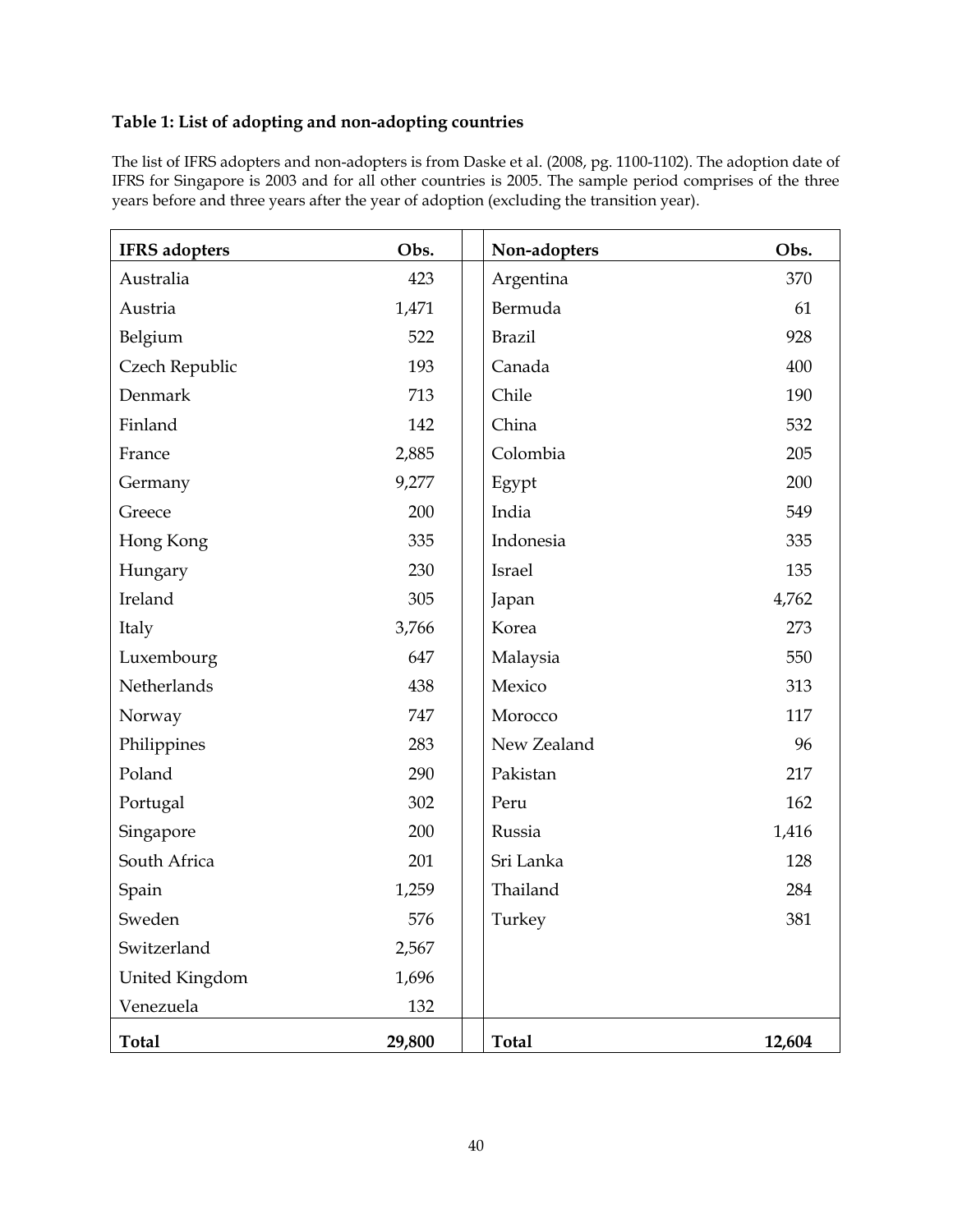### **Table 2: Descriptive statistics**

### **Panel A: Bank-level variables**

The sample covers the period from 2000 to 2008 and comprises data for 11,462 unique banks across 49 countries (26 adopters and 23 non-adopters). *ROA* represents bank profitability (in percentage) and is defined as net income divided by total assets. *CAR* denotes the capital ratio (in percentage) and is defined as bank capital divided by total assets. *ROAVOL* represents *ROA* volatility and is defined as the standard deviation of five annual *ROA* observations. *ZSCORE* is the inverse measure of bank risk where lower values denote higher risk. It is computed as (the log of) return on assets plus the capital asset ratio divided by the standard deviation of asset returns. *NPLOANS* represents the percentage of nonperforming loans to total loans. *EFFIC* represents the percentage of overhead costs to total revenues. *NONINT* is the ratio of non-interest income to total income. *GROWTH* represents annual growth in revenues and is denoted in percentage terms. *LNASSETS* is the log of total bank assets. *LIQUID* indicates the percentage of liquid assets to liquid liabilities. *LLP* stands for the percentage of loan loss provisions to total loans. *LISTED* is an indicator variable that denotes public banks. *MKTSHARE* denotes the market share of the country's deposits held by the bank and is expressed in percentage terms.

|                    | Obs.   | Mean   | Median   | Std. dev. | Min       | Max     |
|--------------------|--------|--------|----------|-----------|-----------|---------|
| <b>Bank-level:</b> |        |        |          |           |           |         |
| $ROA$ $(\%)$       | 42,404 | 0.840  | 0.460    | 1.532     | $-3.260$  | 9.100   |
| $CAR$ (%)          | 42,404 | 10.031 | 6.908    | 10.512    | 0.972     | 70.890  |
| <b>ROAVOL</b>      | 42,404 | 0.654  | 0.216    | 1.287     | 0.007     | 8.400   |
| <b>ZSCORE</b>      | 42,404 | 3.665  | 3.670    | 1.265     | 0.618     | 6.808   |
| $NPLOANS$ $(\%)$   | 18,823 | 5.472  | 3.390    | 6.197     | 0.030     | 35.300  |
| $EFFIC$ (%)        | 42,404 | 63.904 | 65.060   | 21.871    | 10.030    | 151.720 |
| <b>NONINT</b>      | 42,233 | 0.236  | 0.199    | 0.239     | $-0.359$  | 1.005   |
| GROWTH (%)         | 42,404 | 0.507  | $-1.961$ | 30.183    | $-86.990$ | 169.333 |
| <b>LNASSETS</b>    | 42,404 | 7.638  | 7.308    | 1.885     | 4.793     | 13.083  |
| $LIQUID$ (%)       | 42,404 | 32.709 | 20.290   | 39.608    | 0.470     | 272.190 |
| $LLP$ (%)          | 42,404 | 11.868 | 11.630   | 29.063    | $-44.000$ | 141.180 |
| <b>LISTED</b>      | 42,404 | 0.161  | 0.000    | 0.367     | 0.000     | 1.000   |
| MKTSHARE (%)       | 42,404 | 0.506  | 0.020    | 1.629     | 0.000     | 11.251  |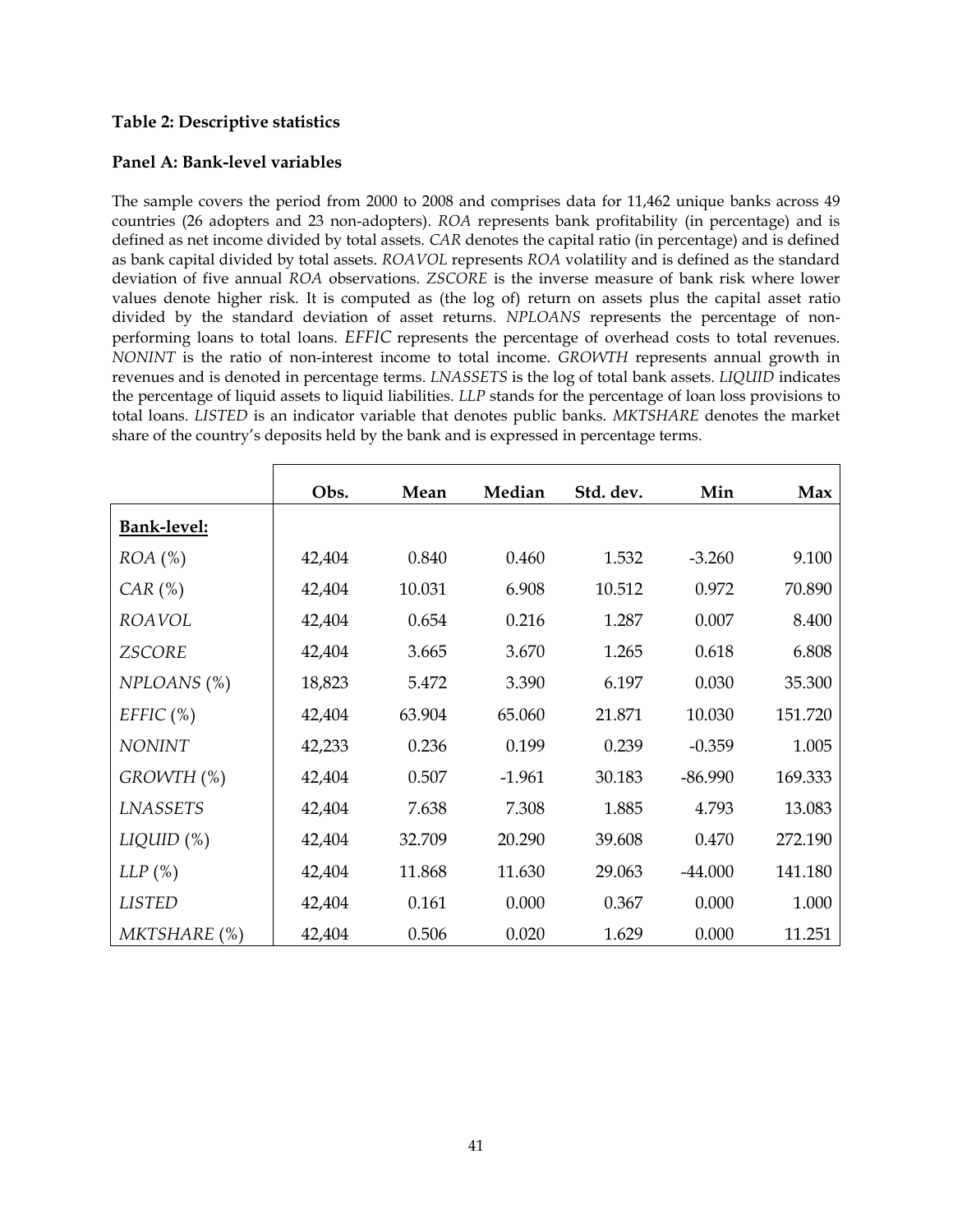### **Panel B: Country-level variables**

The sample covers the period from 2000 to 2008 and comprises data for 11,462 unique banks across 49 countries (26 adopters and 23 non-adopters). *BNKDEV* denotes bank development and is measured as the percentage of bank credit to the private sector to GDP. *GDP* represents the log of Gross Domestic Product. *GDPGROWTH* and *INFL* represent the annual GDP growth and inflation respectively, both expressed in percentage terms. *MKTCAP*, *TURNOVER* and *TRADE* denote the percentages of market cap of listed firms, turnover of listed firms and total of exports and imports respectively to GDP.

|                | Obs.   | Mean    | Median  | Std. dev. | Min      | Max     |
|----------------|--------|---------|---------|-----------|----------|---------|
| Country-level: |        |         |         |           |          |         |
| GDP            | 42,404 | 6.647   | 7.039   | 1.266     | 3.175    | 8.557   |
| GDPGROWTH (%)  | 42,404 | 1.991   | 1.736   | 2.297     | $-2.077$ | 9.040   |
| INFL $(\%)$    | 42,404 | 3.069   | 2.061   | 4.042     | $-1.598$ | 19.068  |
| MKTCAP(%)      | 42,404 | 78.861  | 59.347  | 61.029    | 14.603   | 309.919 |
| TURNOVER (%)   | 42,404 | 112.593 | 119.634 | 55.812    | 0.835    | 269.822 |
| TRADE $(\%)$   | 42,404 | 59.772  | 54.842  | 36.891    | 19.241   | 271.093 |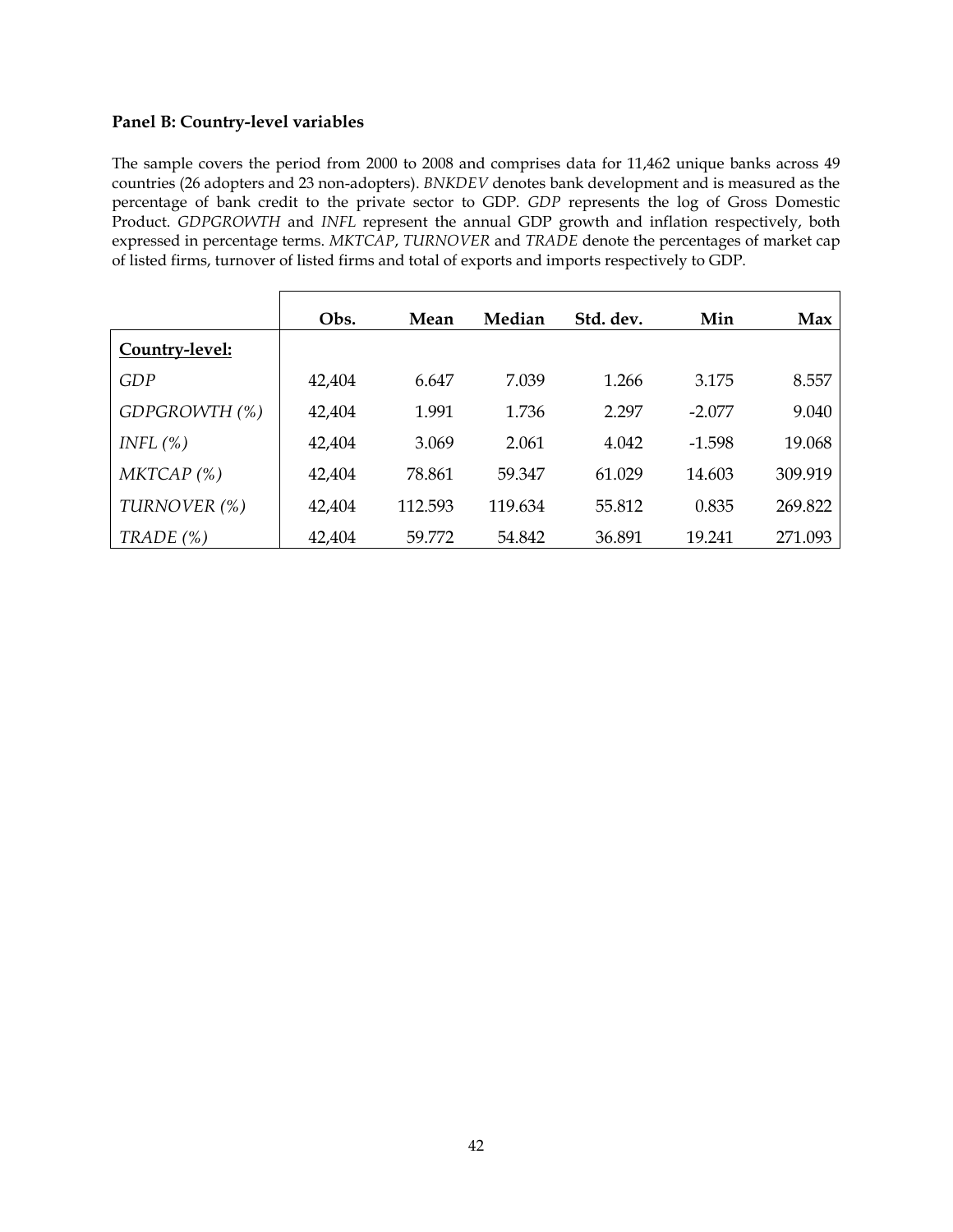### **Table 3: Effect of IFRS adoption on bank competition**

The dependent variable in the first (next) two specifications is the percentage of foreign portfolio inflows of equity (debt) to GDP. *IFRS* is an indicator variable that denotes IFRS adopters vs. non-adopters. *POST* indicates the pre vs. post adoption periods, defined as the three years around IFRS adoption, excluding the year of adoption. *GDP* represents log GDP. *GDPGROWTH* and *INFL* represent the annual GDP growth and annual inflation respectively. *MKTCAP*, *TURNOVER* and *TRADE* denote the logs of the ratios of market cap of listed firms, annual turnover of listed firms and total of exports and imports respectively, each divided by GDP. All regressions include year and country fixed effects.

|                     |                     |         | <b>ASSETCONC</b> |           | <b>INTMARGIN</b> |         |          |           |  |
|---------------------|---------------------|---------|------------------|-----------|------------------|---------|----------|-----------|--|
|                     | Model 1             |         | Model 2          |           | Model 3          |         | Model 4  |           |  |
|                     | Coeff.<br>$t$ -stat |         | Coeff.           | $t$ -stat | Coeff.           | t-stat  | Coeff.   | $t$ -stat |  |
| <b>IFRS*POST</b>    | $-4.547$            | $-2.69$ | $-6.493$         | $-3.93$   | $-0.404$         | $-3.82$ | $-0.344$ | $-2.45$   |  |
| GDP                 |                     |         | $-15.032$        | $-1.54$   |                  |         | 0.557    | 0.58      |  |
| <b>GDPGROWTH</b>    |                     |         | 34.421           | 1.03      |                  |         | 1.199    | 0.36      |  |
| <b>INFL</b>         |                     |         | $-18.813$        | $-0.82$   |                  |         | 3.161    | 2.37      |  |
| <b>MKTCAP</b>       |                     |         | 4.714            | 1.44      |                  |         | 0.097    | 0.17      |  |
| <b>TURNOVER</b>     |                     |         | 9.855            | 2.13      |                  |         | $-0.071$ | $-0.25$   |  |
| <b>TRADE</b>        |                     |         | 24.914           | 1.26      |                  |         | 0.592    | 0.92      |  |
| Year effects        | Yes                 |         | Yes              |           | Yes              |         | Yes      |           |  |
| Country effects     | Yes                 |         | Yes              |           | Yes              |         | Yes      |           |  |
| Adj. R <sup>2</sup> | 0.85                |         |                  | 0.86      |                  | 0.91    |          | 0.91      |  |
| Obs.                | 285                 |         | 285              |           | 292              |         | 292      |           |  |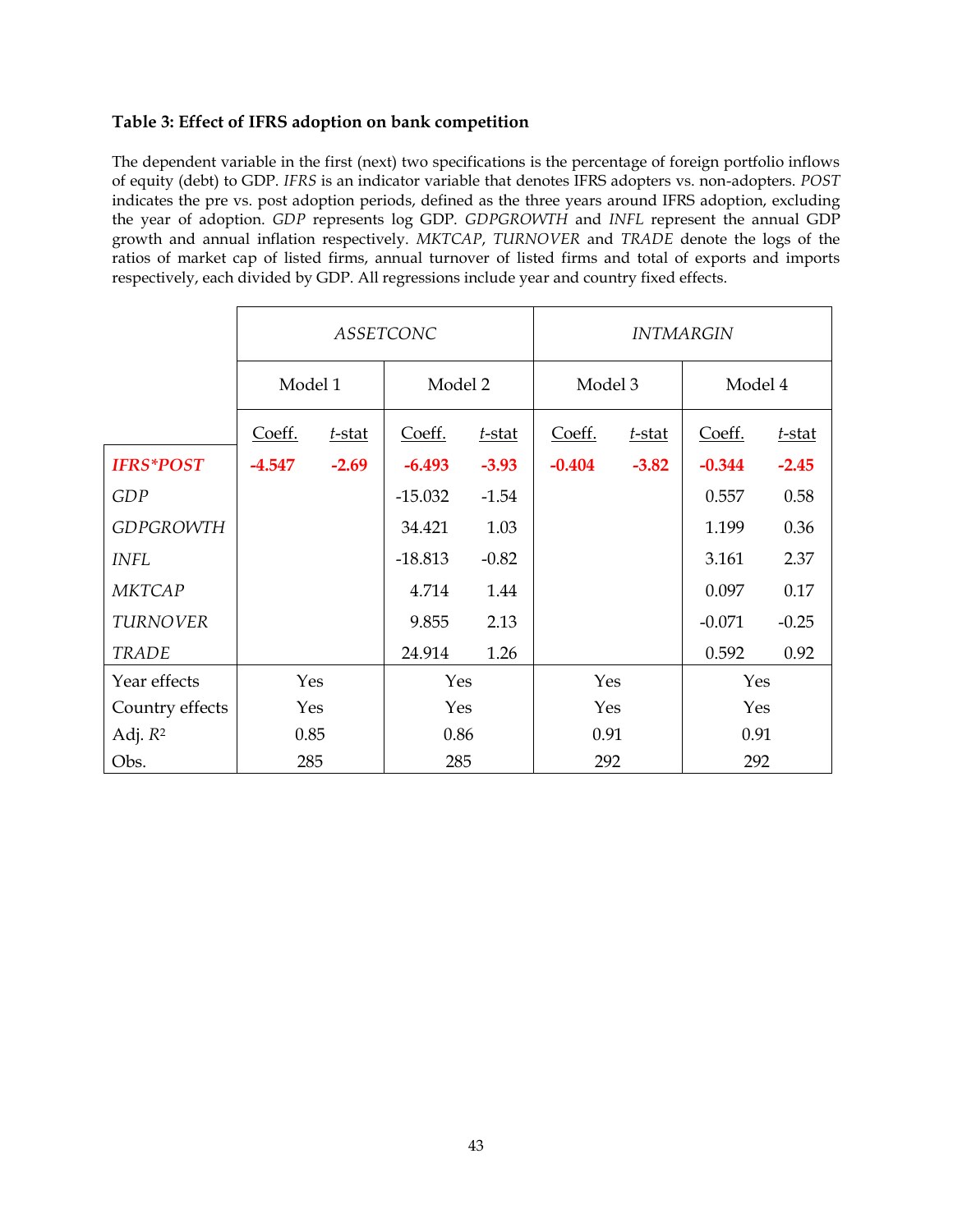### **Table 4: Effect of IFRS adoption on bank risk-taking and cost efficiency**

The dependent variable in the first specification is bank risk-taking (*ZSCORE*). The dependent variable in the second specification is *NPLOANS* which represents the percentage of non-performing loans to total loans. The dependent variable in the third specification is *EFFIC* which represents the ratio of overhead costs to revenues. *IFRS* is an indicator variable that denotes IFRS adopters vs. non-adopters. *POST* indicates the pre vs. post adoption periods, defined as the three years around IFRS adoption, excluding the year of adoption. *GROWTH* represents annual growth in revenues. *LNASSETS* is the log of total assets. *LIQUID* indicates the ratio of liquid assets to liquid liabilities. *LLP* stands for the ratio of loan loss provisions to total loans. *LISTED* is an indicator variable that denotes public banks. *MKTSHARE* denotes the market share of the country's deposits. *GDP* represents log GDP. *GDPGROWTH* and *INFL* represent the annual GDP growth and annual inflation respectively. *MKTCAP*, *TURNOVER* and *TRADE* denote the logs of the ratios of market cap of listed firms, annual turnover of listed firms and total of exports and imports respectively, each divided by GDP. All regressions include year and country fixed effects and robust standard errors clustered by country annually.

|                     | Pred.              |                            | Risk-taking |                             |           | Cost efficiency |                           |  |
|---------------------|--------------------|----------------------------|-------------|-----------------------------|-----------|-----------------|---------------------------|--|
|                     | signs              | <b>ZSCORE</b><br>(Model 1) |             | <b>NPLOANS</b><br>(Model 2) |           |                 | <b>EFFIC</b><br>(Model 3) |  |
|                     |                    | Coeff.                     | $t$ -stat   | Coeff.                      | $t$ -stat | Coeff.          | $t$ -stat                 |  |
| <b>IFRS*POST</b>    | $-$ , +, $-$       | $-0.143$                   | $-2.04$     | 2.547                       | 4.90      | $-0.037$        | $-2.51$                   |  |
| <b>GROWTH</b>       | $-1, +7$           | 0.134                      | 3.72        | 0.451                       | 1.59      | $-0.076$        | $-5.21$                   |  |
| <b>LNASSETS</b>     | $-,-$              | $-0.033$                   | $-4.08$     | $-0.681$                    | $-8.57$   | $-0.041$        | $-14.36$                  |  |
| LIQUID              | $-$ , +, +         | $-0.004$                   | $-11.11$    | 0.021                       | 7.51      | 0.000           | $-1.38$                   |  |
| LLP                 | $-,+$ ,?           | $-0.004$                   | $-4.26$     | 0.043                       | 9.34      | 0.001           | 3.79                      |  |
| <b>LISTED</b>       | $\ddot{?}$         | 0.030                      | 0.98        | $-0.305$                    | $-1.90$   | 0.023           | 1.70                      |  |
| <b>MKTSHARE</b>     | $+,-,+$            | 0.594                      | 1.09        | 14.157                      | 2.86      | 1.549           | 7.43                      |  |
| GDP                 | $\ddot{?}$         | 0.902                      | 2.11        | $-18.867$                   | $-6.51$   | $-0.184$        | $-1.56$                   |  |
| <b>GDPGROWTH</b>    | $\overline{\cdot}$ | $-3.219$                   | $-2.35$     | $-6.022$                    | $-0.52$   | 0.903           | 2.24                      |  |
| <b>INFL</b>         | $\overline{?}$     | 0.150                      | 0.16        | $-10.611$                   | $-1.99$   | 0.157           | 0.76                      |  |
| <b>MKTCAP</b>       | $\ddot{?}$         | $-0.113$                   | $-0.62$     | 0.271                       | 0.13      | $-0.096$        | $-1.41$                   |  |
| <b>TURNOVER</b>     | $\tilde{?}$        | $-0.185$                   | $-1.04$     | $-1.857$                    | $-1.44$   | $-0.050$        | $-0.95$                   |  |
| <b>TRADE</b>        | $\tilde{?}$        | 1.671                      | 3.94        | $-0.828$                    | $-0.15$   | $-0.336$        | $-2.40$                   |  |
| Year effects        |                    | Yes                        |             | Yes                         |           | Yes             |                           |  |
| Country effects     |                    | Yes                        |             | Yes                         |           | Yes             |                           |  |
| Adj. R <sup>2</sup> |                    | 0.22                       |             | 0.37                        |           | 0.17            |                           |  |
| Obs.                |                    | 42,404                     |             | 18,823                      |           | 42,404          |                           |  |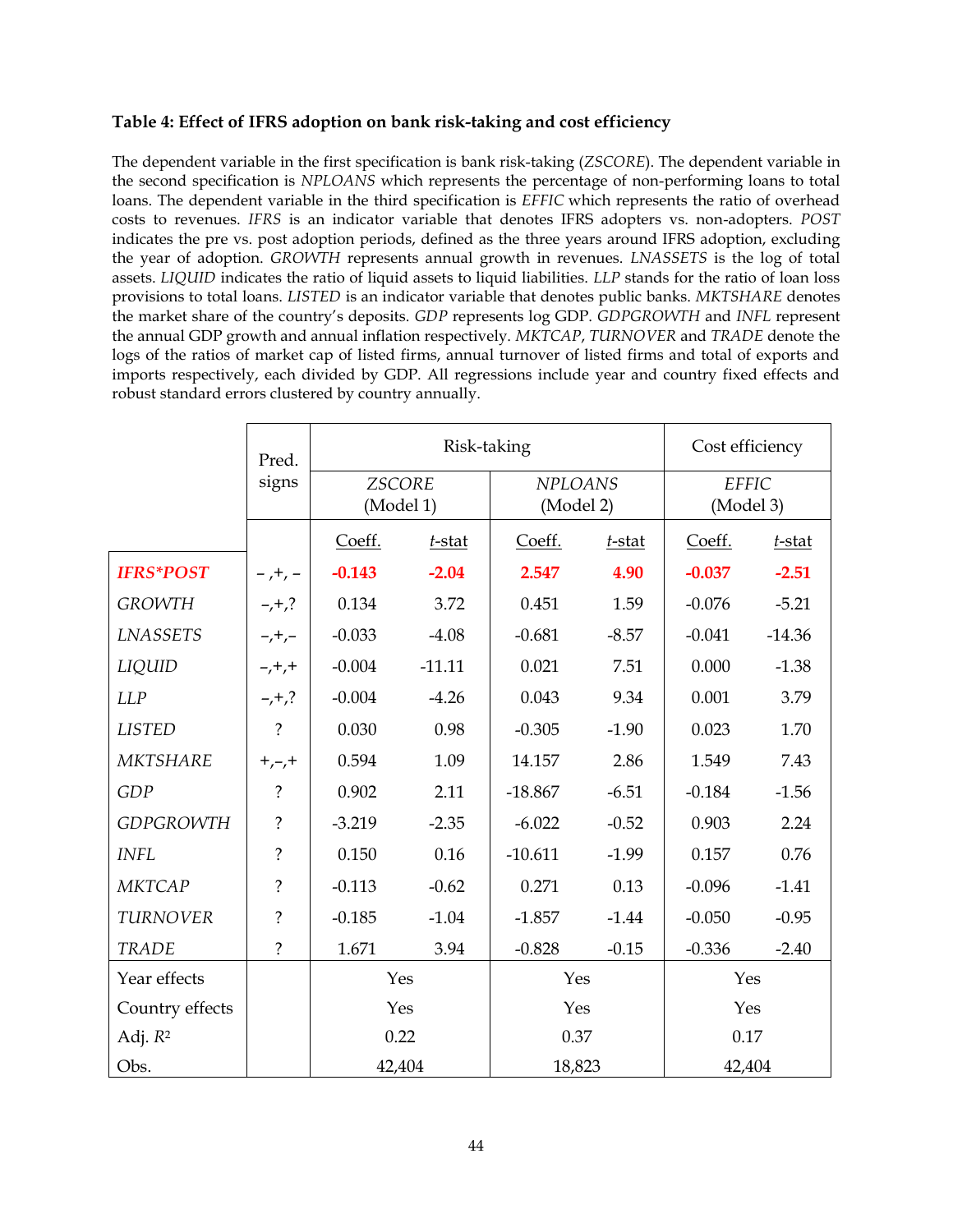### **Table 5: Role of lending vs. non-lending activities**

The dependent variable in the first two specifications is *ZSCORE*, while that in the next two specifications is *NPLOANS*. *∆NONINT*>0 (*∆NONINT*<=0) denotes banks with more (less or equal) non-interest income in the post period than the pre. *IFRS* is an indicator variable that denotes IFRS adopters vs. non-adopters. *POST* indicates the pre vs. post adoption periods. *GROWTH* represents annual growth in revenues. *LNASSETS* is the log of total assets. *LIQUID* indicates the ratio of liquid assets to liquid liabilities. *LLP* stands for the ratio of loan loss provisions to total loans. *LISTED* denotes public banks. *MKTSHARE* denotes the market share of the country's deposits. *GDP* represents log GDP. *GDPGROWTH* and *INFL* represent the annual GDP growth and annual inflation respectively. *MKTCAP*, *TURNOVER* and *TRADE* denote the logs of the ratios of market cap of listed firms, annual turnover of listed firms and total of exports and imports respectively, each divided by GDP. All regressions include year and country fixed effects and robust standard errors clustered by country annually.

|                                    | Pred.          |                        | <b>ZSCORE</b> |                                       |           |                        | <b>NPLOANS</b> |                                       |           |  |
|------------------------------------|----------------|------------------------|---------------|---------------------------------------|-----------|------------------------|----------------|---------------------------------------|-----------|--|
|                                    | signs          | ΔNONINT>0<br>(Model 1) |               | $\triangle NONINT < = 0$<br>(Model 2) |           | ΔNONINT>0<br>(Model 3) |                | $\triangle NONINT < = 0$<br>(Model 4) |           |  |
|                                    |                | Coeff.                 | $t$ -stat     | Coeff.                                | $t$ -stat | Coeff.                 | $t$ -stat      | Coeff.                                | $t$ -stat |  |
| <b>IFRS*POST</b>                   | $-$ , +        | $-0.291$               | $-3.49$       | $-0.166$                              | $-3.23$   | 1.646                  | 5.27           | 1.467                                 | 2.98      |  |
| <b>GROWTH</b>                      | $-1$           | 0.100                  | 1.45          | 0.124                                 | 2.55      | $-0.139$               | $-0.23$        | 0.583                                 | 1.23      |  |
| <b>LNASSETS</b>                    | $-$ , +        | $-0.012$               | $-0.89$       | $-0.046$                              | $-3.42$   | $-0.770$               | $-6.81$        | $-0.770$                              | $-8.00$   |  |
| LIQUID                             | $-$ , +        | $-0.006$               | $-9.57$       | $-0.002$                              | $-7.24$   | 0.022                  | 4.88           | 0.024                                 | 5.01      |  |
| <b>LLP</b>                         | $-$ , +        | $-0.006$               | $-4.06$       | $-0.002$                              | $-2.86$   | 0.049                  | 8.99           | 0.045                                 | 5.78      |  |
| <b>LISTED</b>                      | $\ddot{?}$     | $-0.012$               | $-0.21$       | 0.007                                 | 0.17      | $-0.880$               | $-6.41$        | $-0.083$                              | $-0.37$   |  |
| <b>MKTSHARE</b>                    | $^{+,-}$       | $-1.910$               | $-1.53$       | 0.032                                 | 0.04      | 36.607                 | 4.18           | 20.261                                | 3.35      |  |
| GDP                                | $\ddot{?}$     | $-0.592$               | $-1.38$       | $-0.010$                              | $-0.03$   | $-14.171$              | $-4.84$        | $-9.609$                              | $-2.04$   |  |
| <b>GDPGROWTH</b>                   | $\ddot{?}$     | 0.892                  | 0.45          | $-4.113$                              | $-3.19$   | 4.314                  | 0.41           | $-17.080$                             | $-1.30$   |  |
| <b>INFL</b>                        | $\ddot{?}$     | 0.479                  | 0.49          | 0.304                                 | 0.31      | 0.569                  | 0.10           | $-9.466$                              | $-1.62$   |  |
| <b>MKTCAP</b>                      | $\ddot{?}$     | $-0.364$               | $-1.92$       | $-0.279$                              | $-1.95$   | 5.104                  | 2.49           | 6.548                                 | 2.35      |  |
| <b>TURNOVER</b>                    | $\ddot{?}$     | $-0.302$               | $-1.68$       | $-0.598$                              | $-3.13$   | $-1.321$               | $-0.80$        | 0.207                                 | 0.12      |  |
| <b>TRADE</b>                       | $\overline{?}$ | 1.903                  | 3.61          | 1.215                                 | 2.40      | $-7.505$               | $-1.51$        | $-10.782$                             | $-1.81$   |  |
| $p.$ value of diff<br>in IFRS*POST |                |                        | 0.071         |                                       |           |                        |                | 0.661                                 |           |  |
| Year effects                       |                | Yes                    |               | Yes                                   |           | Yes                    |                | Yes                                   |           |  |
| Country effects                    |                | Yes                    |               | Yes                                   |           | Yes                    |                | Yes                                   |           |  |
| Adj. R <sup>2</sup>                |                | 0.28                   |               | 0.15                                  |           | 0.41                   |                | 0.37                                  |           |  |
| Obs.                               |                | 17,051                 |               | 9,869                                 |           | 5,932                  |                | 4,724                                 |           |  |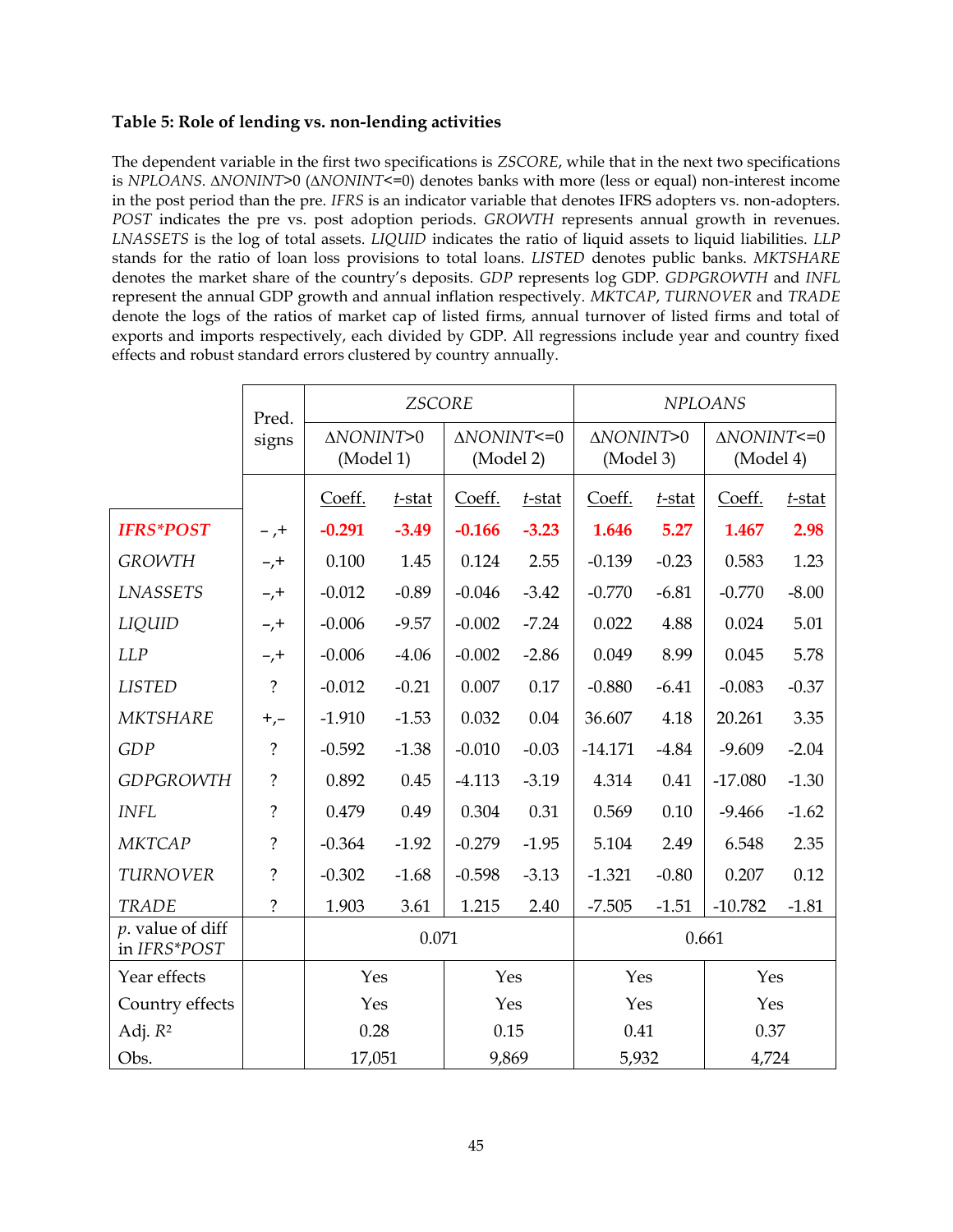### **Table 6: Cross-sectional variation: Bank entry restrictions**

The dependent variables in the three models are *ZSCORE* (risk-taking), *NPLOANS* (non-performing loans) and *EFFIC* (cost efficiency). *IFRS\_HI\_REST* (*IFRS\_LO\_REST*) denotes IFRS adopting countries with higher (fewer) entry restrictions into the banking sector. *POST* indicates the pre vs. post adoption periods, defined as the three years around IFRS adoption, excluding the year of adoption. All other variables are as defined in Table 4. All regressions include year and country fixed effects and robust standard errors clustered by country annually.

|                          | Pred.          |               | Risk-taking |                | Cost efficiency |              |           |
|--------------------------|----------------|---------------|-------------|----------------|-----------------|--------------|-----------|
|                          | signs          | <b>ZSCORE</b> |             | <b>NPLOANS</b> |                 | <b>EFFIC</b> |           |
|                          |                | Coeff.        | $t$ -stat   | Coeff.         | $t$ -stat       | Coeff.       | $t$ -stat |
| IFRS_HI_REST*POST        | $-$ , +, $-$   | $-0.208$      | $-2.79$     | 3.633          | 6.97            | $-0.059$     | $-3.75$   |
| <b>IFRS_LO_REST*POST</b> | $-$ , +, $-$   | $-0.098$      | $-1.35$     | $-0.988$       | $-1.52$         | $-0.012$     | $-0.65$   |
| <b>GROWTH</b>            | $-,+$ ,?       | 0.132         | 3.51        | 0.324          | 1.13            | $-0.072$     | $-4.70$   |
| <b>LNASSETS</b>          | $-$ , +, $-$   | $-0.031$      | $-3.76$     | $-0.682$       | $-8.40$         | $-0.038$     | $-13.47$  |
| LIQUID                   | $-, +, +$      | $-0.004$      | $-11.22$    | 0.021          | 7.25            | 0.000        | $-1.34$   |
| LLP                      | $-1, +7$       | $-0.004$      | $-4.04$     | 0.041          | 8.56            | 0.001        | 3.61      |
| <b>LISTED</b>            | $\tilde{?}$    | 0.029         | 0.91        | $-0.357$       | $-2.14$         | 0.018        | 1.26      |
| MKTSHARE                 | $+,-,+$        | 0.441         | 0.78        | 15.065         | 2.97            | 1.614        | 7.41      |
| <b>GDP</b>               | $\ddot{?}$     | 0.836         | 1.87        | $-18.061$      | $-6.83$         | $-0.158$     | $-1.30$   |
| <b>GDPGROWTH</b>         | $\ddot{?}$     | $-3.609$      | $-2.57$     | $-8.235$       | $-0.73$         | 0.856        | 2.00      |
| <b>INFL</b>              | $\ddot{?}$     | 0.498         | 0.54        | $-12.205$      | $-2.03$         | 0.078        | 0.34      |
| <b>MKTCAP</b>            | $\ddot{?}$     | $-0.163$      | $-0.89$     | 1.194          | 0.60            | $-0.101$     | $-1.37$   |
| <b>TURNOVER</b>          | $\tilde{?}$    | $-0.244$      | $-1.26$     | $-1.057$       | $-0.96$         | $-0.070$     | $-1.42$   |
| <b>TRADE</b>             | $\overline{?}$ | 1.635         | 3.77        | $-6.815$       | $-1.38$         | $-0.423$     | $-3.04$   |
| $p.$ value of diff.      |                | 0.019         |             | 0.000          |                 | 0.002        |           |
| Year effects             |                | Yes           |             | Yes            |                 | Yes          |           |
| Country effects          |                | Yes           |             | Yes            |                 | Yes          |           |
| Adj. $R^2$               |                | 0.22          |             | 0.37           |                 | 0.17         |           |
| Obs.                     |                | 40,192        |             | 17,736         |                 | 40,192       |           |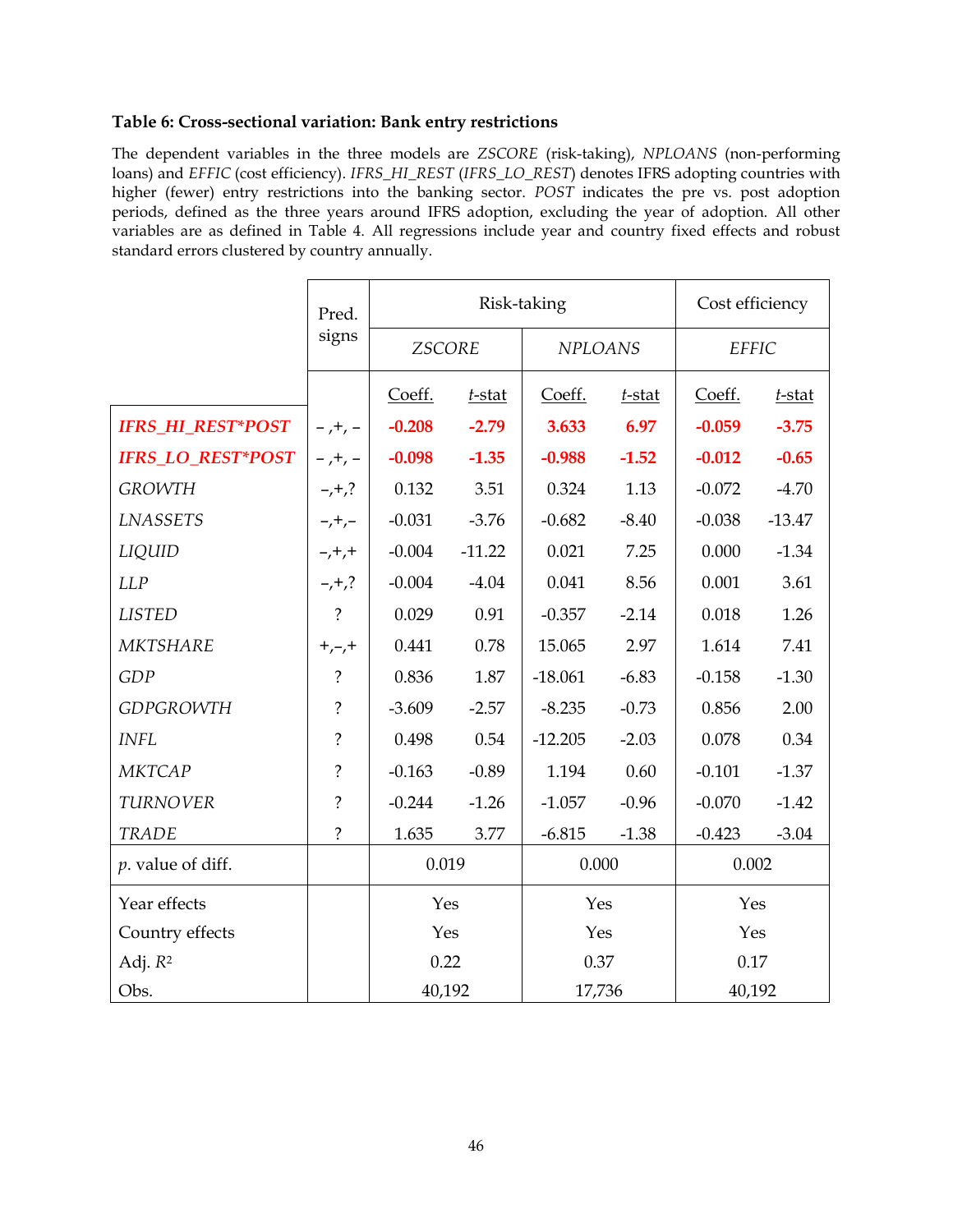### **Table 7: Ruling out alternative explanations**

# **Panel A: Bank adoption of IFRS: Restricting the sample to private banks**

The sample is restricted to private banks (i.e., those not publicly listed). The dependent variable in Models 1 and 2 is *ZSCORE,* the inverse measure of bank risk while that in Models 3 and 4 is NPLOANS, the proportion of non-performing loans to total loans. *IFRS* is an indicator variable that denotes IFRS adopters vs. non-adopters. *POST* indicates the pre vs. post adoption periods, defined as the three years around IFRS adoption, excluding the year of adoption. *ACCTSTD* is an indicator variable that denotes whether the private bank reports under Local GAAP or under IFRS. *GROWTH* represents annual growth in revenues. *LNASSETS* is the log of total assets. *LIQUID* indicates the ratio of liquid assets to liquid liabilities. *LLP* stands for the ratio of loan loss provisions to total loans. *MKTSHARE* denotes the market share of the country's deposits. *GDP* represents log GDP. *GDPGROWTH* and *INFL* represent the annual GDP growth and annual inflation respectively. *MKTCAP*, *TURNOVER* and *TRADE* denote the logs of the ratios of market cap of listed firms, annual turnover of listed firms and total of exports and imports respectively, each divided by GDP. All regressions include year and country fixed effects and robust standard errors clustered by country annually.

|                  |          |           | <b>ZSCORE</b> |           | <b>NPLOANS</b> |           |           |           |  |
|------------------|----------|-----------|---------------|-----------|----------------|-----------|-----------|-----------|--|
|                  |          | Model 1   | Model 2       |           | Model 3        |           | Model 4   |           |  |
|                  | Coeff.   | $t$ -stat | Coeff.        | $t$ -stat | Coeff.         | $t$ -stat | Coeff.    | $t$ -stat |  |
| <b>IFRS*POST</b> | $-0.127$ | $-2.02$   | $-0.148$      | $-2.18$   | 2.982          | 6.09      | 2.207     | 5.24      |  |
| <b>ACCTSTD</b>   |          |           | 0.062         | 0.89      |                |           | 1.308     | 2.85      |  |
| <b>GROWTH</b>    | 0.139    | 3.92      | 0.139         | 3.91      | 0.451          | 1.47      | 0.440     | 1.44      |  |
| <b>LNASSETS</b>  | $-0.034$ | $-4.12$   | $-0.035$      | $-4.56$   | $-0.705$       | $-8.60$   | $-0.733$  | $-9.22$   |  |
| LIQUID           | $-0.004$ | $-10.40$  | $-0.004$      | $-10.38$  | 0.018          | 6.37      | 0.018     | 6.26      |  |
| <b>LLP</b>       | $-0.004$ | $-3.96$   | $-0.004$      | $-3.97$   | 0.042          | 8.14      | 0.042     | 8.12      |  |
| MKTSHARE         | $-0.987$ | $-1.36$   | $-0.996$      | $-1.37$   | 13.365         | 2.48      | 12.850    | 2.42      |  |
| <b>GDP</b>       | 0.718    | 1.73      | 0.726         | 1.70      | $-20.525$      | $-6.27$   | $-19.113$ | $-5.69$   |  |
| <b>GDPGROWTH</b> | $-2.252$ | $-1.59$   | $-1.925$      | $-1.34$   | 0.039          | 0.00      | 1.823     | 0.14      |  |
| <b>INFL</b>      | 0.958    | 1.00      | 1.052         | 1.08      | $-15.329$      | $-2.65$   | $-13.416$ | $-2.31$   |  |
| <b>MKTCAP</b>    | $-0.114$ | $-0.59$   | $-0.087$      | $-0.44$   | $-0.328$       | $-0.15$   | 0.221     | 0.11      |  |
| <b>TURNOVER</b>  | $-0.181$ | $-1.07$   | $-0.172$      | $-0.97$   | $-1.923$       | $-1.48$   | $-1.699$  | $-1.44$   |  |
| <b>TRADE</b>     | 1.580    | 3.68      | 1.665         | 3.92      | $-2.481$       | $-0.47$   | $-1.659$  | $-0.31$   |  |
| Year effects     |          | Yes       | Yes           |           | Yes            |           | Yes       |           |  |
| Country effects  |          | Yes       | Yes           |           | Yes            |           | Yes       |           |  |
| Adj. $R^2$       |          | 0.22      |               | 0.22      | 0.37           |           | 0.38      |           |  |
| Obs.             |          | 35,587    | 35,587        |           | 14,198         |           | 14,198    |           |  |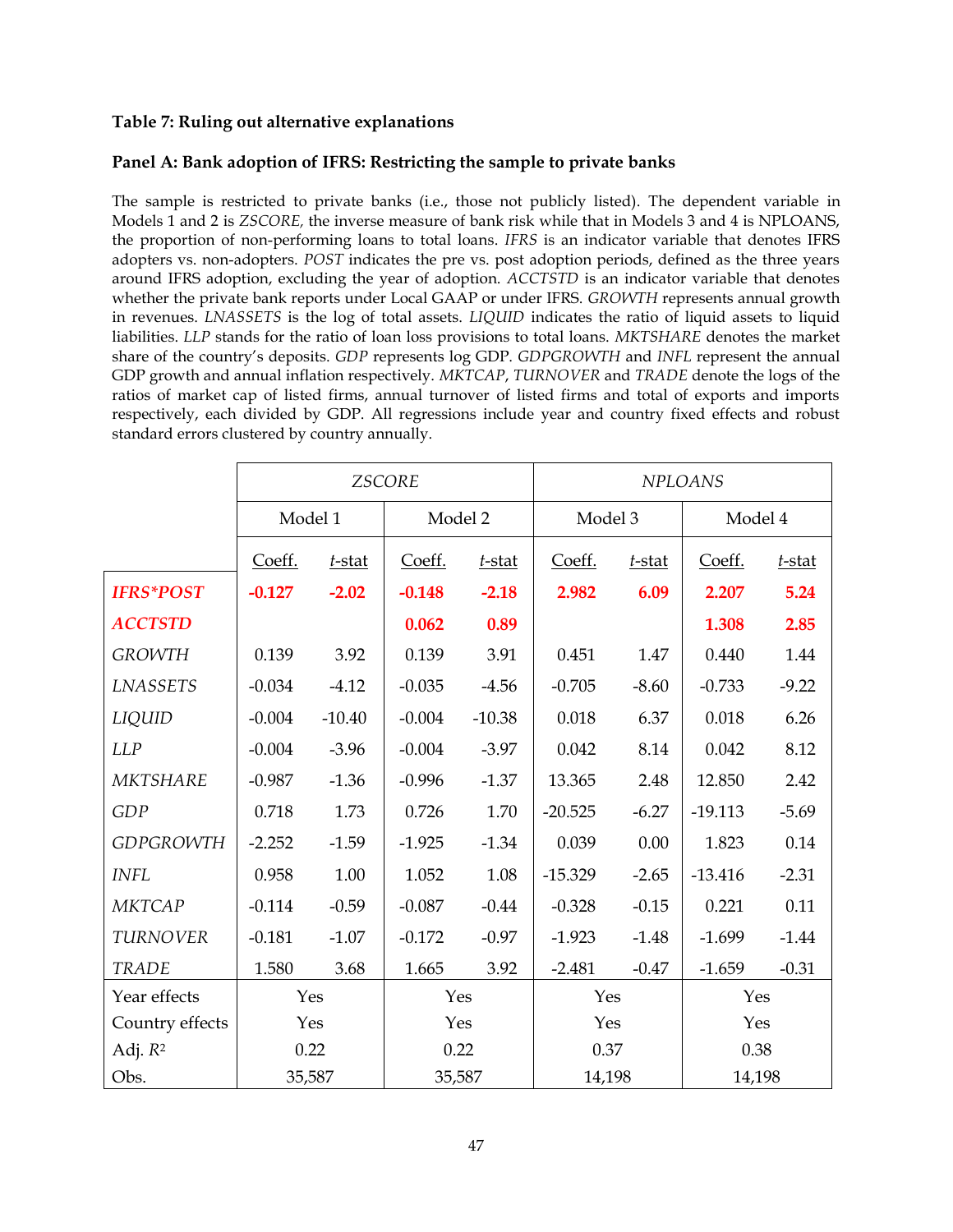# **Panel B: Addressing endogeneity of IFRS adoption**

# **Panel B1: Dynamic effects around IFRS adoption**

The dependent variables in the three specifications are *ZSCORE, NPLOANS* and *EFFIC* (cost efficiency) respectively*. IFRS* is an indicator variable that denotes IFRS adopters vs. non-adopters. *POST-<sup>2</sup>* denotes two years prior to the date of IFRS adoption while *POST-1* denotes the year prior to adoption. Similarly, *POST<sup>1</sup>* represents the first year after IFRS adoption, while *POST2+* indicates years two and later relative to the year of adoption. *GROWTH* represents annual growth in revenues. *LNASSETS* is the log of total assets. *LIQUID* indicates the ratio of liquid assets to liquid liabilities. *LLP* stands for the ratio of loan loss provisions to total loans. *LISTED* is an indicator variable that denotes public banks. *MKTSHARE* denotes the market share of the country's deposits. *GDP* represents log GDP. *GDPGROWTH* and *INFL* represent the annual GDP growth and annual inflation respectively. *MKTCAP*, *TURNOVER* and *TRADE* denote the logs of the ratios of market cap of listed firms, annual turnover of listed firms and total of exports and imports respectively, each divided by GDP. All regressions include year and country fixed effects and robust standard errors clustered by country annually.

|                         |               |           | Risk-taking    |           | Cost efficiency |           |  |
|-------------------------|---------------|-----------|----------------|-----------|-----------------|-----------|--|
|                         | <b>ZSCORE</b> |           | <b>NPLOANS</b> |           | <b>EFFIC</b>    |           |  |
|                         | Coeff.        | $t$ -stat | Coeff.         | $t$ -stat | Coeff.          | $t$ -stat |  |
| IFRS*POST <sub>-2</sub> | $-0.008$      | $-0.10$   | 0.310          | 0.33      | 0.003           | 0.13      |  |
| IFRS*POST <sub>-1</sub> | $-0.060$      | $-0.78$   | 0.946          | 0.90      | $-0.022$        | $-0.86$   |  |
| IFRS*POST1              | 0.015         | 0.18      | 3.102          | 3.78      | $-0.047$        | $-2.07$   |  |
| IFRS* $POST_{2+}$       | $-0.282$      | $-2.89$   | 3.010          | 3.77      | $-0.043$        | $-1.83$   |  |
| <b>GROWTH</b>           | 0.128         | 3.55      | 0.444          | 1.60      | $-0.076$        | $-5.24$   |  |
| <b>LNASSETS</b>         | $-0.033$      | $-4.08$   | $-0.682$       | $-8.60$   | $-0.041$        | $-14.36$  |  |
| LIQUID                  | $-0.004$      | $-11.08$  | 0.021          | 7.51      | 0.000           | $-1.37$   |  |
| LLP                     | $-0.004$      | $-4.28$   | 0.043          | 9.35      | 0.001           | 3.80      |  |
| <b>LISTED</b>           | 0.029         | 0.97      | $-0.302$       | $-1.87$   | 0.023           | 1.70      |  |
| <b>MKTSHARE</b>         | 0.592         | 1.09      | 14.390         | 2.91      | 1.549           | 7.43      |  |
| GDP                     | 0.731         | 1.82      | $-18.631$      | $-6.48$   | $-0.195$        | $-1.60$   |  |
| <b>GDPGROWTH</b>        | $-3.483$      | $-2.58$   | $-4.565$       | $-0.42$   | 0.902           | 2.33      |  |
| <b>INFL</b>             | 0.037         | 0.04      | $-10.218$      | $-1.97$   | 0.140           | 0.68      |  |
| <b>MKTCAP</b>           | $-0.174$      | $-0.96$   | 0.392          | 0.19      | $-0.098$        | $-1.45$   |  |
| <b>TURNOVER</b>         | $-0.172$      | $-1.07$   | $-1.799$       | $-1.38$   | $-0.054$        | $-0.98$   |  |
| <b>TRADE</b>            | 1.625         | 3.98      | 0.044          | 0.01      | $-0.348$        | $-2.48$   |  |
| Year effects            | Yes           |           | Yes            |           | Yes             |           |  |
| Country effects         | Yes           |           | Yes            |           | Yes             |           |  |
| Adj. $R^2$              | 0.22          |           | 0.37           |           | 0.17            |           |  |
| Obs.                    | 42,404        |           | 18,823         |           | 42,404          |           |  |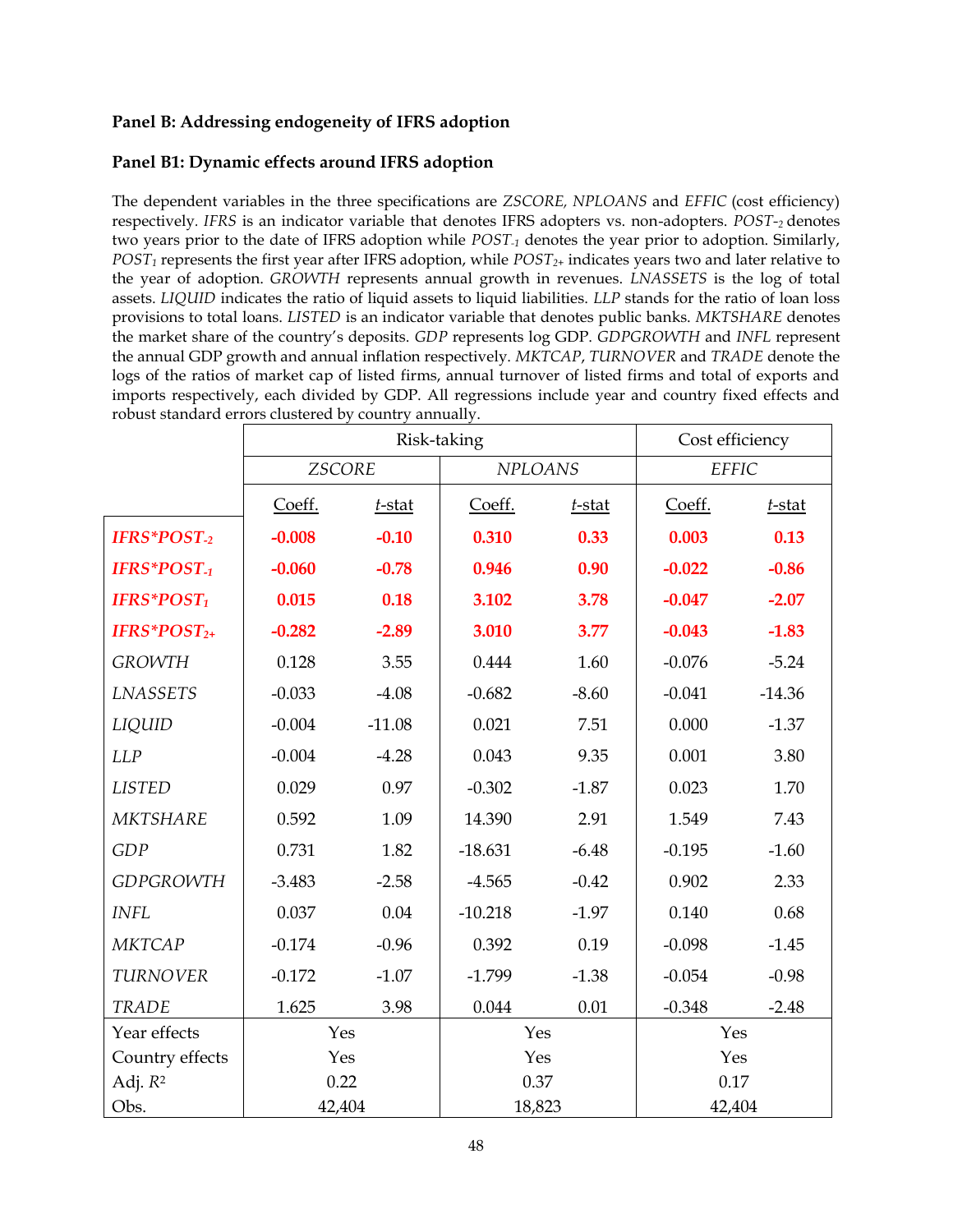### **Panel B2: Including country-year fixed effects**

The dependent variables in the three specifications are *ZSCORE, NPLOANS* and *EFFIC* (cost efficiency) respectively*. IFRS* is an indicator variable that denotes IFRS adopters vs. non-adopters. *POST-<sup>2</sup>* denotes two years prior to the date of IFRS adoption while *POST-1* denotes the year prior to adoption. Similarly, *POST<sup>1</sup>* represents the first year after IFRS adoption, while *POST2+* indicates years two and later relative to the year of adoption. *GROWTH* represents annual growth in revenues. *LNASSETS* is the log of total assets. *LIQUID* indicates the ratio of liquid assets to liquid liabilities. *LLP* stands for the ratio of loan loss provisions to total loans. *LISTED* is an indicator variable that denotes public banks. *MKTSHARE* denotes the market share of the country's deposits. *GDP* represents log GDP. *GDPGROWTH* and *INFL* represent the annual GDP growth and annual inflation respectively. *MKTCAP*, *TURNOVER* and *TRADE* denote the logs of the ratios of market cap of listed firms, annual turnover of listed firms and total of exports and imports respectively, each divided by GDP. All regressions include year and country fixed effects and robust standard errors clustered by country annually.

|                       |               |                                  | Risk-taking    |         | Cost efficiency |         |  |
|-----------------------|---------------|----------------------------------|----------------|---------|-----------------|---------|--|
|                       | <b>ZSCORE</b> |                                  | <b>NPLOANS</b> |         | <b>EFFIC</b>    |         |  |
|                       | Coeff.        | Coeff.<br>$t$ -stat<br>$t$ -stat |                | Coeff.  | $t$ -stat       |         |  |
| NONINT_INCR           |               |                                  |                |         |                 |         |  |
| <b>IFRS*POST</b>      |               |                                  |                |         |                 |         |  |
| NONINT_INCR*POST      | 0.102         | 1.62                             | $-0.759$       | $-2.19$ | $-0.003$        | $-0.16$ |  |
| NONINT_INCR*IFRS*POST | $-0.119$      | $-2.64$                          | 0.436          | 1.16    | 0.020           | 1.40    |  |
| Controls              | Yes           |                                  | Yes            |         | Yes             |         |  |
| NONINT_INCR*Controls  | Yes           |                                  | Yes            |         | Yes             |         |  |
| Year effects          | No            |                                  | N <sub>o</sub> |         | No              |         |  |
| Country effects       | No            |                                  | No             |         | No              |         |  |
| Country-year effects  | Yes           |                                  | Yes            |         | Yes             |         |  |
| <b>Bank</b> effects   | Yes           |                                  | Yes            |         | Yes             |         |  |
| Adj. $R^2$            | 0.72          |                                  | 0.80           |         | 0.69            |         |  |
| Obs.                  | 26,920        |                                  | 10,656         |         | 26,920          |         |  |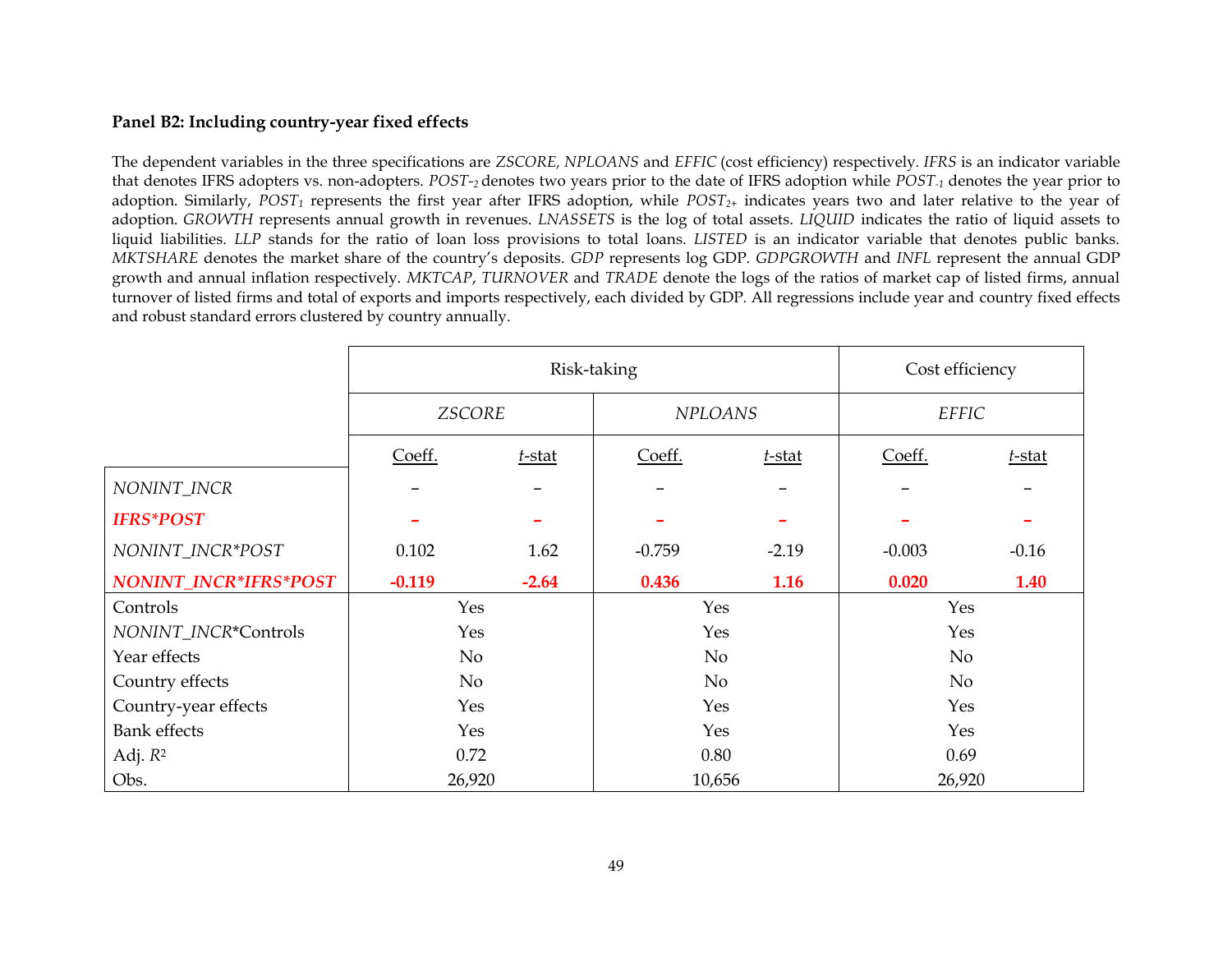# **Panel C: Public versus private firms**

This panel uses a subset of German banks with data on listing status of their syndicated loan borrowers on Dealscan. The dependent variables in Models 1-3 is *ZSCORE* while that in Model 4 is *EFFIC. POST* is an indicator variable that denotes the post-IFRS adoption period. The *POST* indicator is split into two indicators – *POST\_PVT* and *POST\_PUB* that denote the post-IFRS adoption period for banks with above median lending concentration in private firms and public firms respectively. *GROWTH* represents annual growth in revenues. *LNASSETS* is the log of total assets. *LIQUID* indicates the ratio of liquid assets to liquid liabilities. *LLP* stands for the ratio of loan loss provisions to total loans. *MKTSHARE* denotes the market share of the country's deposits.

|                           |                |         | <b>ZSCORE</b>  |         |                |         | <b>EFFIC</b>   |         |
|---------------------------|----------------|---------|----------------|---------|----------------|---------|----------------|---------|
|                           | Model 1        |         |                | Model 2 |                | Model 3 | Model 4        |         |
|                           | Coeff.         | t-stat  | Coeff.         | t-stat  | Coeff.         | t-stat  | Coeff.         | t-stat  |
| <b>POST</b>               | $-0.108$       | $-0.49$ |                |         |                |         |                |         |
| <b>POST_PVT</b>           |                |         | 0.179          | 0.90    | 0.157          | 0.99    | $-0.013$       | $-1.45$ |
| <b>POST_PUB</b>           |                |         | $-0.568$       | $-2.29$ | $-0.591$       | $-2.12$ | $-0.037$       | $-0.78$ |
| <b>GROWTH</b>             | 0.848          | 2.68    | 0.907          | 3.05    | 0.659          | 3.45    | $-0.267$       | $-5.25$ |
| <b>LNASSETS</b>           | $-0.036$       | $-0.72$ | $-0.020$       | $-0.44$ | 0.531          | 2.40    | $-0.055$       | $-1.51$ |
| LIQUID                    | $-0.011$       | $-4.22$ | $-0.008$       | $-3.79$ | 0.003          | 1.37    | 0.000          | 0.46    |
| <b>LLP</b>                | 0.002          | 0.31    | 0.000          | $-0.05$ | $-0.009$       | $-1.79$ | $-0.001$       | $-2.44$ |
| MKTSHARE                  | $-44.392$      | $-4.27$ | $-40.252$      | $-6.25$ | $-21.640$      | $-1.31$ | $-20.970$      | $-1.89$ |
| <i>p</i> . value of diff. |                |         |                |         |                |         |                |         |
| Year effects              | No             |         | No             |         | N <sub>o</sub> |         | N <sub>o</sub> |         |
| <b>Bank</b> effects       | N <sub>o</sub> |         | N <sub>o</sub> |         | Yes            |         | Yes            |         |
| Adj. $R^2$                | 0.25           |         | 0.28           |         | 0.77           |         | 0.70           |         |
| Obs.                      | 252            |         | 252            |         | 252            |         | 252            |         |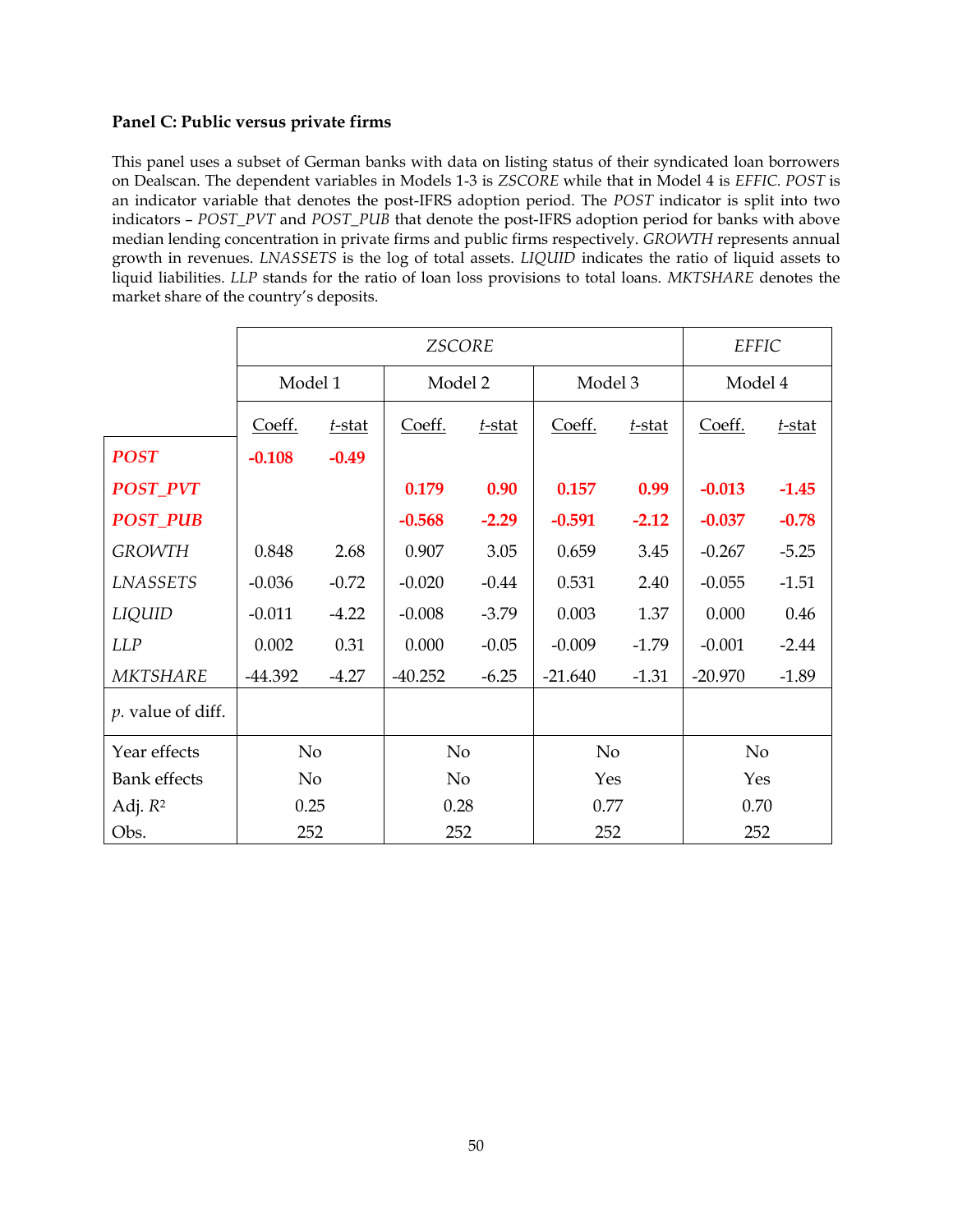### **Panel D: Are the results driven by the recent crisis?**

The first panel presents factors that contributed to banks' poor performance in the crisis. *LEV* denotes bank leverage, while *DEPOSITS* indicates the proportion of deposits to total assets. *TIER1* indicates the tier 1 capital ratio, while *FUND\_FRAG* denotes funding fragility, defined as the ratio of money market funding and inter-bank deposits to total funding. The values tabulated are for the pre-period (i.e., 2006). The second panel presents results of our primary specification as in Table 4 but is restricted to countries with high restrictions on bank activities, as defined by Barth et al. (2001). All regressions include year and country fixed effects and robust standard errors clustered by country annually.

|                             | o      |        |                 |        |        |        |                  |        |  |
|-----------------------------|--------|--------|-----------------|--------|--------|--------|------------------|--------|--|
|                             | LEV    |        | <b>DEPOSITS</b> |        | TIER1  |        | <b>FUND FRAG</b> |        |  |
|                             | Mean   | Median | Mean            | Median | Mean   | Median | Mean             | Median |  |
| $IFRS = 1$                  | 88.606 | 91.791 | 67.239          | 74.331 | 14.608 | 10.761 | 38.024           | 31.532 |  |
| $IFRS = 0$<br>$p.$ value of | 86.954 | 90.698 | 64.807          | 72.651 | 16.174 | 12.972 | 31.876           | 26.933 |  |
| difference                  | 0.159  | 0.262  | 0.469           | 0.857  | 0.342  | 0.405  | 0.222            | 0.325  |  |

# **Differences in contributing factors:**

### **Restricting the sample to countries with high restrictions on bank activities:**

|                     | <b>ZSCORE</b> |           | <b>NPLOANS</b> |           |  |
|---------------------|---------------|-----------|----------------|-----------|--|
|                     | Coeff.        | $t$ -stat | Coeff.         | $t$ -stat |  |
| <b>IFRS*POST</b>    | $-0.215$      | $-2.61$   | 3.683          | 6.24      |  |
| <b>GROWTH</b>       | 0.103         | 2.15      | 0.580          | 2.02      |  |
| <b>LNASSETS</b>     | $-0.026$      | $-2.85$   | $-0.759$       | $-8.38$   |  |
| LIQUID              | $-0.002$      | $-6.03$   | 0.024          | 6.16      |  |
| <b>LLP</b>          | $-0.006$      | $-5.49$   | 0.049          | 9.49      |  |
| <b>LISTED</b>       | 0.084         | 2.63      | $-0.551$       | $-3.42$   |  |
| <b>MKTSHARE</b>     | 1.376         | 2.04      | 22.423         | 3.67      |  |
| GDP                 | 0.969         | 2.09      | $-15.981$      | $-6.49$   |  |
| <b>GDPGROWTH</b>    | $-4.793$      | $-2.74$   | 2.844          | 0.32      |  |
| <b>INFL</b>         | $-0.768$      | $-0.71$   | $-7.663$       | $-1.25$   |  |
| <b>MKTCAP</b>       | $-0.409$      | $-1.62$   | $-0.600$       | $-0.36$   |  |
| <b>TURNOVER</b>     | $-0.099$      | $-0.41$   | $-1.182$       | $-1.02$   |  |
| <b>TRADE</b>        | 1.297         | 2.16      | $-14.168$      | $-2.16$   |  |
| Year effects        | Yes           |           | Yes            |           |  |
| Country effects     | Yes           |           | Yes            |           |  |
| Adj. R <sup>2</sup> | 0.16          |           | 0.35           |           |  |
| Obs.                | 19,180        |           | 13,525         |           |  |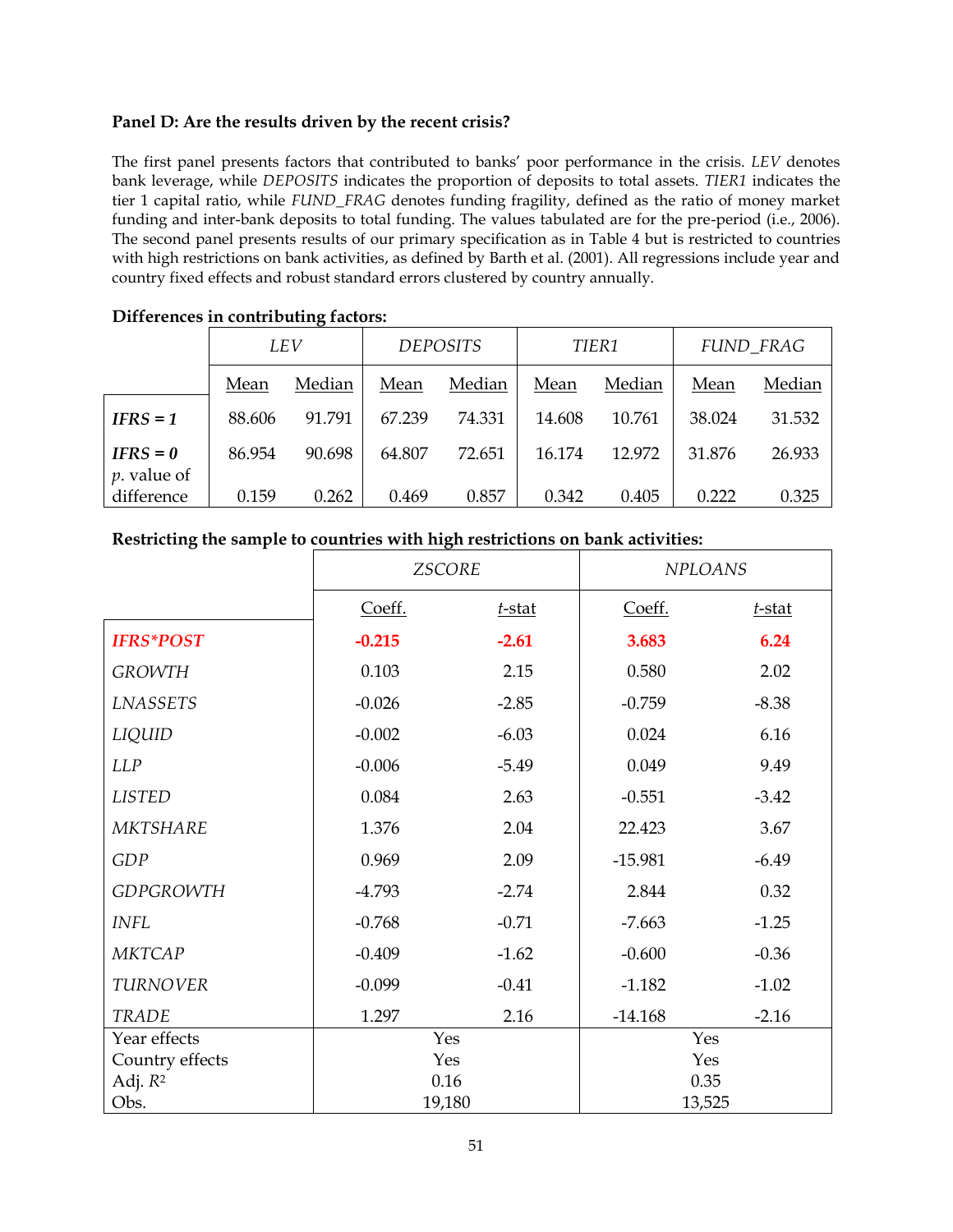### **Panel E: Are the results due to changes in enforcement?**

The dependent variable in the first and third specification is *ZSCORE*, while that in the second and fourth is *NPLOANS*. *IFRS\_EU* (*IFRS\_NONEU*) denotes IFRS adopting countries that are within (outside) the European Union. *POST* indicates the pre vs. post adoption periods. All other variable are as defined in Table 4. All regressions include year and country fixed effects and robust standard errors clustered by country annually.

|                        | All countries |           |                | Japan as the control group |               |           |                |           |
|------------------------|---------------|-----------|----------------|----------------------------|---------------|-----------|----------------|-----------|
|                        | <b>ZSCORE</b> |           | <b>NPLOANS</b> |                            | <b>ZSCORE</b> |           | <b>NPLOANS</b> |           |
|                        | Coeff.        | $t$ -stat | Coeff.         | $t$ -stat                  | Coeff.        | $t$ -stat | Coeff.         | $t$ -stat |
| <b>IFRS_EU*POST</b>    | $-0.190$      | $-2.61$   | 3.453          | 5.86                       | $-0.175$      | $-1.83$   | 2.939          | 5.27      |
| <b>IFRS NONEU*POST</b> | $-0.025$      | $-0.26$   | 1.715          | 4.78                       | $-0.002$      | $-0.01$   | 2.775          | 6.82      |
| <b>GROWTH</b>          | 0.134         | 3.71      | 0.422          | 1.51                       | 0.141         | 2.86      | 0.652          | 2.04      |
| <b>LNASSETS</b>        | $-0.032$      | $-4.04$   | $-0.683$       | $-8.64$                    | $-0.026$      | $-3.02$   | $-0.777$       | $-9.16$   |
| LIQUID                 | $-0.004$      | $-11.14$  | 0.021          | 7.60                       | $-0.005$      | $-12.13$  | 0.026          | 8.36      |
| LLP                    | $-0.004$      | $-4.23$   | 0.043          | 9.25                       | $-0.004$      | $-3.82$   | 0.048          | 9.95      |
| <b>LISTED</b>          | 0.030         | 0.99      | $-0.299$       | $-1.86$                    | $-0.008$      | $-0.18$   | $-0.352$       | $-1.72$   |
| <b>MKTSHARE</b>        | 0.570         | 1.05      | 14.596         | 2.98                       | 0.130         | 0.19      | 14.748         | 2.66      |
| GDP                    | 0.760         | 1.73      | $-16.871$      | $-6.07$                    | 1.133         | 2.15      | $-34.971$      | $-6.45$   |
| <b>GDPGROWTH</b>       | $-3.266$      | $-2.40$   | $-3.241$       | $-0.29$                    | $-2.755$      | $-1.54$   | 14.361         | 1.03      |
| <b>INFL</b>            | $-0.203$      | $-0.22$   | $-7.561$       | $-1.47$                    | $-2.692$      | $-1.32$   | $-19.423$      | $-2.44$   |
| <b>MKTCAP</b>          | $-0.143$      | $-0.79$   | 0.814          | 0.43                       | 0.335         | 1.08      | $-7.021$       | $-3.69$   |
| <b>TURNOVER</b>        | $-0.190$      | $-1.10$   | $-1.654$       | $-1.47$                    | 0.015         | 0.10      | $-2.060$       | $-1.93$   |
| <b>TRADE</b>           | 1.742         | 4.06      | $-2.026$       | $-0.41$                    | 2.335         | 4.23      | $-1.814$       | $-0.32$   |
| Year effects           | Yes           |           | Yes            |                            | Yes           |           | Yes            |           |
| Country effects        | Yes           |           | Yes            |                            | Yes           |           | Yes            |           |
| Adj. $R^2$             | 0.22          |           | 0.37           |                            | 0.17          |           | 0.44           |           |
| Obs.                   | 42,404        |           | 18,823         |                            | 34,562        |           | 13,077         |           |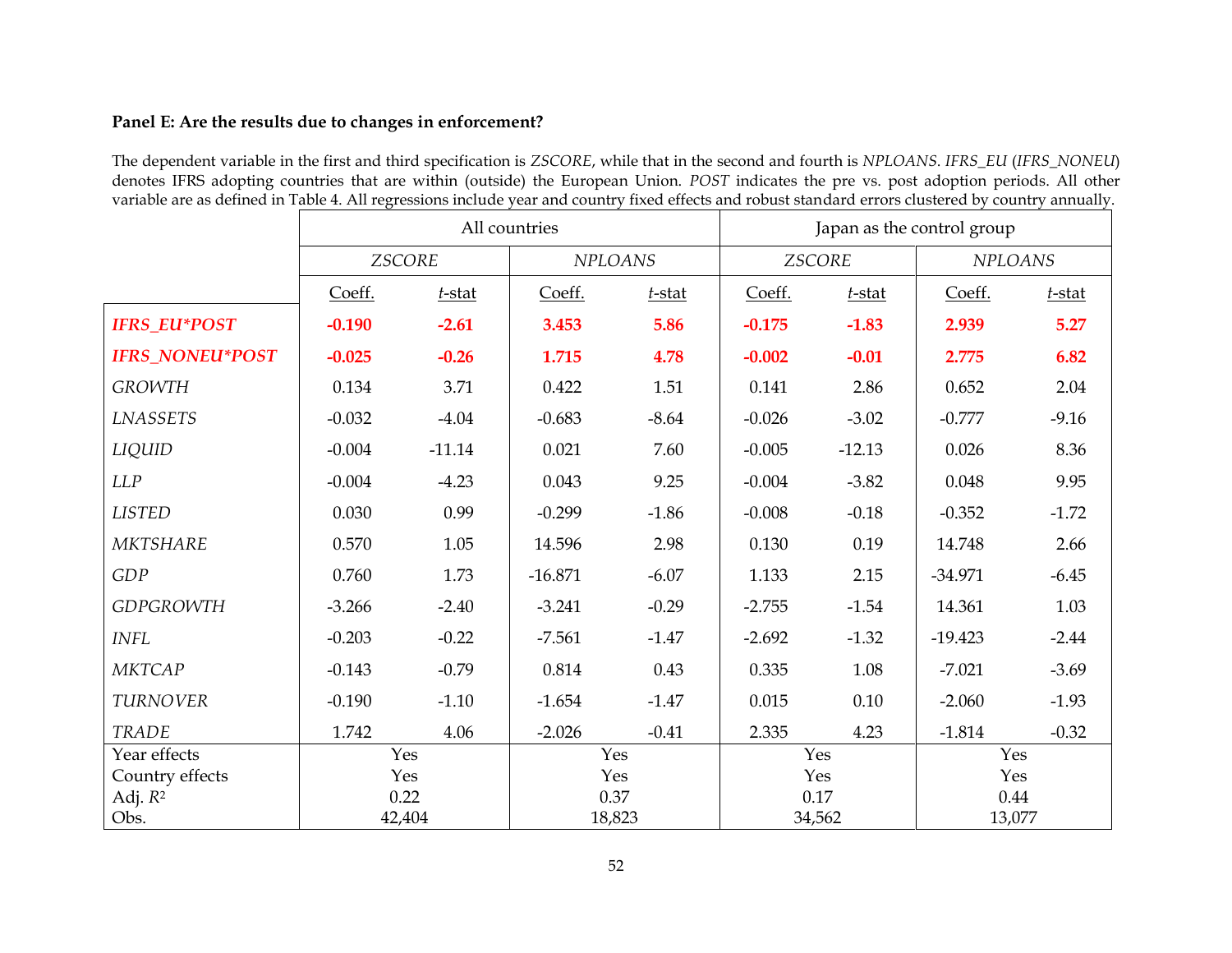### **Table 8: Association between borrower transparency and bank fragility**

The dependent variable is *BNKCRISIS* which is an indicator variable that denotes whether or not the country had a banking crisis during the late 1980s and 1990s. *CORPTRAN* captures the country-level measure of corporate transparency. *NONINT* indicates the ratio of non-interest income to total income. *CREDRIGHTS* denotes country-level creditor rights as defined by LaPorta et al. (1998). *GDP* represents log GDP. *GDPGROWTH* and *INFL* represent the annual GDP growth and annual inflation respectively. *MKTCAP*, *TURNOVER* and *TRADE* denote the logs of the ratios of market cap of listed firms, annual turnover of listed firms and total of exports and imports respectively, each divided by GDP. All regressions include year and legal origin fixed effects and robust standard errors.

|                       | Pr (BNKCRISIS=1) |           |          |         |          |           |
|-----------------------|------------------|-----------|----------|---------|----------|-----------|
|                       | Model 1          |           | Model 2  |         | Model 3  |           |
|                       | Coeff.           | $z$ -stat | Coeff.   | z-stat  | Coeff.   | $z$ -stat |
| <b>CORPTRAN</b>       | $-0.181$         | $-1.97$   |          |         | $-0.318$ | $-3.19$   |
| <b>CORPTRAN_INSTI</b> |                  |           | $-0.005$ | $-0.04$ |          |           |
| <b>CORPTRAN_RESI</b>  |                  |           | $-0.274$ | $-2.74$ |          |           |
| <b>PVTMON</b>         |                  |           |          |         | 0.068    | 0.99      |
| <b>OFFPOW</b>         |                  |           |          |         | $-0.086$ | $-2.94$   |
| <b>CREDRIGHTS</b>     |                  |           |          |         | $-0.401$ | $-4.91$   |
| <b>INVPROT</b>        |                  |           |          |         | 0.079    | 1.07      |
| <b>ANTISELF</b>       |                  |           |          |         | 2.478    | 3.99      |
| COMLAW                |                  |           |          |         | $-1.361$ | $-5.16$   |
| <b>NONINT</b>         | $-2.116$         | $-3.66$   | $-1.683$ | $-2.77$ | $-2.299$ | $-3.44$   |
| GDP                   | 0.125            | 1.83      | 0.170    | 2.45    | 0.128    | 1.83      |
| <b>GDPGROWTH</b>      | 9.088            | 3.00      | 9.285    | 3.01    | 9.084    | 2.60      |
| <b>INFL</b>           | 5.152            | 5.08      | 5.021    | 4.58    | 4.782    | 4.28      |
| <b>MKTCAP</b>         | $-0.213$         | $-0.65$   | $-0.302$ | $-0.87$ | $-0.207$ | $-0.58$   |
| <b>TURNOVER</b>       | $-0.120$         | $-0.40$   | $-0.149$ | $-0.48$ | 0.259    | 0.78      |
| <b>TRADE</b>          | $-0.584$         | $-1.76$   | $-0.515$ | $-1.58$ | $-0.484$ | $-1.20$   |
| Year effects          | Yes              |           | Yes      |         | Yes      |           |
| Pseudo R <sup>2</sup> | 0.13             |           | 0.12     |         | 0.21     |           |
| Obs.                  | 462              |           | 451      |         | 451      |           |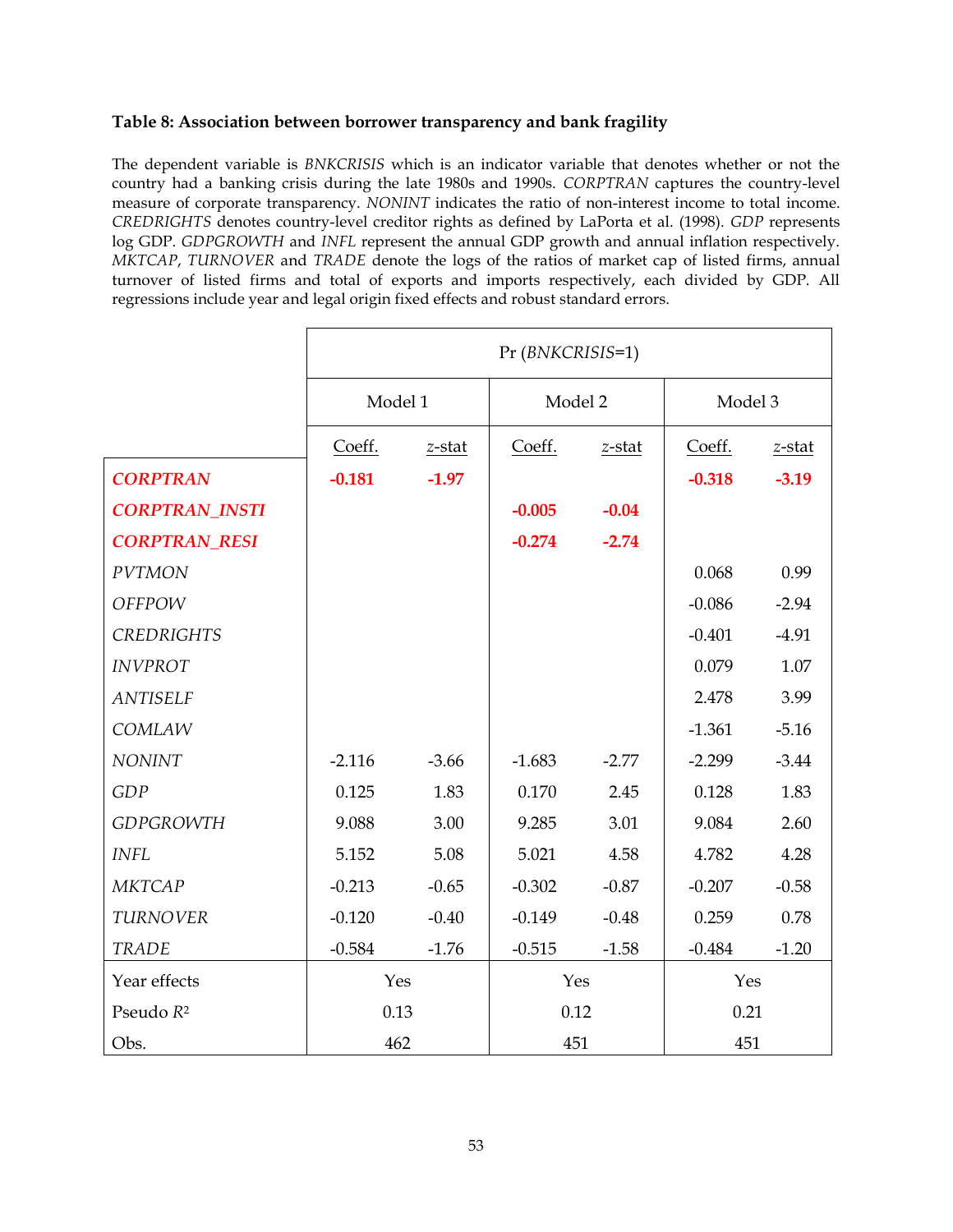### **Figure 1: IFRS adoption and bank competition**

The horizontal axis indicates the pre and post IFRS adoption periods. The vertical axis in Panel A plots bank asset concentration (*ASSETCONC*) defined as the percentage of banking sector assets held by the five largest banks in the country; while that in Panel B plots the net interest margin (*INTMARGIN*) defined as the excess of interest income over interest expense scaled by total assets.



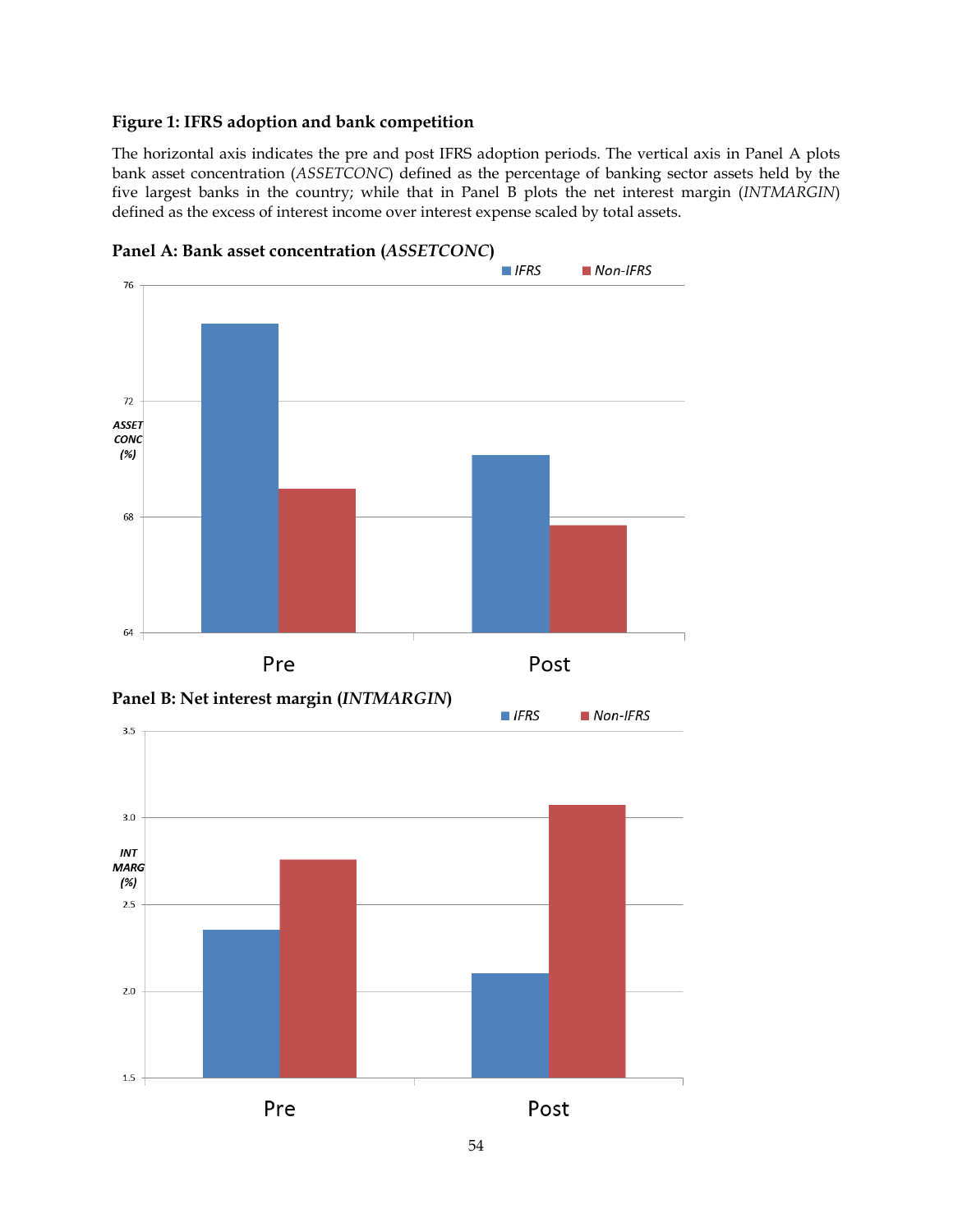

**Figure 2: Univariate graphs for bank risk-taking and cost efficiency around IFRS adoption Panel A: Overall risk-taking (***ZSCORE***)**

**Panel B: Non-performing loans (***NPLOANS***)**

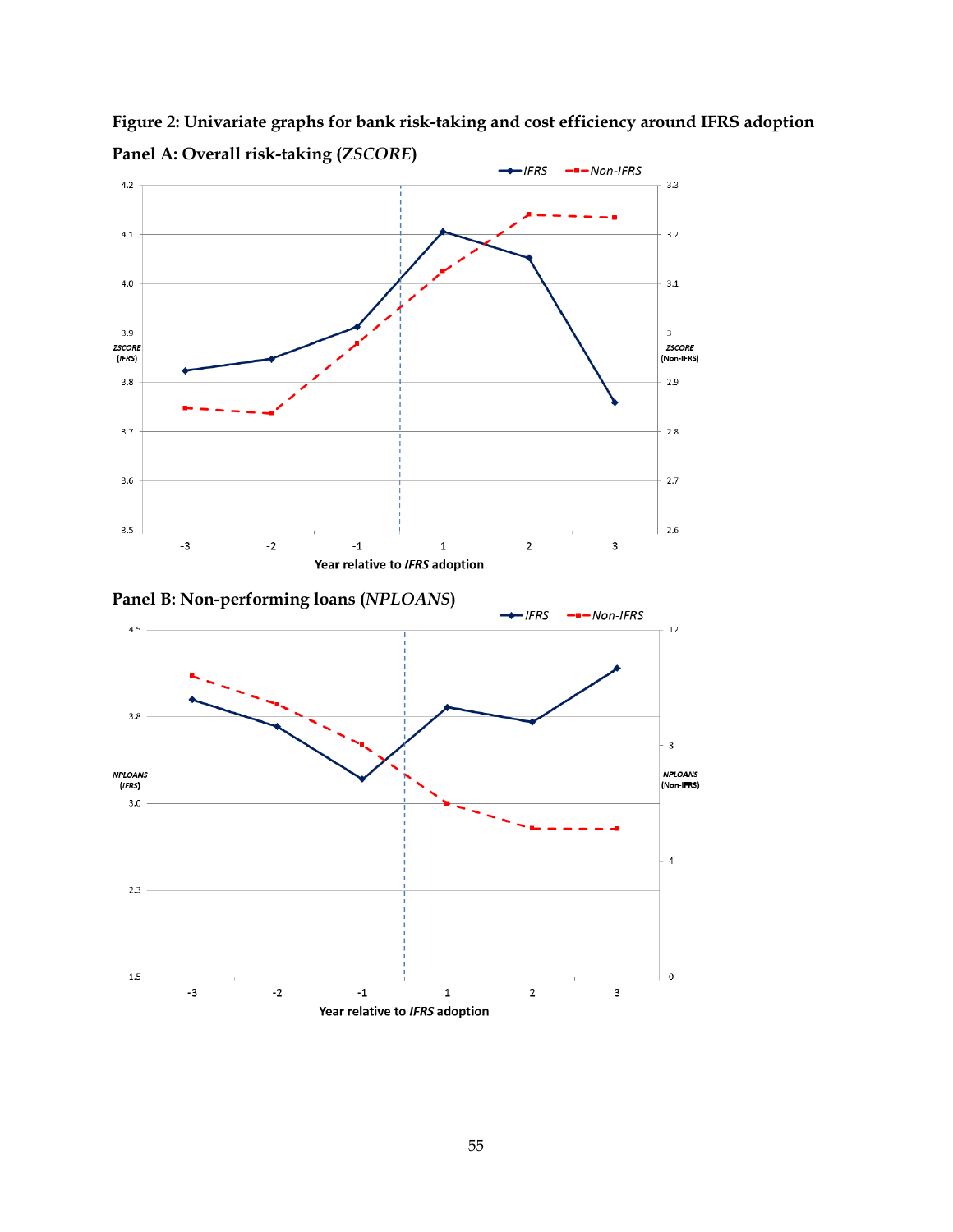